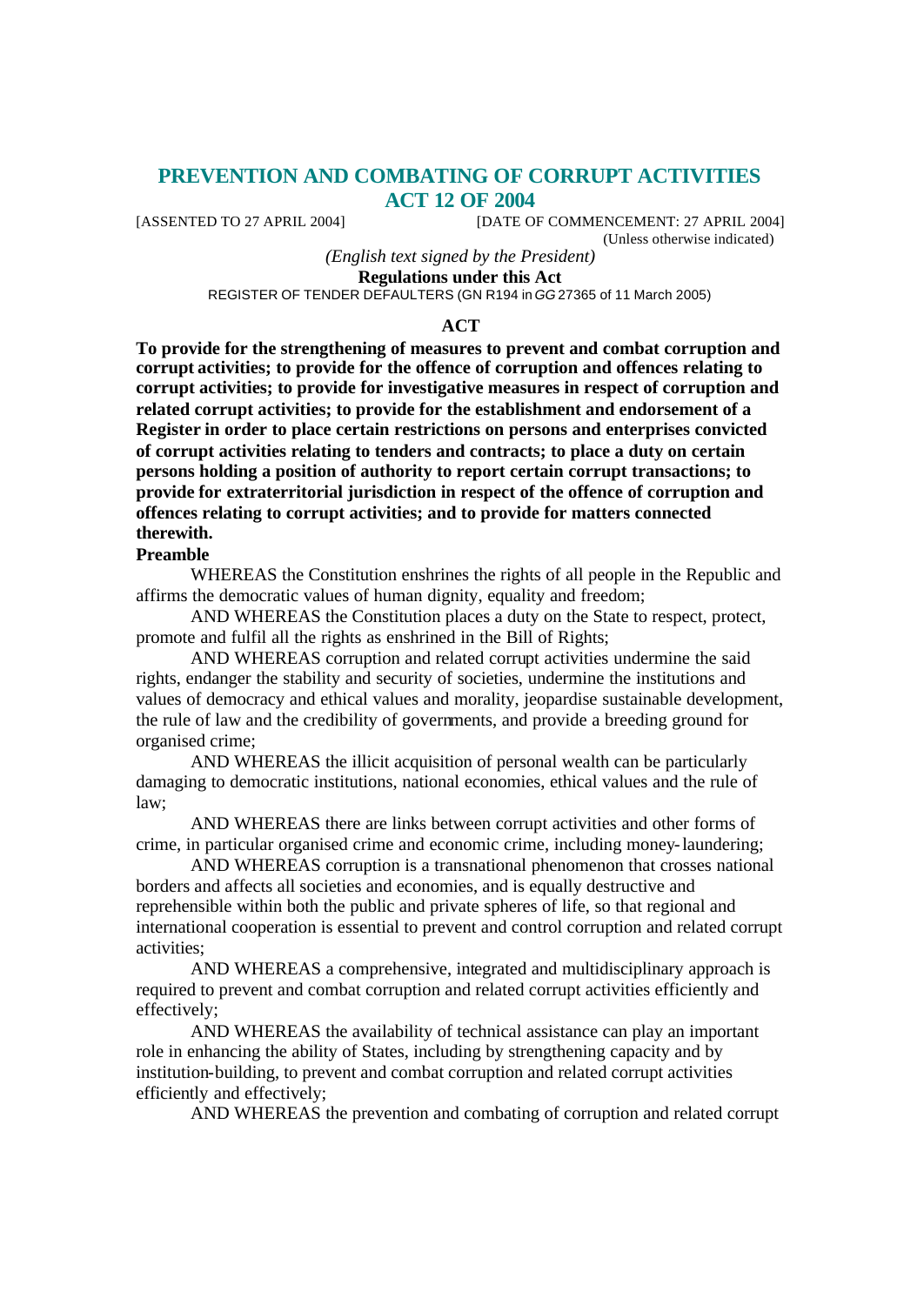activities is a responsibility of all States requiring mutual cooperation, with the support and involvement of individuals and groups outside the public sector, such as organs of civil society and non-governmental and community-based organizations, if their efforts in this area are to be efficient and effective;

AND WHEREAS the United Nations has adopted various resolutions condemning all corrupt practices, and urged member states to take effective and concrete action to combat all forms of corruption and related corrupt practices;

AND WHEREAS the *Southern African Development Community Protocol against Corruption*, adopted on 14 August 2001 in Malawi, reaffirmed the need to eliminate the scourges of corruption through the adoption of effective preventive and deterrent measures and by strictly enforcing legislation against all types of corruption;

AND WHEREAS the Republic of South Africa desires to be in compliance with and to become Party to the *United Nations Convention against Corruption* adopted by the General Assembly of the United Nations on 31 October 2003;

AND WHEREAS it is desirable to unbundle the crime of corruption in terms of which, in addition to the creation of a general, broad and all-encompassing offence of corruption, various specific corrupt activities are criminalized,

BE IT THEREFORE ENACTED by the Parliament of the Republic of South Africa, as follows:-

*Section*

#### ARRANGEMENT OF SECTIONS

### CHAPTER 1

#### DEFINITIONS AND INTERPRETATION

- 1 Definitions
- 2 Interpretation

#### CHAPTER 2

#### OFFENCES IN RESPECT OF CORRUPT ACTIVITIES

#### *Part 1*

- *General offence of corruption*
- 3 General offence of corruption

#### *Part 2*

#### *Offences in respect of corrupt activities relating to specific persons*

- 4 Offences in respect of corrupt activities relating to public officers
- 5 Offences in respect of corrupt activities relating to foreign public officials
- 6 Offences in respect of corrupt activities relating to agents<br>7 Offences in respect of corrupt activities relating to membe
- 7 Offences in respect of corrupt activities relating to members of legislative authority
- 8 Offences in respect of corrupt activities relating to judicial officers
- 9 Offences in respect of corrupt activities relating to members of prosecuting authority

#### *Part 3*

*Offences in respect of corrupt activities relating to receiving or offering of unauthorised gratification*

10 Offences of receiving or offering of unauthorised gratification by or to party to an employment relationship

#### *Part 4*

*Offences in respect of corrupt activities relating to specific matters*

11 Offences in respect of corrupt activities relating to witnesses and evidential material during certain proceedings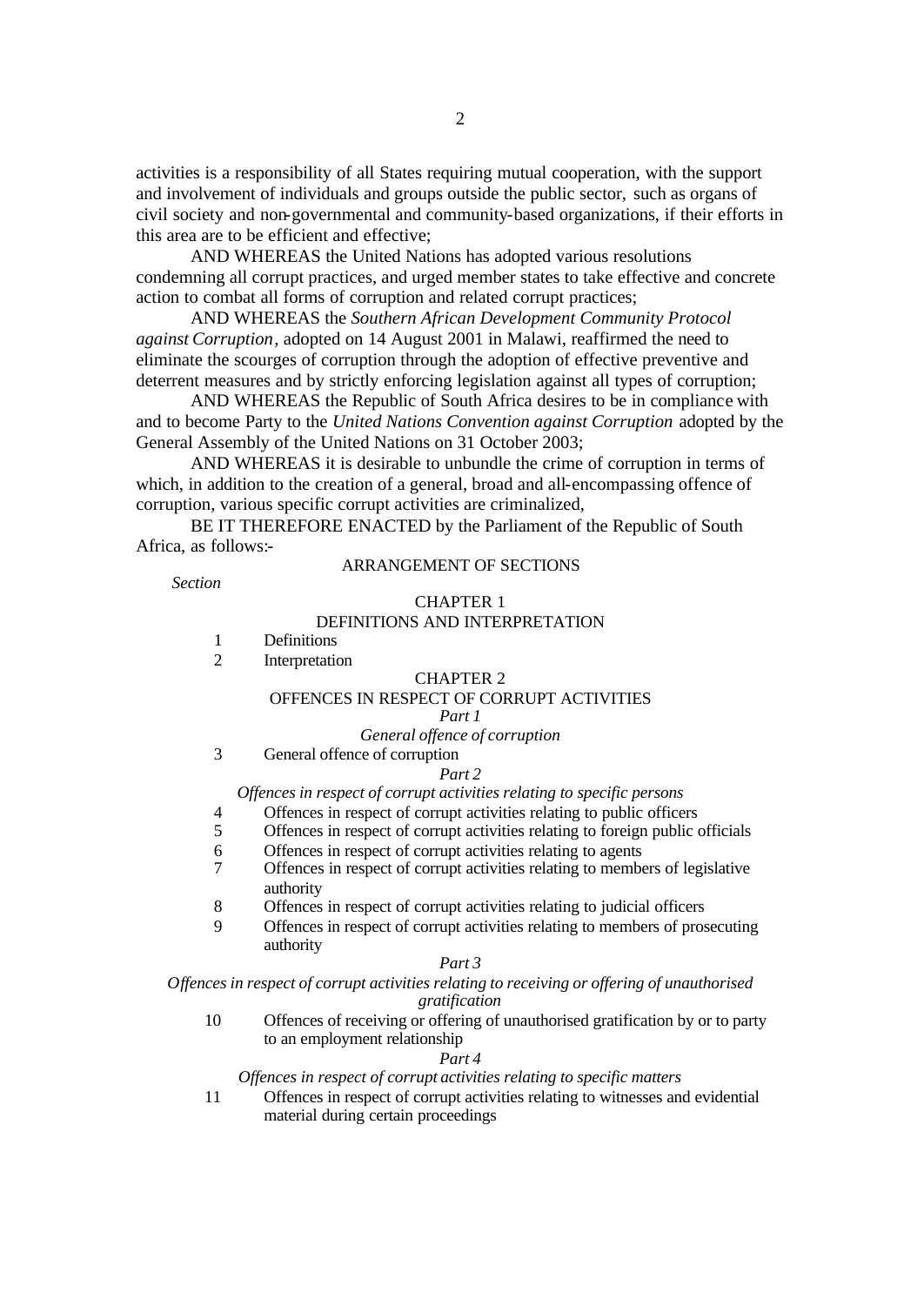- 12 Offences in respect of corrupt activities relating to contracts
- 13 Offences in respect of corrupt activities relating to procuring and withdrawal of tenders
- 14 Offences in respect of corrupt activities relating to auctions
- 15 Offences in respect of corrupt activities relating to sporting events
- 16 Offences in respec t of corrupt activities relating to gambling games or games of chance

### *Part 5*

*Miscellaneous offences relating to possible conflict of interest and other unacceptable conduct*

- 17 Offence relating to acquisition of private interest in contract, agreement or investment of public body
	- 18 Offences of unacceptable conduct relating to witnesses<br>19 Intentional interference with, hindering or obstructing of
	- Intentional interference with, hindering or obstructing of investigation of offence

#### *Part 6*

#### *Other offences relating to corrupt activities*

- 20 Accessory to or after an offence
- 21 Attempt, conspiracy and inducing another person to commit offence

### CHAPTER 3

#### INVESTIGATIONS REGARDING POSSESSION OF PROPERTY RELATING TO CORRUPT ACTIVITIES

- 22 Investigations regarding property relating to corrupt activities
- 23 Application for, and issuing of investigation direction in respect of possession of property disproportionate to a person's present or past known sources of income or assets

#### CHAPTER 4

### PRESUMPTIONS AND DEFENCES

- 24 Presumptions
- 25 Defences

### CHAPTER 5

### PENALTIES AND RELATED MATTERS

- 26 Penalties
- 27 Authorisation by National Director, Deputy National Director or Director to institute proceedings in respect of certain offences
- 28 Endorsement of Register

#### CHAPTER 6

#### REGISTER FOR TENDER DEFAULTERS

- 29 Establishment of Register
- 30 Designation of Registrar
- 31 Powers, duties and functions of Registrar
- 32 Access to Register
- 33 Regulations pertaining to Register

#### CHAPTER 7

#### MISCELLANEOUS MATTERS

- 34 Duty to report corrupt transactions
- 35 Extraterritorial jurisdiction
- 36 Repeal and amendment of laws and transitional provisions
- 37 Short title and commencement

#### **SCHEDULE**

### **CHAPTER 1**

#### **DEFINITIONS AND INTERPRETATION (ss 1-2)**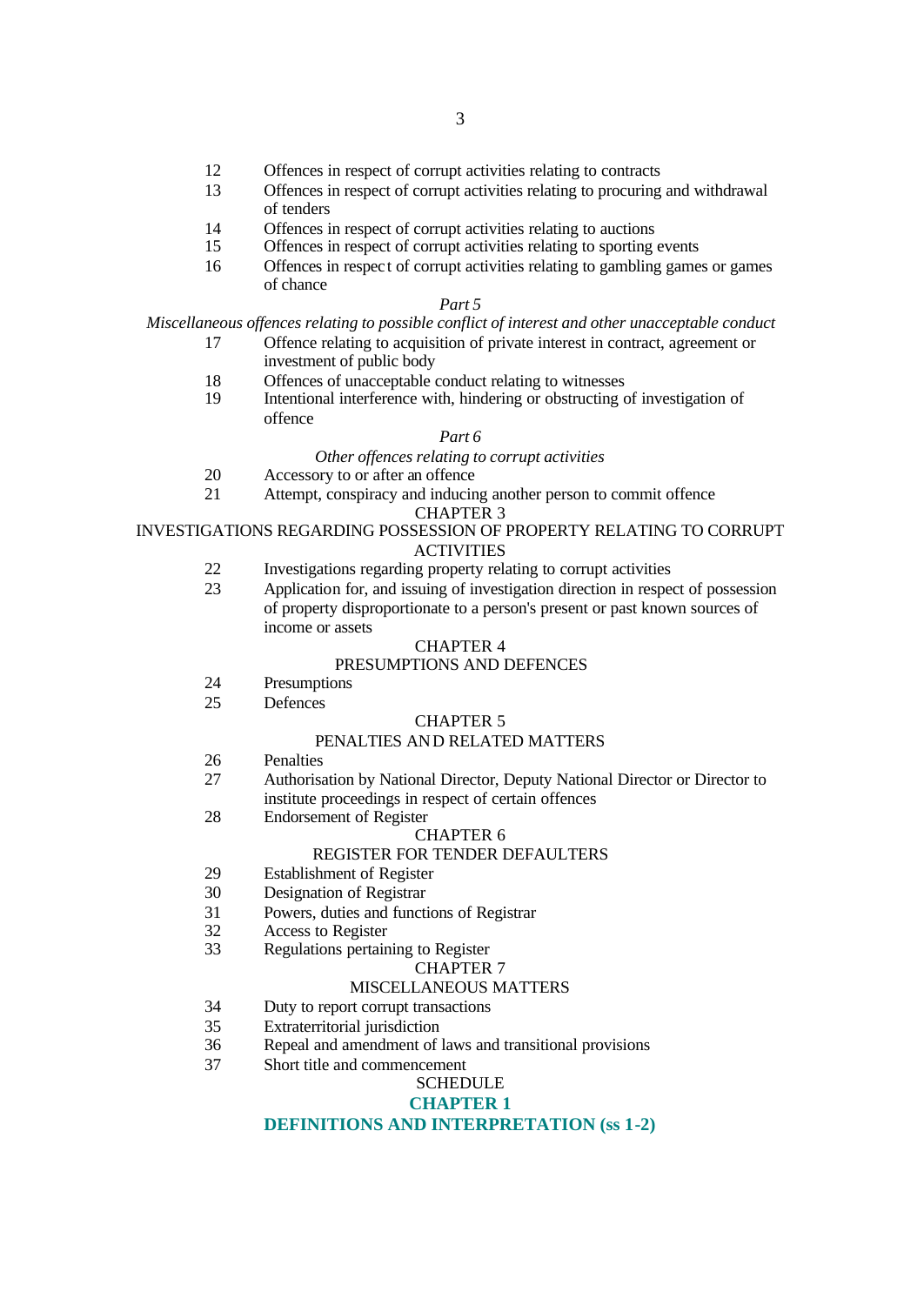#### **1 Definitions**

In this Act, unless the context indicates otherwise-

**'agent'** means any authorised representative who acts on behalf of his or her principal and includes a director, officer, employee or other person authorised to act on behalf of his or her principal, and **'agency'** has a corresponding meaning;

**'animal'** means any living vertebrate member of the animal kingdom, domestic or wild, but does not include a human being;

**'business'** means any business, trade, occupation, profession, calling, industry or undertaking of any kind, or any other activity carried on for gain or profit by any person within the Republic or elsewhere, and includes all property derived from or used in or for the purpose of carrying on such other activity, and all the rights and liabilities arising from such other activity;

**'dealing'** includes-

- *(a)* any promise, purchase, sale, barter, loan, charge, mortgage, lien, pledge, caveat, transfer, delivery, assignment, subrogation, transmission, gift, donation, trust, settlement, deposit, withdrawal, transfer between accounts or extension of credit;
- *(b)* any agency or grant of power of attorney; or
- *(c)* any act which results in any right, interest, title or privilege, whether present or future or whether vested or contingent, in the whole or in part of any property being conferred on any person;

**'foreign public official'** means-

- *(a)* any person holding a legislative, administrative or judicial office of a foreign state;
- *(b)* any person performing public functions for a foreign state, including any person employed by a board, commission, corporation or other body or authority that performs a function on behalf of the foreign state; or

*(c)* an official or agent of a public international organisation;

- **'foreign state'** means any country othe r than South Africa, and includes-
- *(a)* any foreign territory;
- *(b)* all levels and subdivisions of government of any such country or territory; or
- *(c)* any agency of any such country or territory or of a political subdivision of any such country or territory;

**'gambling game'** means any gambling game as defined in section 1 of the National Gambling Act, 1996 (Act 33 of 1996);

**'game of chance'**, includes a lottery, lotto, numbers game, scratch game,

sweepstake, or sports pool;

**'gratification'**, includes-

- *(a)* money, whether in cash or otherwise;
- *(b)* any donation, gift, loan, fee, reward, valuable security, property or interest in property of any description, whether movable or immovable, or any other similar advantage;
- *(c)* the avoidance of a loss, liability, penalty, forfeiture, punishment or other disadvantage;
- *(d)* any office, status, honour, employment, contract of employment or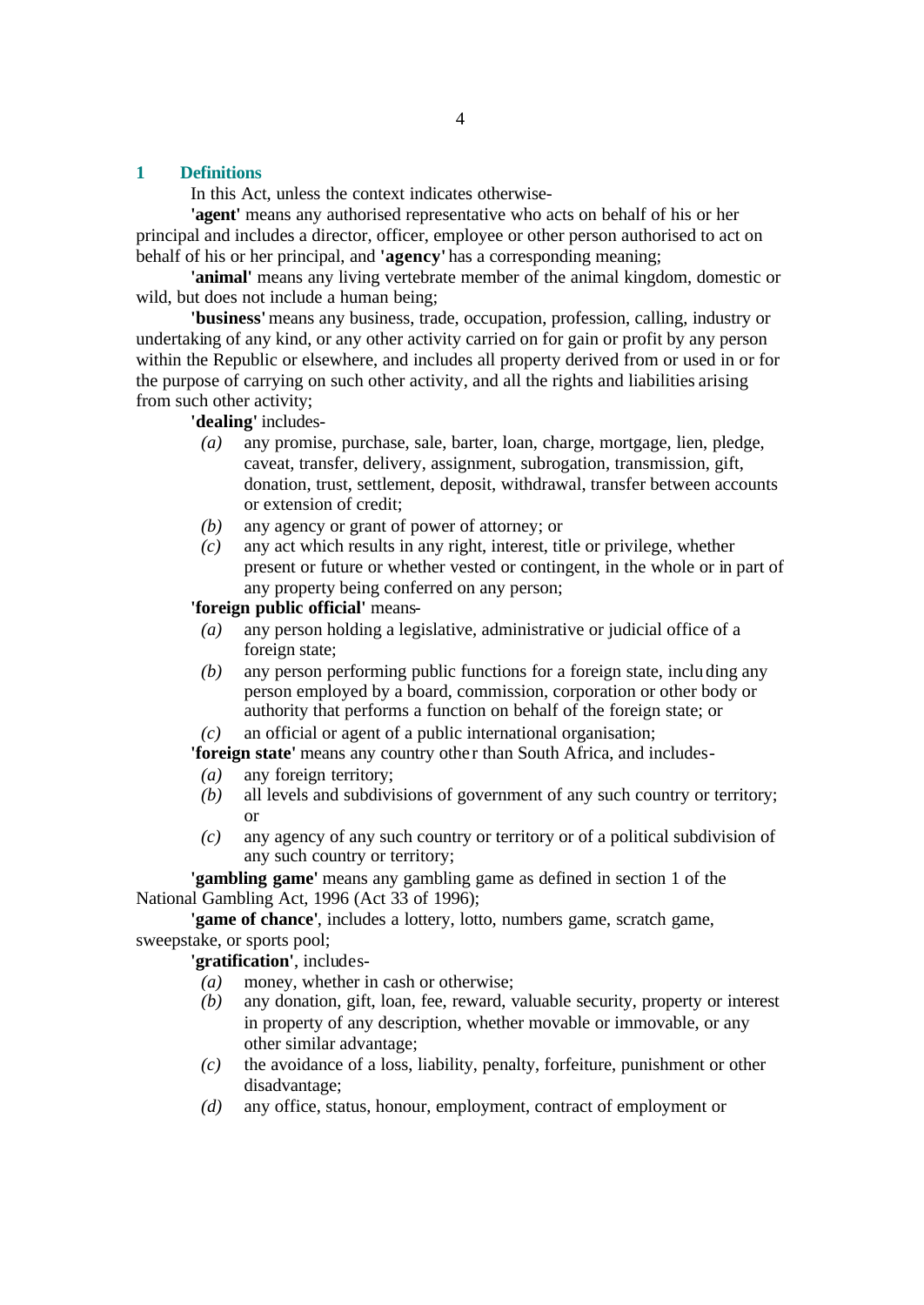services, any agreement to give employment or render services in any capacity and residential or holiday accommodation;

- *(e)* any payment, release, discharge or liquidation of any loan, obligation or other liability, whether in whole or in part;
- *(f)* any forbearance to demand any money or money's worth or valuable thing;
- *(g)* any other service or favour or advantage of any description, including protection from any penalty or disability incurred or apprehended or from any action or proceedings of a disciplinary, civil or criminal nature, whether or not already instituted, and includes the exe rcise or the forbearance from the exercise of any right or any official power or duty;
- *(h)* any right or privilege;
- *(i)* any real or pretended aid, vote, consent, influence or abstention from voting; or
- *(j)* any valuable consideration or benefit of any kind, including any discount, commission, rebate, bonus, deduction or percentage;

**'induce'** includes to persuade, encourage, coerce, intimidate or threaten or cause a person, and **'inducement'** has a corresponding meaning;

#### **'judicial officer'** means-

- *(a)* any constitutional court judge or any other judge as defined in section 1 of the Judges' Remuneration and Conditions of Employment Act, 2001 (Act 47 of 2001);
- *(b)* a judge of the Labour Court appointed under section 153 (1) *(a)* or *(b)*, (4) or (5) of the Labour Relations Act, 1995 (Act 66 of 1995);
- *(c)* the President or judge of the Land Claims Court appointed under section 22 (3), (4) or (8) of the Restitution of Land Rights Act, 1994 (Act 22 of 1994);
- *(d)* any judge of the Competition Appeal Court appointed under section 36 (2) of the Competition Act, 1998 (Act 89 of 1998);
- *(e)* a judge or additional member appointed under section 7 of the Special Investigating Units and Special Tribunals Act, 1996 (Act 74 of 1996), to a Special Tribunal established in terms of section 2 of that Act;
- *(f)* the presiding officer or member of the court of marine enquiry, the maritime court and the court of survey referred to in sections 267 (1), 271 (1) and 276 (1) of the Merchant Shipping Act, 1951 (Act 57 of 1951), respectively;
- *(g)* any presiding officer appointed under section 10 (3) *(b)* of the Administration Amendment Act, 1929 (Act 9 of 1929), to a divorce court established in terms of section 10 (1) of that Act;
- *(h)* any regional magistrate or magistrate defined in section 1 of the Magistrates Act, 1993 (Act 90 of 1993);
- *(i)* any commissioner appointed under section 9 of the Small Claims Courts Act, 1984 (Act 61 of 1984);
- *(j)* any arbitrator, mediator or umpire, who in terms of any law presides at arbitration or mediation proceedings for the settlement by arbitration or mediation of a dispute which has been referred to arbitration or mediation;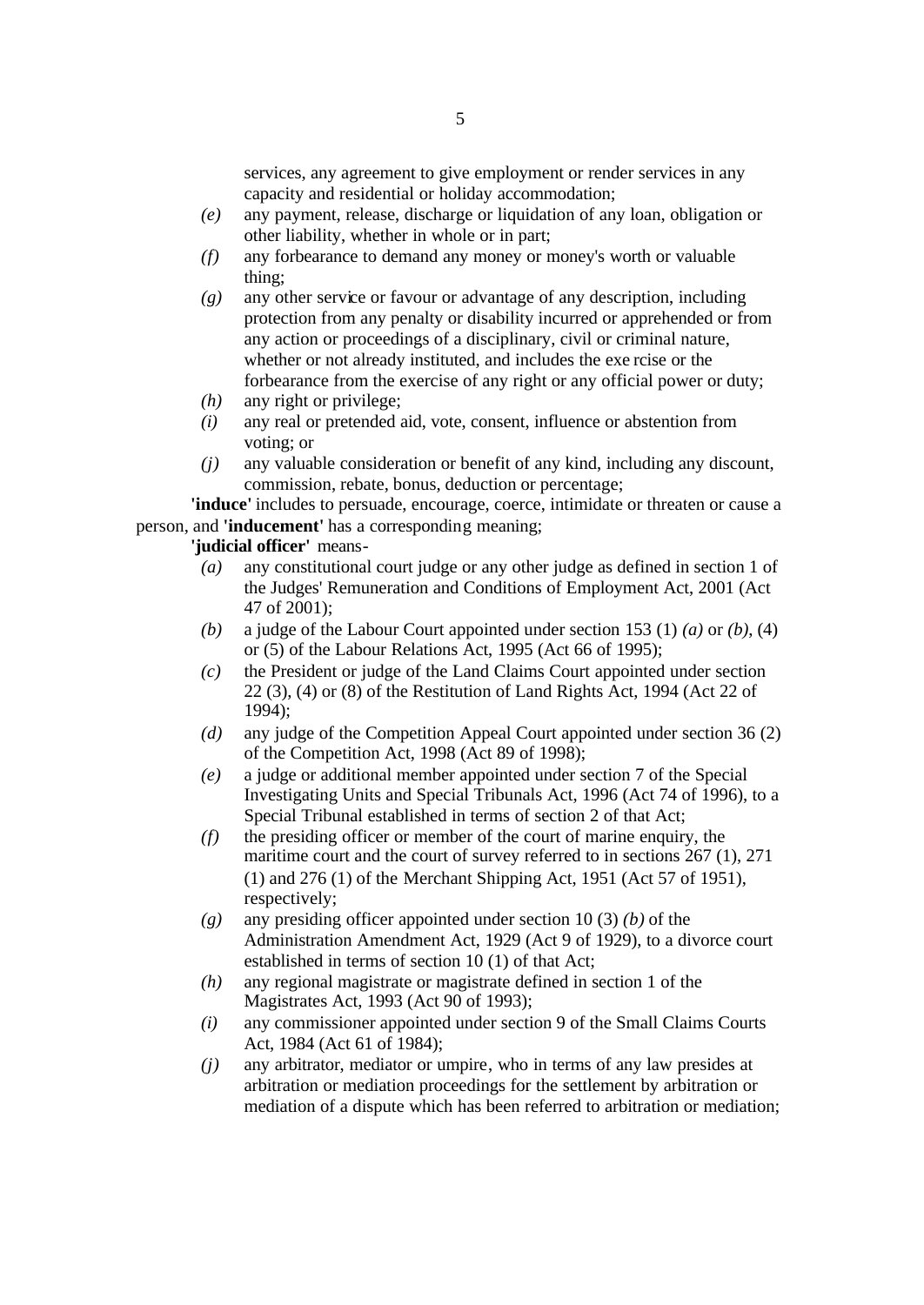- *(k)* any adjudicator appointed under section 6 of the Short Process Courts and Mediation in Certain Civil Cases Act, 1991 (Act 103 of 1991);
- *(l)* where applicable, any assessor who assists a judicial officer;
- *(m)* any other presiding officer appointed to any court or tribunal established under any statute and who has the authority to decide causes or issues between parties and render decisions in a judicial capacity;
- *(n)* any other person who presides at any trial, hearing, commission, committee or any other proceedings and who has the authority to decide causes or issues between parties and render decisions in a judicial capacity; or
- *(o)* any person contemplated in paragraphs *(a)* to *(n)* who has been appointed in an acting or temporary capacity;

**'legislative authority'**, means the legislative authority referred to in section 43 of the Constitution;

**'listed company'** means a company, the equity share capital of which is listed on a stock exchange as defined in section 1 of the Stock Exchanges Control Act, 1985 (Act 1 of 1985);

**'National Commissioner'** means the National Commissioner of the South African Police Service appointed in terms of section 207 (1) of the Constitution;

**'National Director'** means the National Director of Public Prosecutions appointed in terms of section 179 (1) of the Constitution;

**'official'** means any director, functionary, officer or agent serving in any capacity whatsoever in a public body, private organisation, corporate body, political party, institution or other employment, whether under a contract of service or otherwise, and whether in an executive capacity or not;

**'person who is party to an employment relationship'**, includes any person who in any manner assists in carrying on or conducting the business of an employer;

**'police official'** means a 'member' of the South African Police Service as defined in section 1 of the South African Police Service Act, 1995 (Act 68 of 1995);

**'principal'**, includes-

- *(a)* any employer;
- *(b)* any beneficiary under a trust and any trust estate;
- *(c)* the estate of a deceased person and any person with a beneficial interest in the estate of a deceased person;
- *(d)* in the case of any person serving in or under a public body, the public body; or
- *(e)* in the case of a legal representative referred to in the definition of 'agent', the person represented by such legal representative;

**'private sector'** means all persons or entities, including any-

- *(a)* natural person or group of two or more natural persons who carries on a business;
- *(b)* syndicate, agency, trust, partnership, fund, association, organisation or institution;
- *(c)* company incorporated or registered as such;
- *(d)* body of persons corporate or unincorporate; or
- *(e)* other legal person,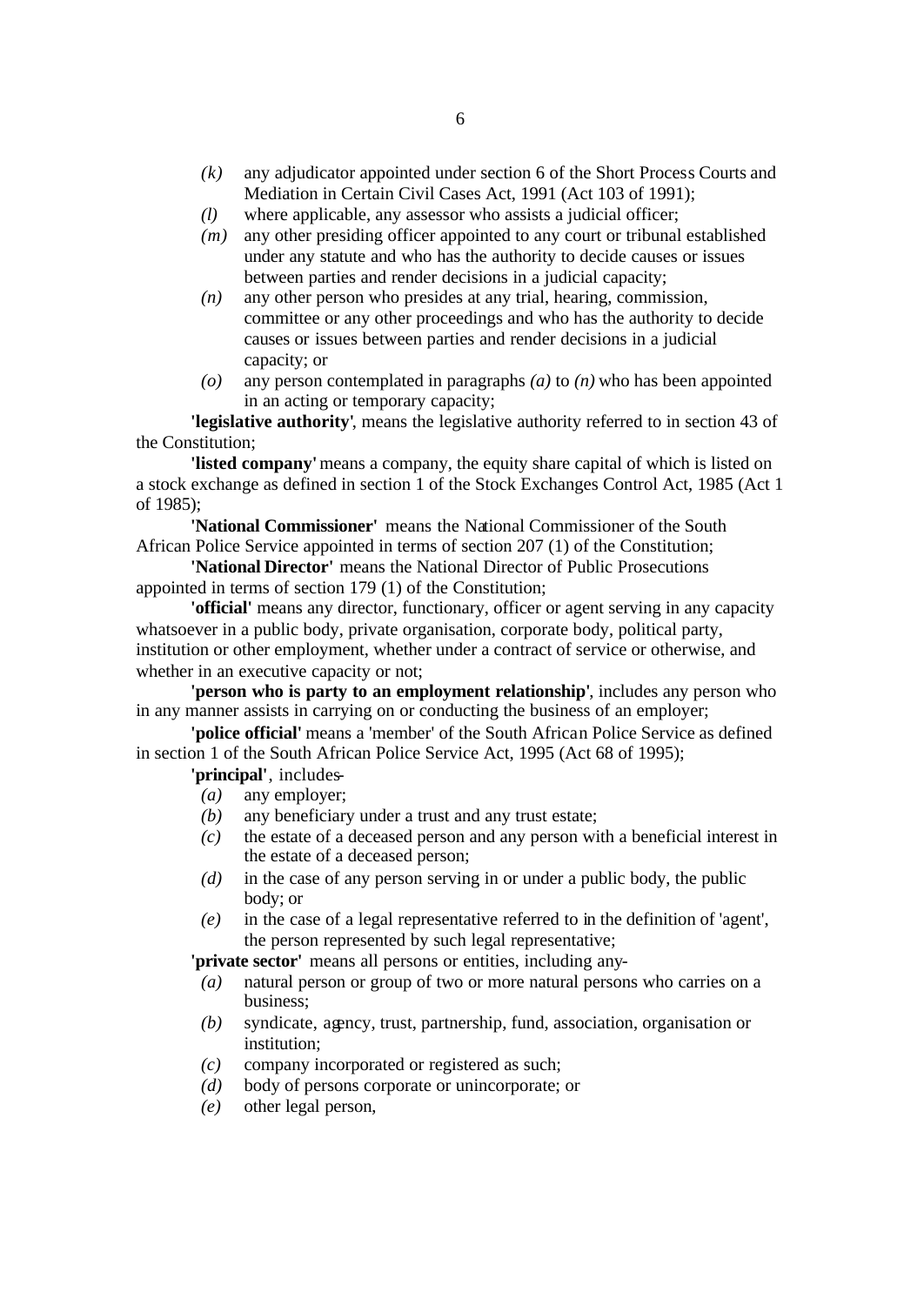but does not include-

- *(a)* public officers;
- *(b)* public bodies;
- *(c)* any legislative authority or any member thereof;
- *(d)* the judicial authority or any judicial officer; or
- *(e)* the prosecuting authority or any member thereof;

**'property'** means money or any other movable, immovable, corporeal or incorporeal thing, whether situated in the Republic or elsewhere and includes any rights, privileges, claims, securities and any interest therein and all proceeds thereof;

**'public body'** means-

- *(a)* any department of state or administration in the national or provincial sphere of government or any municipality in the local sphere of government; or
- *(b)* any other functionary or institution when-
	- (i) exercising a power or performing a duty or function in terms of the Constitution or a provincial constitution; or
	- (ii) exercising a public power or performing a public duty or function in terms of any legislation;

## **'public international organisation'** means-

- *(a)* an organisation-
	- (i) of which two or more countries are members; or
	- (ii) that is constituted by persons representing two or more countries;
- *(b)* an organisation established by, or a group of organisations constituted by-
	- (i) organisations of which two or more countries are members; or
	- (ii) organisations that are constituted by the representatives of two or more countries; or
- *(c)* an organisation that is-
	- (i) an organ of, or office within, an organisation described in paragraph *(a)* or *(b)*;
	- (ii) a commission, council or other body established by an organisation or organ referred to in subparagraph (i); or
	- (iii) a committee or a subcommittee of a committee of an organisation referred to in paragraph *(a)* or *(b)* or of an organ, council or body referred to in subparagraph (i) or (ii);

**'public officer'** means any person who is a member, an officer, an employee or a servant of a public body, and includes-

- *(a)* any person in the public service contemplated in section 8 (1) of the Public Service Act, 1994 (Proclamation 103 of 1994);
- *(b)* any person receiving any remuneration from public funds; or
- *(c)* where the public body is a corporation, the person who is incorporated as such,

but does not include any-

- *(a)* member of the legislative authority;
- *(b)* judicial officer; or
- *(c)* member of the prosecuting authority;

**'sporting event'** means any event or contest in any sport, between individuals or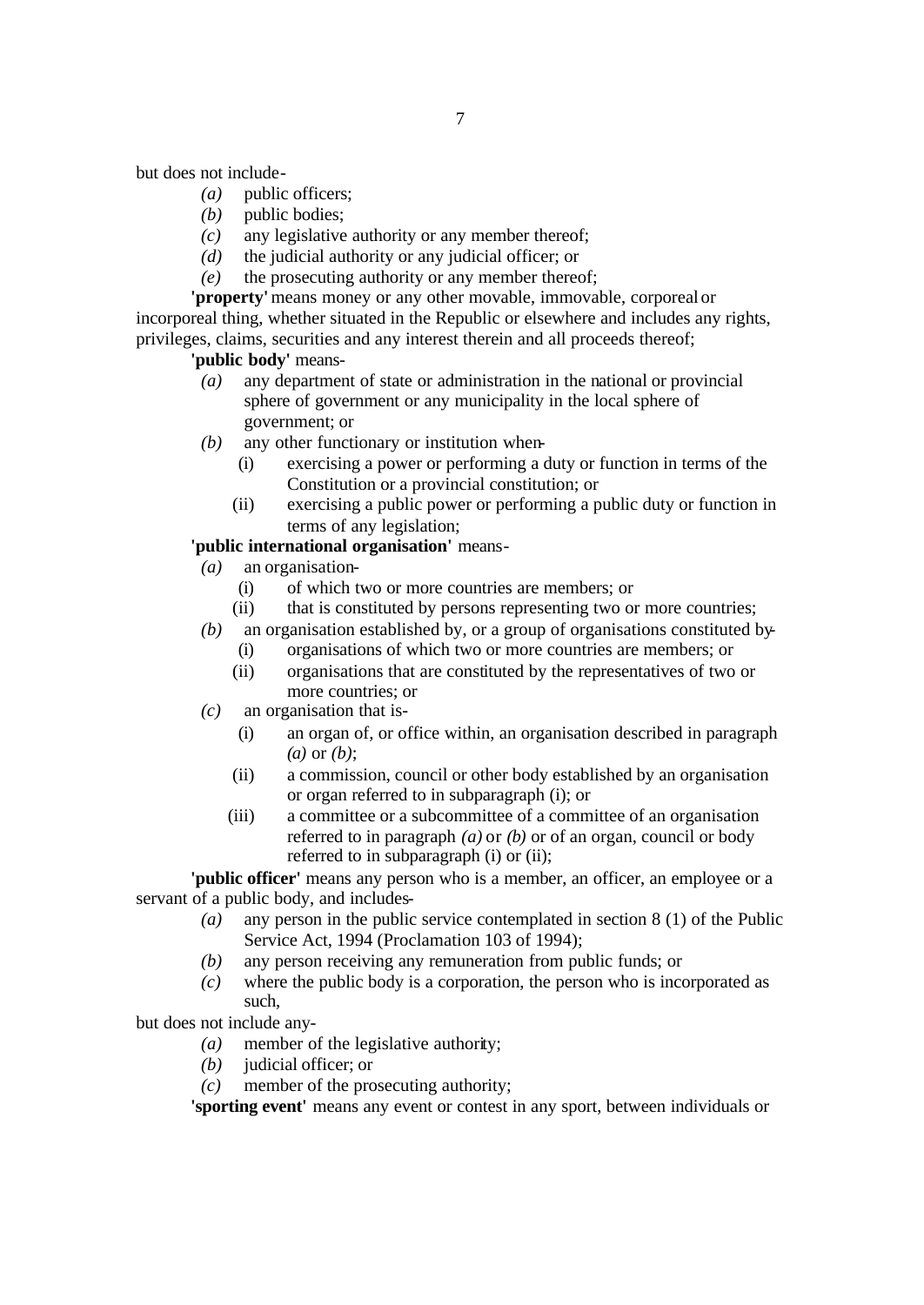teams, or in which an animal competes, and which is usually attended by the public and is governed by rules which include the constitution, rules or code of conduct of any sporting body which stages any sporting event or of any regulatory body under whose constitution, rules or code of conduct the sporting event is conducted; and

**'valuable security'** means any document-

- *(a)* creating, transferring, surrendering or releasing any right to, in or over property;
- *(b)* authorising the payment of money or delivery of any property; or
- *(c)* evidencing the creation, transfer, surrender or release of any such right, the payment of money or delivery of any property or the satisfaction of any obligation.

### **2 Interpretation**

- (1) For purposes of this Act a person is regarded as having knowledge of a fact if-
	- *(a)* that person has actual knowledge of the fact; or
	- *(b)* the court is satisfied that-
		- (i) the person believes that there is a reasonable possibility of the existence of that fact; and
		- (ii) the person has failed to obtain information to confirm the existence of that fact,

and 'knowing' shall be construed accordingly.

(2) For the purposes of this Act a person ought reasonably to have known or suspected a fact if the conclusions that he or she ought to have reached are those which would have been reached by a reasonably diligent and vigilant person having both-

- *(a)* the general knowledge, skill, training and experience that may reasonably be expected of a person in his or her position; and
- *(b)* the general knowledge, skill, training and experience that he or she in fact has.

(3) *(a)* A reference in this Act to accept or agree or offer to accept any gratification, includes to-

- (i) demand, ask for, seek, request, solicit, receive or obtain;
- (ii) agree to demand, ask for, seek, request, solicit, receive or obtain; or
- (iii) offer to demand, ask for, seek, request, solicit, receive or obtain,

any gratification.

*(b)* A reference in this Act to give or agree or offer to give any gratification, includes to-

- (i) promise, lend, grant, confer or procure;
- (ii) agree to lend, grant, confer or procure; or
- (iii) offer to lend, grant, confer or procure,

such gratification.

(4) A reference in this Act to any act, includes an omission and 'acting' shall be construed accordingly.

(5) A reference in this Act to any person includes a person in the private sector.

**CHAPTER 2**

## **OFFENCES IN RESPECT OF CORRUPT ACTIVITIES (ss 3-21)**

### *Part 1*

*General offence of corruption* **(s 3)**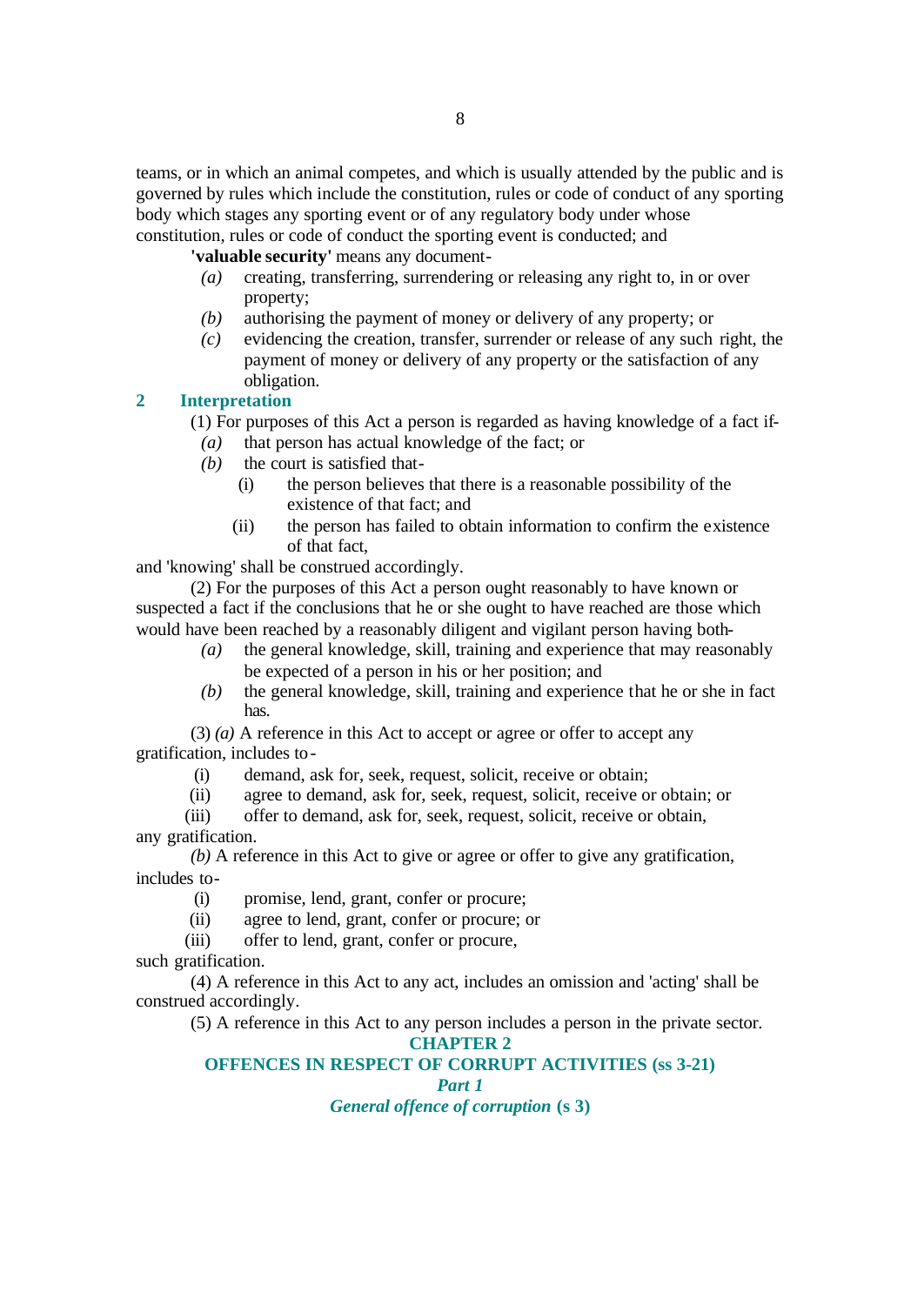#### **3 General offence of corruption**

Any person who, directly or indirectly-

- *(a)* accepts or agrees or offers to accept any gratification from any other person, whether for the benefit of himself or herself or for the benefit of another person; or
- *(b)* gives or agrees or offers to give to any other person any gratification, whether for the benefit of that other person or for the benefit of another person,

in order to act, personally or by influencing another person so to act, in a manner-

- (i) that amounts to the
	- *(aa)* illegal, dishonest, unauthorised, incomplete, or biased; or
	- *(bb)* misuse or selling of information or material acquired in the course of the,

exercise, carrying out or performance of any powers, duties or functions arising out of a constitutional, statutory, contractual or any other legal obligation;

- (ii) that amounts to-
	- *(aa)* the abuse of a position of authority;
	- *(bb)* a breach of trust; or
	- *(cc)* the violation of a legal duty or a set of rules,
- (iii) designed to achieve an unjustified result; or
- (iv) that amounts to any other unauthorised or improper inducement to do or not to do anything,

is guilty of the offence of corruption.

#### *Part 2*

### *Offences in respect of corrupt activities relating to specific persons (ss 4-9)* **4 Offences in respect of corrupt activities relating to public officers**

(1) Any-

- *(a)* public officer who, directly or indirectly, accepts or agrees or offers to accept any gratification from any other person, whether for the benefit of himself or herself or for the benefit of another person; or
- *(b)* person who, directly or indirectly, gives or agrees or offers to give any gratification to a public officer, whether for the benefit of that public officer or for the benefit of another person,

in order to act, personally or by influencing another person so to act, in a manner-

- (i) that amounts to the
	- *(aa)* illegal, dishonest, unauthorised, incomplete, or biased; or
	- *(bb)* misuse or selling of information or material acquired in the course of the,

exercise, carrying out or performance of any powers, duties or functions arising out of a constitutional, statutory, contractual or any other legal obligation;

- (ii) that amounts to-
	- *(aa)* the abuse of a position of authority;
	- *(bb)* a breach of trust; or
	- *(cc)* the violation of a legal duty or a set of rules;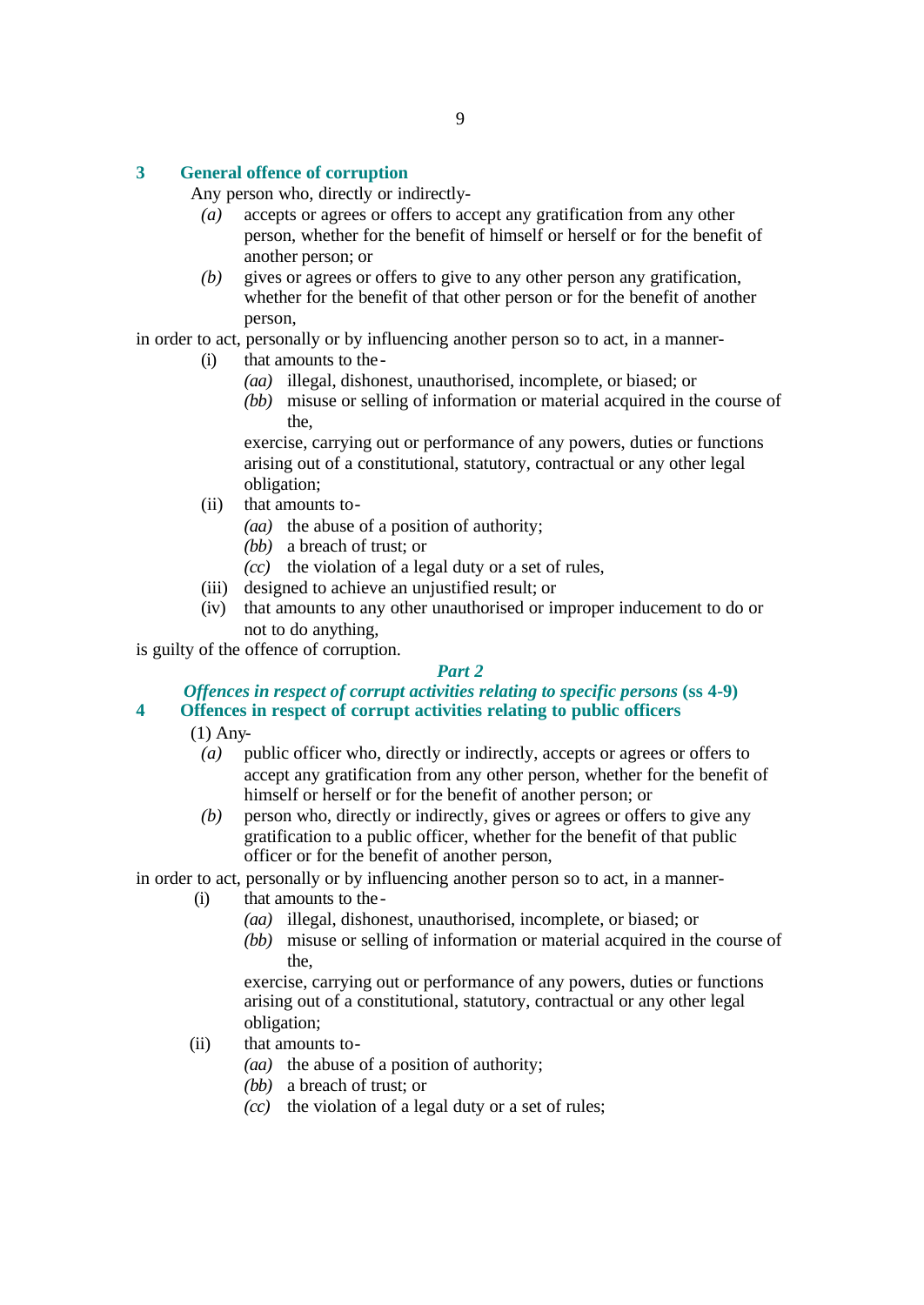- (iii) designed to achieve an unjustified result; or
- (iv) that amounts to any other unauthorised or improper inducement to do or not to do anything,

is guilty of the offence of corrupt activities relating to public officers.

(2) Without derogating from the generality of section 2 (4), **'to act'** in subsection (1), includes-

- *(a)* voting at any meeting of a public body;
- *(b)* performing or not adequately performing any official functions;
- *(c)* expediting, delaying, hindering or preventing the performance of an official act;
- *(d)* aiding, assisting or favouring any particular person in the transaction of any business with a public body;
- *(e)* aiding or assisting in procuring or preventing the passing of any vote or the granting of any contract or advantage in favour of any person in relation to the transaction of any business with a public body;
- *(f)* showing any favour or disfavour to any person in performing a function as a public officer;
- *(g)* diverting, for purposes unrelated to those for which they were intended, any property belonging to the state which such officer received by virtue of his or her position for purposes of administration, custody or for any other reason, to another person; or
- *(h)* exerting any improper influence over the decision making of any person performing functions in a public body.

### **5 Offences in respect of corrupt activities relating to foreign public officials**

(1) Any person who, directly or indirectly gives or agrees or offers to give any gratification to a foreign public official, whether for the benefit of that foreign public official or for the benefit of another person, in order to act, personally or by influencing another person so to act, in a manner-

- *(a)* that amounts to the
	- (i) illegal, dishonest, unauthorised, incomplete, or biased; or
	- (ii) misuse or selling of information or material acquired in the course of the, exercise, carrying out or performance of any powers, duties or functions arising out of a constitutional, statutory, contractual or any other legal obligation;
- *(b)* that amounts to-
	- (i) the abuse of a position of authority;
	- (ii) a breach of trust; or
	- (iii) the violation of a legal duty or a set of rules;
- *(c)* designed to achieve an unjustified result; or
- *(d)* that amounts to any other unauthorised or improper inducement to do or not to do anything,

is guilty of the offence of corrupt activities relating to foreign public officials.

(2) Without derogating from the generality of section 2 (4), **'to act'** in subsection (1) includes-

*(a)* the using of such foreign public official's or such other person's position to influence any acts or decisions of the foreign state or public international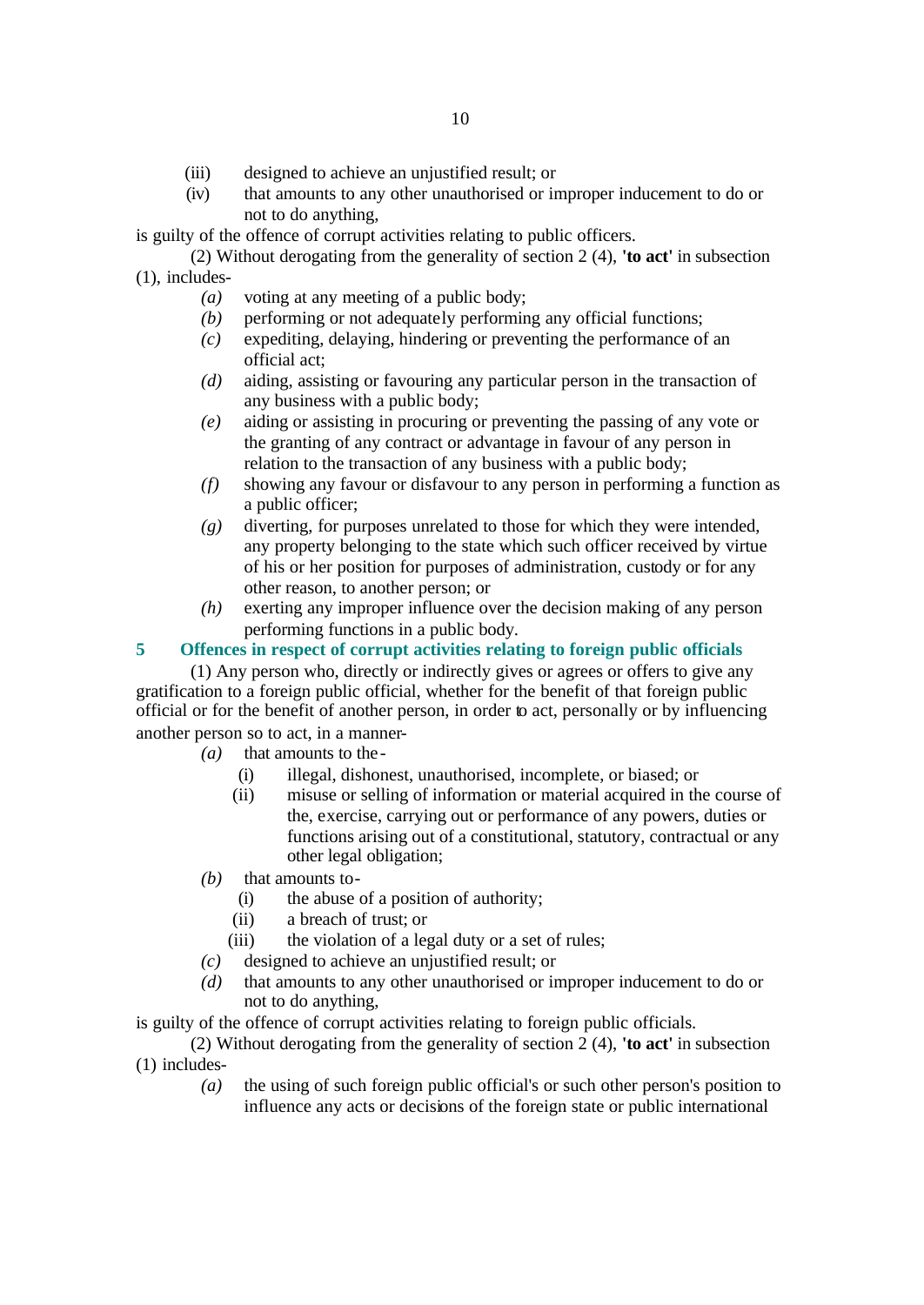organisation concerned; or

*(b)* obtaining or retaining a contract, business or an advantage in the conduct of business of that foreign state or public international organisation.

### **6 Offences in respect of corrupt activities relating to agents**

Any-

- *(a)* agent who, directly or indirectly-
	- (i) accepts or agrees or offers to accept any gratification from any other person, whether for the benefit of himself or herself or for the benefit of another person; or
	- (ii) gives or agrees or offers to give to any person any gratification, whether for the benefit of that person or for the benefit of another person; or
- *(b)* person who, directly or indirectly-
	- (i) accepts or agrees or offers to accept any gratification from an agent, whether for the benefit of himself or herself or for the benefit of another person; or
	- (ii) gives or agrees or offers to give any gratification to an agent, whether for the benefit of that agent or for the benefit of another person,

in order to act, personally or by influencing another person so to act, in a manner-

- *(aa)* that amounts to the
	- *(aaa)* illegal, dishonest, unauthorised, incomplete, or biased; or
	- *(bbb)* misuse or selling of information or material acquired in the course of the,

exercise, carrying out or performance of any powers, duties or functions arising out of a constitutional, statutory, contractual or any other legal obligation;

*(bb)* that amounts to-

*(aaa)* the abuse of a position of authority;

- *(bbb)* a breach of trust; or
- *(ccc)* the violation of a legal duty or a set of rules;
- *(cc)* designed to achieve an unjustified result; or
- *(dd)* that amounts to any other unauthorised or improper inducement to do or not to do anything,

is guilty of the offence of corrupt activities relating to agents.

## **7 Offences in respect of corrupt activities relating to members of legislative authority**

(1) Any-

- *(a)* member of the legislative authority who, directly or indirectly, accepts or agrees or offers to accept any gratification from any other person, whether for the benefit of himself or herself or for the benefit of another person; or
- *(b)* person who, directly or indirectly, gives or agrees or offers to give any gratification to a member of the legislative authority, whether for the benefit of that member or for the benefit of another person,

in order to act, personally or by influencing another person so to act, in a manner-

(i) that amounts to the -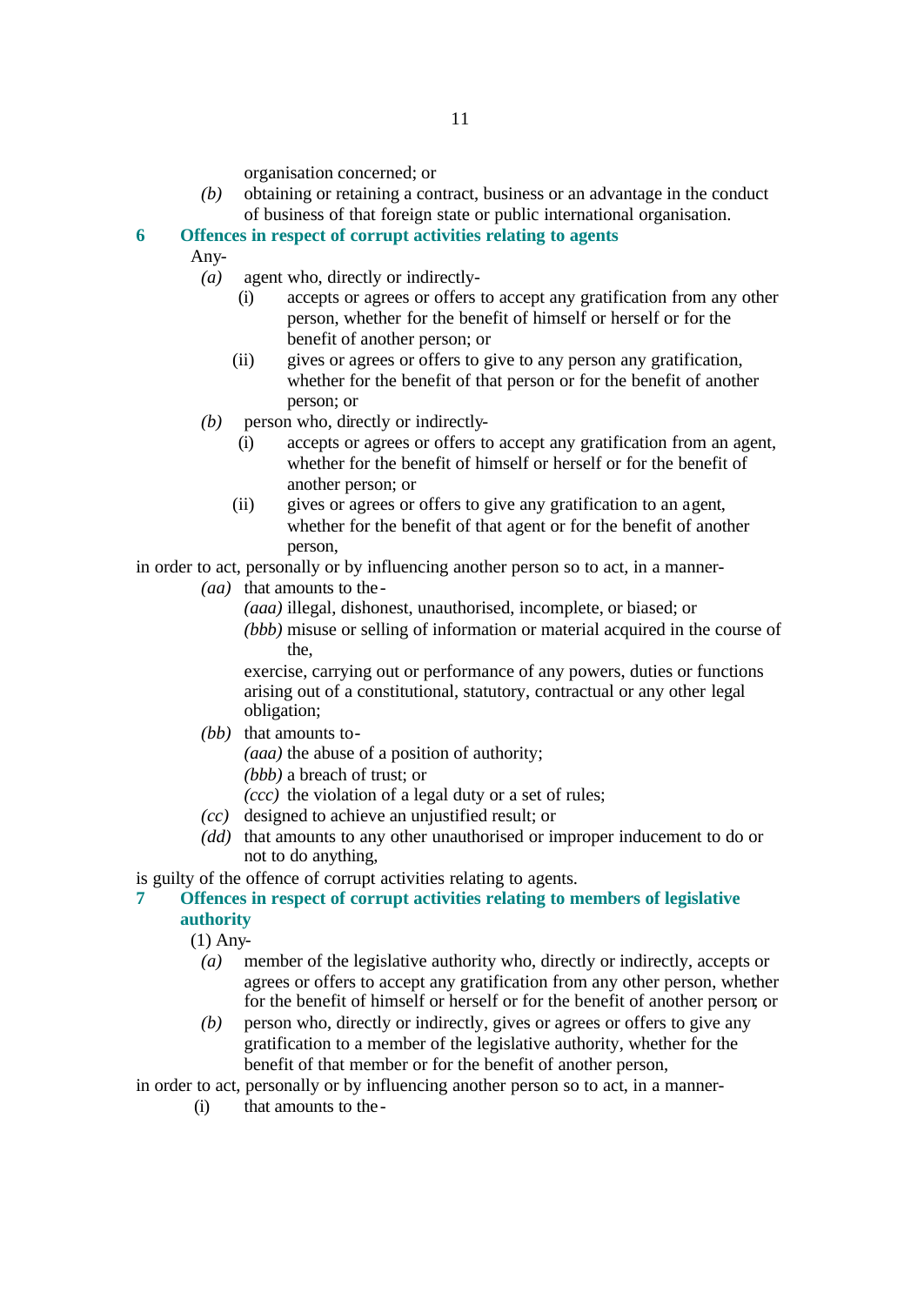- *(aa)* illegal, dishonest, unauthorised, incomplete, or biased; or
- *(bb)* misuse or selling of information or material acquired in the course of the,

exercise, carrying out or performance of any powers, duties or functions arising out of a constitutional, statutory, contractual or any other legal obligation;

- (ii) that amounts to-
	- *(aa)* the abuse of a position of authority;
	- *(bb)* a breach of trust; or
	- *(cc)* the violation of a legal duty or a set of rules;
- (iii) designed to achieve an unjustified result; or
- (iv) that amounts to any other unauthorised or improper inducement to do or not to do anything,

is guilty of the offence of corrupt activities relating to members of the legislative authority.

(2) Without derogating from the generality of section 2 (4), **'to act'** in subsection (1) includes-

- *(a)* absenting himself or herself from;
- *(b)* voting at any meeting of;
- *(c)* aiding or assisting in procuring or preventing the passing of any vote in;
- *(d)* exerting any improper influence over the decision making of any person performing his or her functions as a member of; or
- *(e)* influencing in any way, the election, designation or appointment of any functionary to be elected, designated or appointed by,

the legislative authority of which he or she is a member or of any committee or joint committee of that legislative authority.

## **8 Offences in respect of corrupt activities relating to judicial officers**

(1) Any-

- *(a)* judicial officer who, directly or indirectly, accepts or agrees or offers to accept any gratification from any other person, whether for the benefit of himself or herself or for the benefit of another person; or
- *(b)* person who, directly or indirectly, gives or agrees or offers to give any gratification to a judicial officer, whether for the benefit of that judicial officer or for the benefit of another person,

in order to act, personally or by influencing another person so to act, in a manner-

- (i) that amounts to the
	- *(aa)* illegal, dishonest, unauthorised, incomplete, or biased; or
	- *(bb)* misuse or selling of information or material acquired in the course of the,

exercise, carrying out or performance of any powers, duties or functions arising out of a constitutional, statutory, contractual or any other legal obligation;

- (ii) that amounts to-
	- *(aa)* the abuse of a position of authority;
	- *(bb)* a breach of trust; or
	- *(cc)* the violation of a legal duty or a set of rules;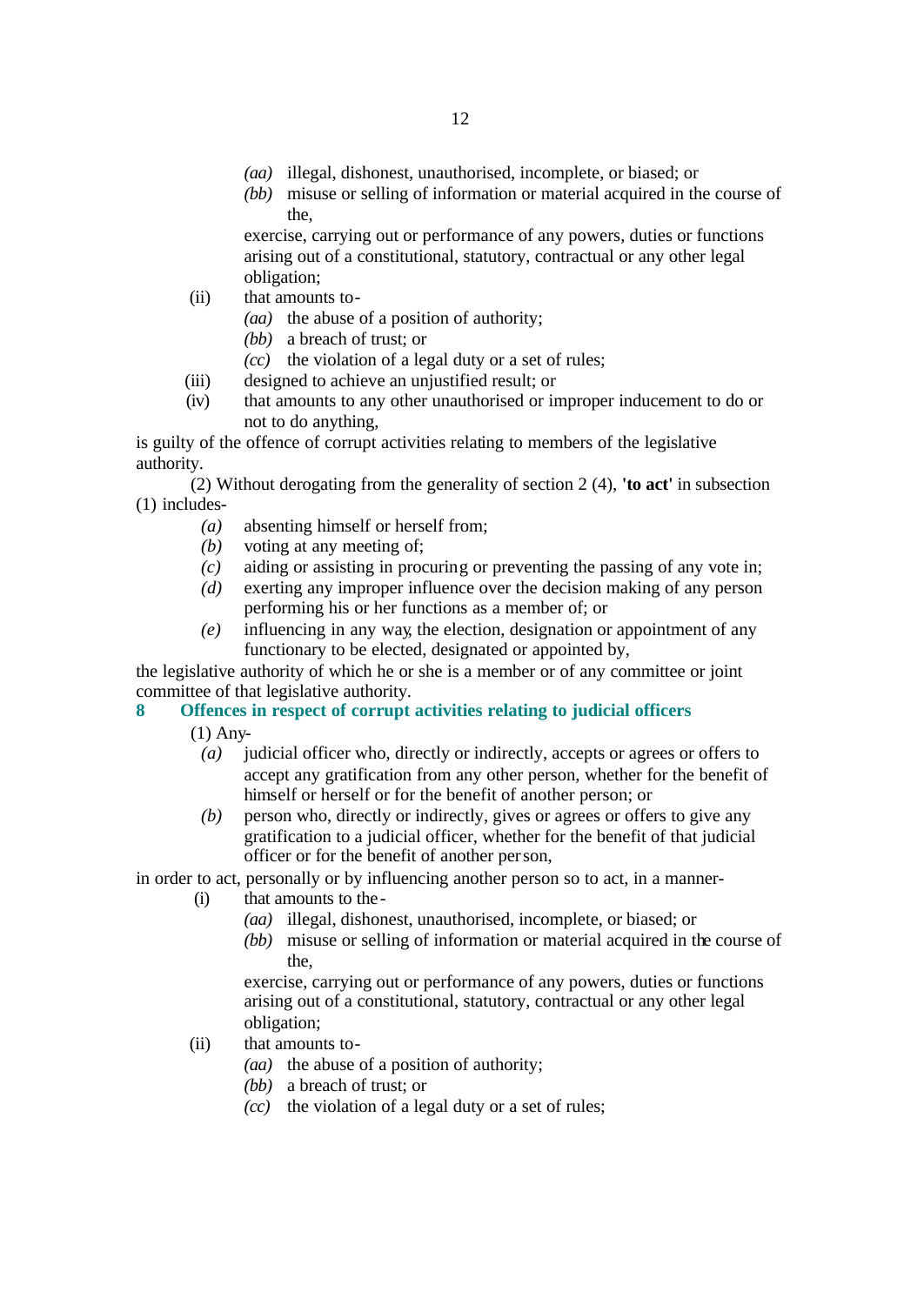- (iii) designed to achieve an unjustified result; or
- (iv) that amounts to any other unauthorised or improper inducement to do or not to do anything,

is guilty of the offence of corrupt activities relating to judicial officers.

(2) Without derogating from the generality of section 2 (4), **'to act'** in subsection (1) includes-

- *(a)* performing or not adequately performing a judicial function;
- *(b)* making decisions affecting life, freedoms, rights, duties, obligations and property of persons;
- *(c)* delaying, hindering or preventing the performance of a judicial function;
- *(d)* aiding, assisting or favouring any particular person in conducting judicial proceedings or judicial functions;
- *(e)* showing any favour or disfavour to any person in the performance of a judicial function; or
- *(f)* exerting any improper influence over the decision making of any person, including another judicial officer or a member of the prosecuting authority, performing his or her official functions.

## **9 Offences in respect of corrupt activities relating to members of prosecuting authority**

(1) Any-

- *(a)* member of the prosecuting authority who, directly or indirectly, accepts or agrees or offers to accept any gratification from any other person, whether for the benefit of himself or herself or for the benefit of another person;
- *(b)* person who, directly or indirectly, gives or agrees or offers to give any gratification to a member of the prosecuting authority, whether for the benefit of that member or for the benefit of another person,

in order to act, personally or by influencing another person so to act, in a manner-

- (i) that amounts to the
	- *(aa)* illegal, dishonest, unauthorised, incomplete, or biased; or
	- *(bb)* misuse or selling of information or material acquired in the course of the,

exercise, carrying out or performance of any powers, duties or functions arising out of a constitutional, statutory, contractual or any other legal obligation;

- (ii) that amounts to-
	- *(aa)* the abuse of a position of authority;
	- *(bb)* a breach of trust; or
	- *(cc)* the violation of a legal duty or a set of rules;
- (iii) designed to achieve an unjustified result; or
- (iv) that amounts to any other unauthorised or improper inducement to do or not to do anything,

is guilty of the offence of corrupt activities relating to members of the prosecuting authority.

(2) Without derogating from the generality of section 2 (4), **'to act'** in subsection (1) includes-

*(a)* performing or not adequately performing a function relating to the-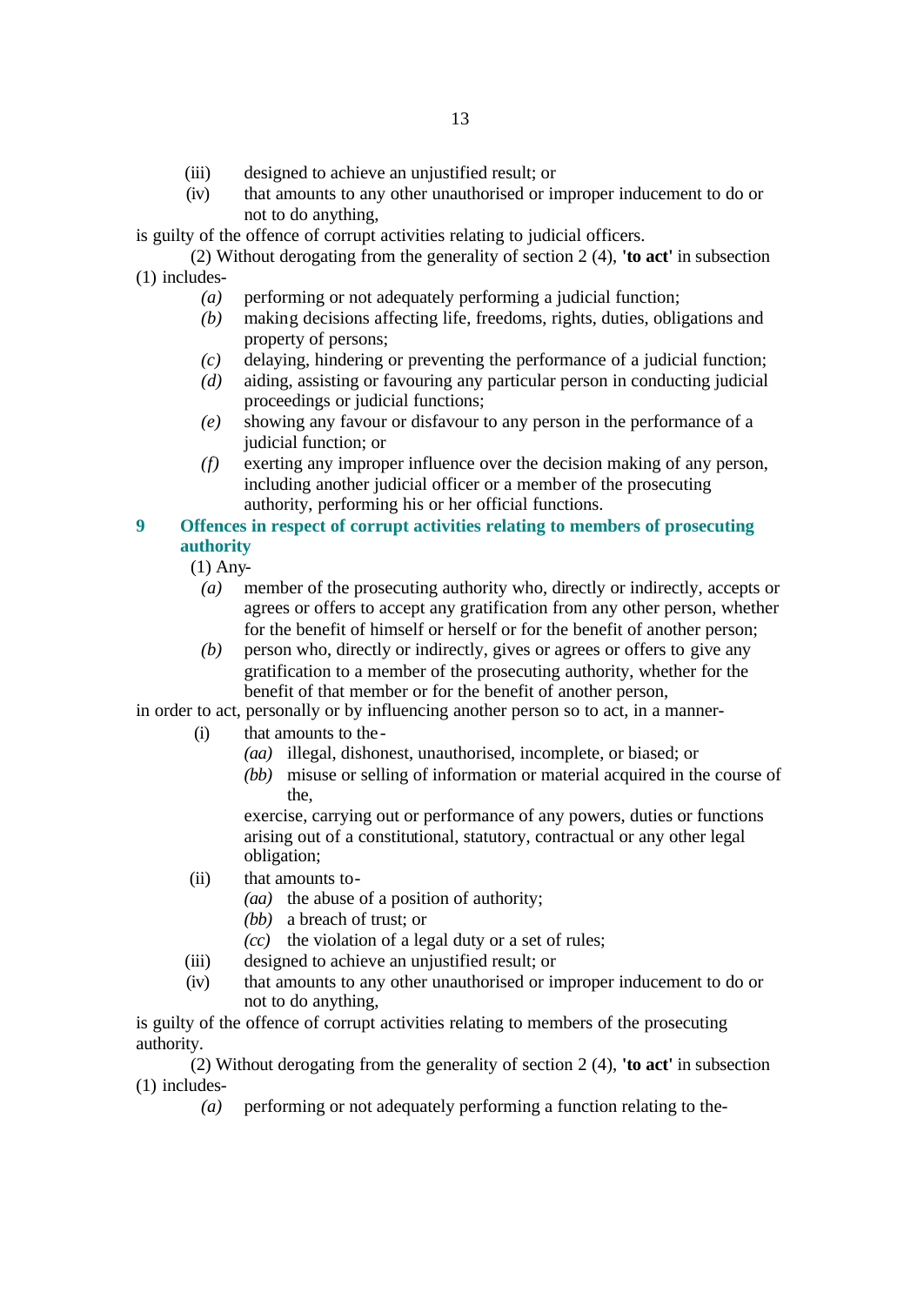- (i) institution or conducting of criminal proceedings;
- (ii) carrying out of any necessary functions incidental to the institution or conducting of such criminal proceedings; or
- (iii) continuation or discontinuation of criminal proceedings;
- *(b)* delaying, hindering or preventing the performance of a prosecutorial function;
- *(c)* aiding or assisting any particular person in the performance of a function relating to the institution or conducting of criminal proceedings;
- *(d)* showing any favour or disfavour to any person in the performance of a function relating to the institution or conducting of criminal proceedings; or
- *(e)* exerting any improper influence over the decision making of any person, including another member of the prosecuting authority or a judicial officer, performing his or her official functions.

## *Part 3*

## *Offences in respect of corrupt activities relating to receiving or offering of unauthorised gratification* **(s 10)**

## **10 Offences of receiving or offering of unauthorised gratification by or to party to an employme nt relationship**

## Any person-

- *(a)* who is party to an employment relationship and who, directly or indirectly, accepts or agrees or offers to accept from any other person any unauthorised gratification, whether for the benefit of that person or for the benefit of another person; or
- *(b)* who, directly or indirectly, gives or agrees or offers to give to any person who is party to an employment relationship any unauthorised gratification, whether for the benefit of that party or for the benefit of another person,

in respect of that party doing any act in relation to the exercise, carrying out or performance of that party's powers, duties or functions within the scope of that party's employment relationship, is guilty of the offence of receiving or offering an unauthorised gratification.

### *Part 4*

## *Offences in respect of corrupt activities relating to specific matters (ss 11-16)* **11 Offences in respect of corrupt activities relating to witnesses and evidential material during certain proceedings**

(1) Any person who, directly or indirectly, accepts or agrees or offers to accept any gratification from any other person, whether for the benefit of himself or herself or for the benefit of another person, in return for-

- *(a)* testifying in a particular way or fashion or in an untruthful manner in a trial, hearing or other proceedings before any court, judicial officer, committee, commission or officer authorised by law to hear evidence or take testimony;
- *(b)* withholding testimony or withholding a record, document, police docket or other object at any such trial, hearing or proceedings;
- *(c)* giving or withholding information relating to any aspect at any such trial, hearing or proceedings;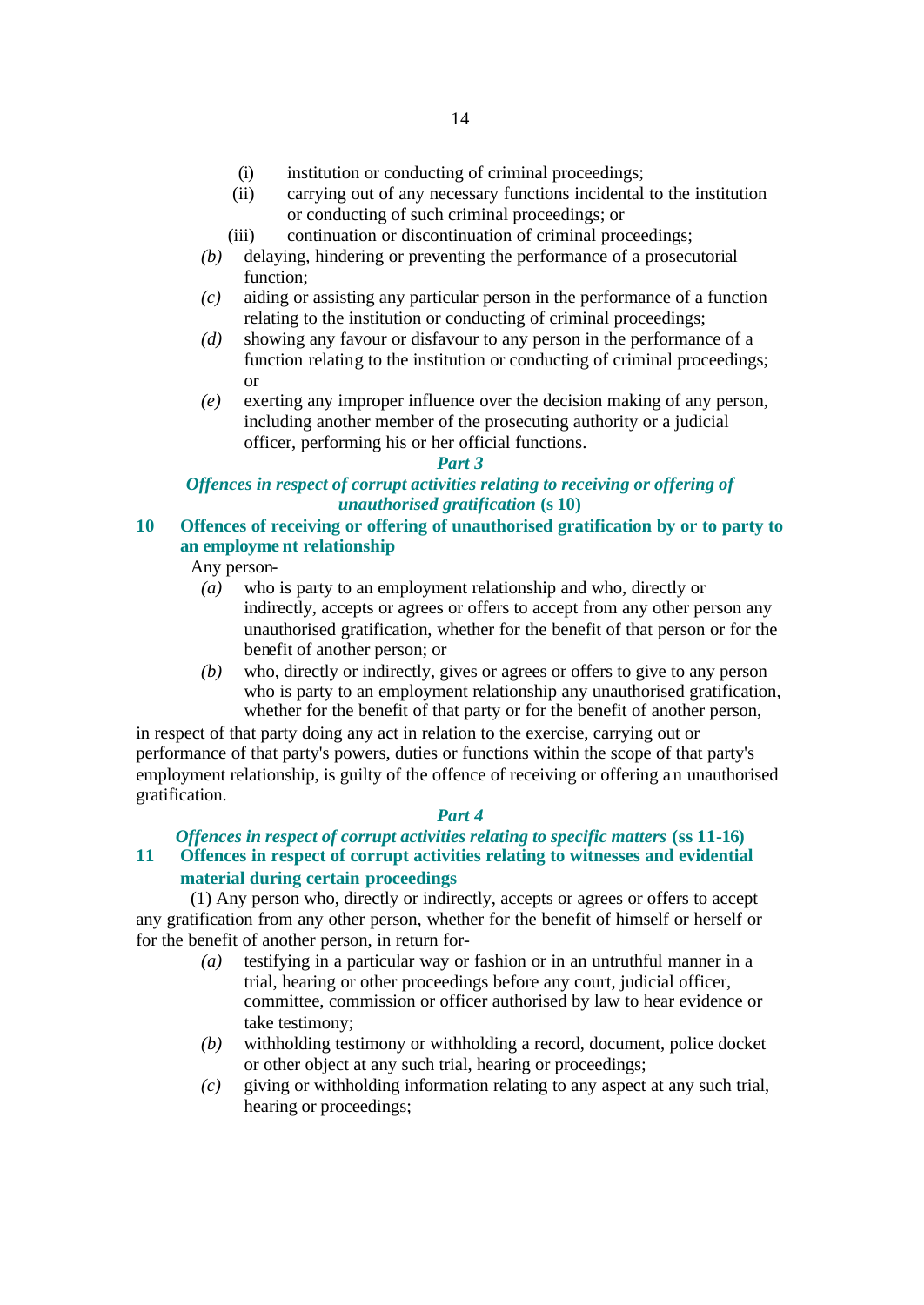- *(d)* altering, destroying, mutilating, or concealing a record, document, police docket or other object with the intent to impair the availability of such record, document, police docket or other object for use at such trial, hearing or proceedings;
- *(e)* giving or withholding information relating to or contained in a police docket;
- *(f)* evading legal process summoning that person to appear as a witness or to produce any record, document, police docket or other object at such trial, hearing or proceedings; or
- $(g)$  being absent from such trial, hearing or proceedings,

is guilty of the offence of corrupt activities relating to witnesses and evidential material during certain proceedings.

(2) Any person who, directly or indirectly, gives or agrees or offers to give any gratification to any other person, whether for the benefit of that other person or for the benefit of another person, with the intent to-

- *(a)* influence, delay or prevent the testimony of that person or another person as a witness in a trial, hearing or other proceedings before any court, judicial officer, committee, commission or any officer authorised by law to hear evidence or take testimony; or
- *(b)* cause or induce any person to-
	- (i) testify in a particular way or fashion or in an untruthful manner in a trial, hearing or other proceedings before any court, judicial officer, committee, commission or officer authorised by law to hear evidence or take testimony;
	- (ii) withhold testimony or to withhold a record, document, police docket or other object at such trial, hearing or proceedings;
	- (iii) give or withhold information relating to any aspect at any such trial, hearing or proceedings;
	- (iv) alter, destroy, mutilate, or conceal a record, document, police docket or other object with the intent to impair the availability of such record, document, police docket or other object for use at such trial, hearing or proceedings;
	- (v) give or withhold information relating to or contained in a police docket;
	- (vi) evade legal process summoning that person to appear as a witness or to produce any record, document, police docket or other object at such trial, hearing or proceedings; or
	- (vii) be absent from such trial, hearing or other proceedings,

is guilty of the offence of corrupt activities relating to witnesses and evidential material during certain proceedings.

## **12 Offences in respect of corrupt activities relating to contracts**

- (1) Any person who, directly or indirectly-
	- *(a)* accepts or agrees or offers to accept any gratification from any other person, whether for the benefit of himself or herself or for the benefit of that other person or of another person; or
	- *(b)* gives or agrees or offers to give to any other person any gratification,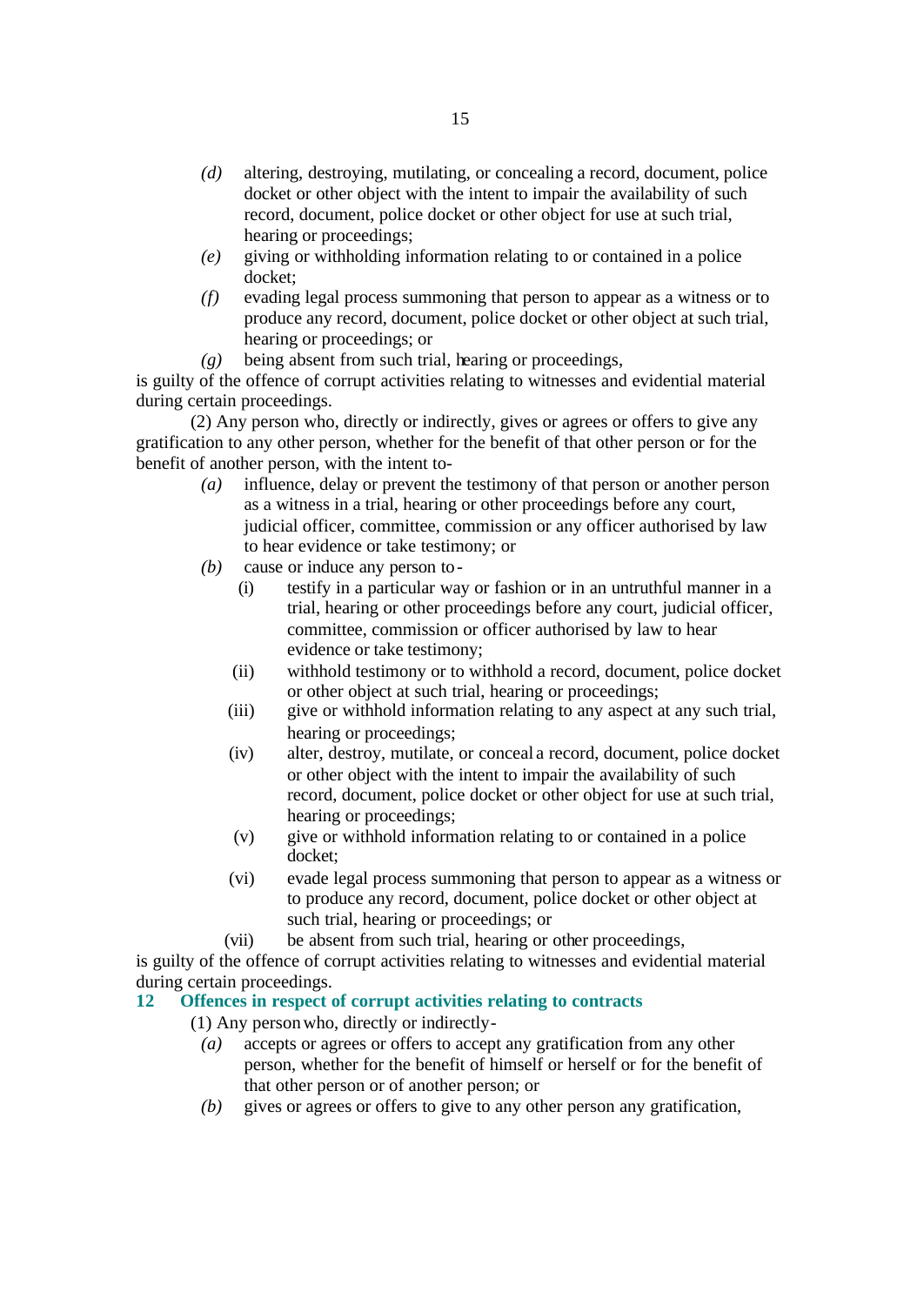whether for the benefit of that other person or for the benefit of another person-

- (i) in order to improperly influence, in any way-
	- *(aa)* the promotion, execution or procurement of any contract with a public body, private organisation, corporate body or any other organisation or institution; or
	- *(bb)* the fixing of the price, consideration or other moneys stipulated or otherwise provided for in any such contract; or

(ii) as a reward for acting as contemplated in paragraph *(a)*,

is guilty of the offence of corrupt activities relating to contracts.

(2) Any person who, in order to obtain or retain a contract with a public body or as a term of such contract, directly or indirectly, gives or agrees or offers to give any gratification to any other person, whether for the benefit of that other person or for the benefit of another person-

- *(a)* for the purpose of promoting, in any way, the election of a candidate or a category or party of candidates to the legislative authority; or
- *(b)* with the intent to influence or affect, in any way, the result of an election conducted for the purpose of electing persons to serve as members of the legislative authority,

is guilty of an offence.

### **13 Offences in respect of corrupt activities relating to procuring and withdrawal of tenders**

(1) Any person who, directly or indirectly, accepts or agrees or offers to accept any gratification from any other person, whether for the bene fit of himself or herself or for the benefit of another person, as-

- *(a)* an inducement to, personally or by influencing any other person so to act-
	- (i) award a tender, in relation to a contract for performing any work, providing any service, supplying any article, material or substance or performing any other act, to a particular person; or
	- (ii) upon an invitation to tender for such contract, make a tender for that contract which has as its aim to cause the tenderee to accept a particular tender; or
	- (iii) withdraw a tender made by him or her for such contract; or
- *(b)* a reward for acting as contemplated in paragraph *(a)* (i), (ii) or (iii),

is guilty of the offence of corrupt activities relating to procuring and withdrawal of tenders.

(2) Any person who, directly or indirectly-

- *(a)* gives or agrees or offers to give any gratification to any other person, whether for the benefit of that other person or the benefit of another person, as-
	- (i) an inducement to, personally or by influencing any other person so to act, award a tender, in relation to a contract for performing any work, providing any service, supplying any article, material or substance or performing any other act, to a particular person; or
	- (ii) a reward for acting as contemplated in subparagraph (i); or
- *(b)* with the intent to obtain a tender in relation to a contract for performing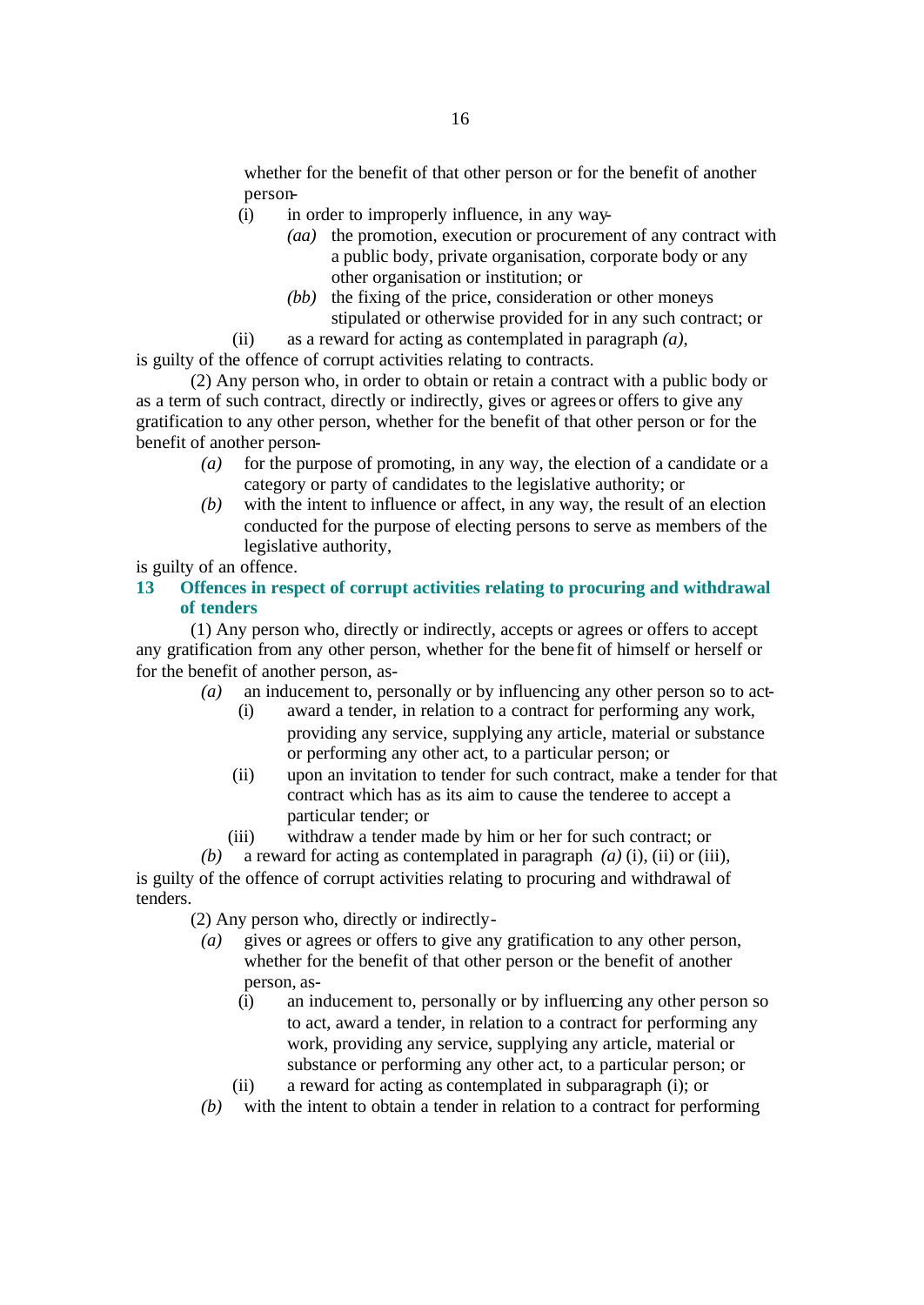any work, providing any service, supplying any article, material or substance or performing any other act, gives or agrees or offers to give any gratification to any person who has made a tender in relation to that contract, whether for the benefit of that tenderer or for the benefit of any other person, as-

(i) an inducement to withdraw the tender; or

(ii) a reward for withdrawing or having withdrawn the tender, is guilty of the offence of corrupt activities relating to procuring and withdrawal of tenders.

### **14 Offences in respect of corrupt activities relating to auctions**

(1) Any auctioneer who, directly or indirectly-

- *(a)* accepts or agrees or offers to accept any gratification from any other person, whether for the benefit of himself or herself or for the benefit of another person-
	- (i) in order to conduct the bidding process at an auction in a manner so as to favour or prejudice a specific person; or
	- (ii) as a reward for acting as contemplated in subparagraph (i); or
- *(b)* gives or agrees or offers to give any gratification to any other person, whether for the benefit of that other person or for the benefit of another person-
	- (i) in order to influence that person to-
		- *(aa)* refrain from bidding at an auction; or
		- *(bb)* participate, personally or by influencing any other person so to participate, in the bidding process at an auction in such a manner so as to get a specific offer for the article or to sell the article at a specific amount or to sell the article to a specific bidder; or

(ii) as a reward for acting as contemplated in subparagraph (i), is guilty of the offence of corrupt activities relating to auctions.

- (2) Any person who, directly or indirectly-
	- *(a)* accepts or agrees or offers to accept any gratification from any other person or an auctioneer, whether for the benefit of himself or herself or for the benefit of another person-
		- (i) in return for that person-
			- *(aa)* refraining from bidding at an auction; or
			- *(bb)* participating, personally or by influencing any other person so to participate, at an auction in the bidding process in order to get a specific offer for the article or to buy the article for a specific amount or to sell the article to a specific bidder; or
		- (ii) as a reward for acting as contemplated in subparagraph (i); or
	- *(b)* gives or agrees or offers to give any gratification to an auctioneer, whether for the benefit of that auctioneer or for the benefit of another person-
		- (i) in order to influence that auctioneer to conduct the bidding process at an auction in such a manner so as to favour or prejudice a specific person; or
		- (ii) as a reward for acting as contemplated in subparagraph (i); or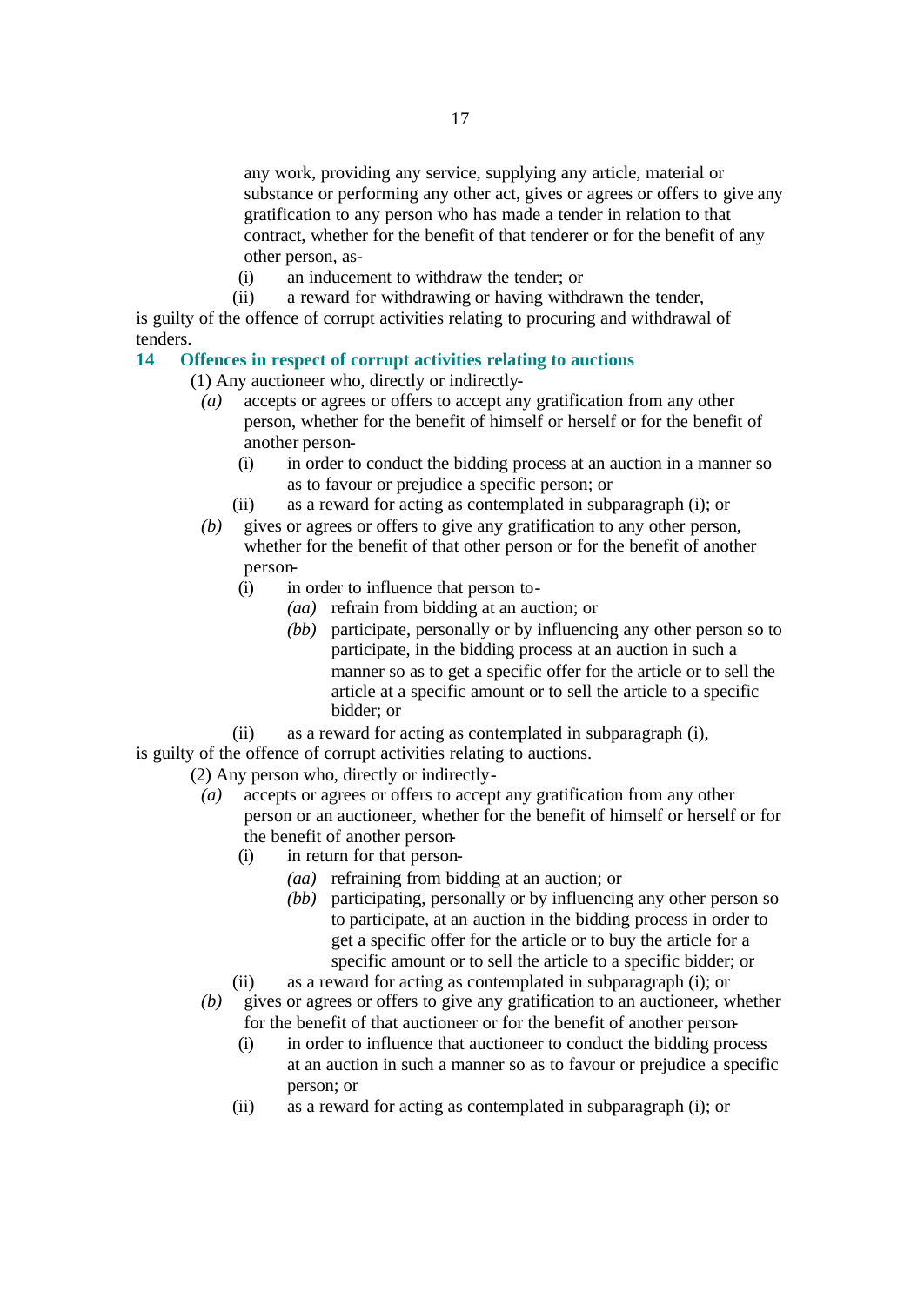- *(c)* gives or agrees or offers to give any gratification to any other person, whether for the benefit of that other person or for the benefit of another person-
	- (i) in return for that other person-
		- *(aa)* refraining from bidding at an auction; or
		- *(bb)* participating, personally or by influencing any other person so to participate, in the bidding process at an auction in such a manner so as to get a specific offer for the article or to sell the article at a specific amount or to sell the article to a specific bidder; or
	- (ii) as a reward for acting as contemplated in subparagraph (i),

is guilty of the offence of corrupt activities relating to auctions.

### **15 Offences in respect of corrupt activities relating to sporting events**

- Any person who, directly or indirectly-
	- *(a)* accepts or agrees or offers to accept any gratification from any other person, whether for the benefit of himself or herself or for the benefit of that other person or of another person; or
	- *(b)* gives or agrees or offers to give to any other person any gratification, whether for the benefit of that other person or for the benefit of another person-
		- (i) in return for-
			- *(aa)* engaging in any act which constitutes a threat to or undermines the integrity of any sporting event, including, in any way, influencing the run of play or the outcome of a sporting event; or
			- *(bb)* not reporting the act contemplated in this section to the managing director, chief executive officer or to any other person holding a similar post in the sporting body or regulatory authority concerned or at his or her nearest police station; or
		- (ii) as a reward for acting as contemplated in subparagraph (i); or
	- *(c)* carries into effect any scheme which constitutes a threat to or undermines the integrity of any sporting event, including, in any way, influencing the run of play or the outcome of a sporting event,

is guilty of the offence of corrupt activities relating to sporting events.

### **16 Offences in respect of corrupt activities relating to gambling games or games of chance**

Any person who, directly or indirectly-

- *(a)* accepts or agrees or offers to accept any gratification from any other person, whether for the benefit of himself or herself or for the benefit of that other person or of another person; or
- *(b)* gives or agrees or offers to give to any other person any gratification, whether for the benefit of that other person or for the benefit of another person-
	- (i) in return for engaging in any conduct which constitutes a threat to or undermines the integrity of any gambling game or a game of chance,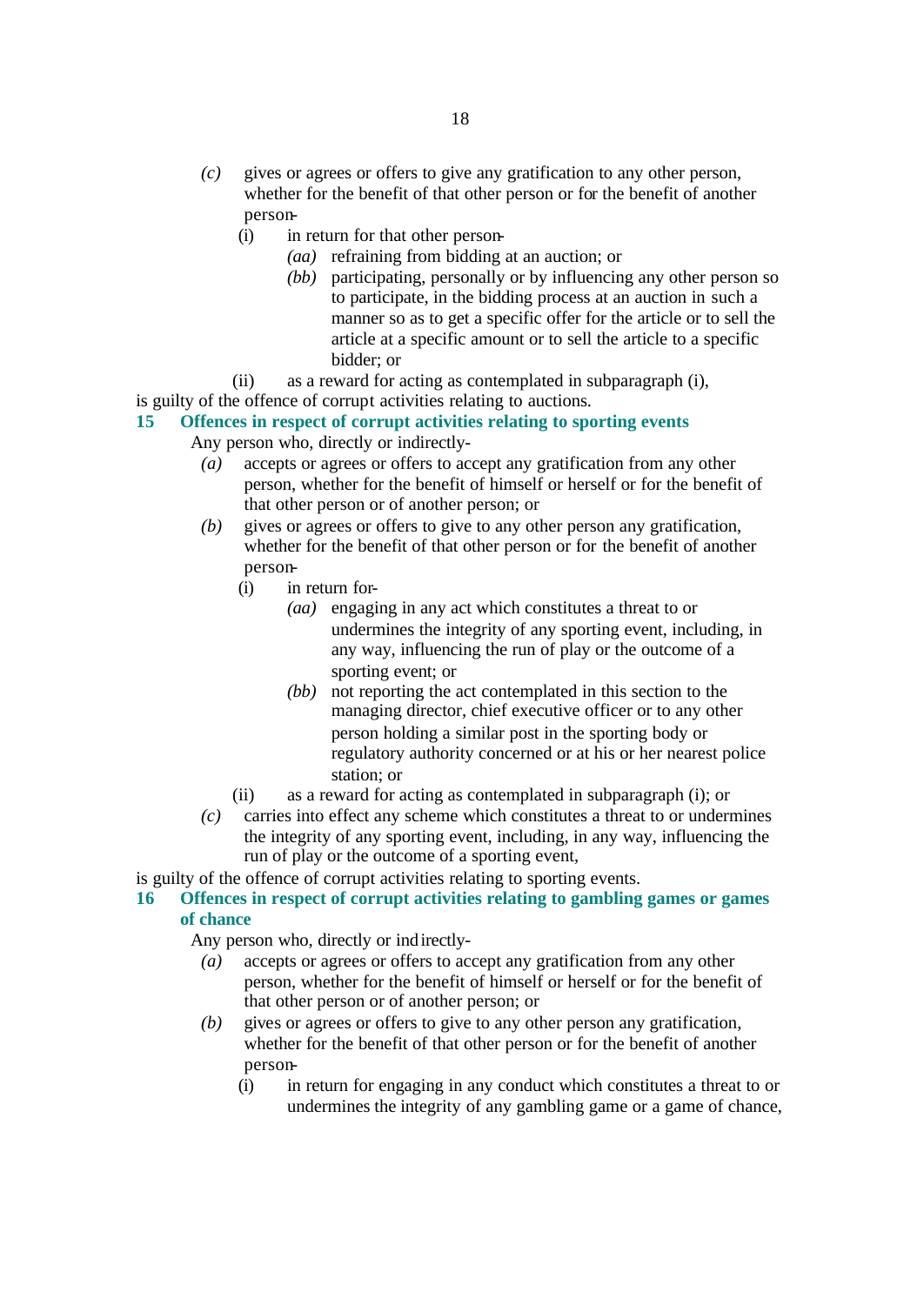including, in any way, influencing the outcome of a gambling game or a game of chance; or

- (ii) as a reward for acting as contemplated in subparagraph (i); or
- *(c)* carries into effect any scheme which constitutes a threat to or undermines the integrity of any gambling game or a game of chance, including, in any way, influencing the outcome of a gambling game or a game of chance,

is guilty of the offence of corrupt activities relating to gambling games or games of chance.

#### *Part 5*

### *Miscellaneous offences relating to possible conflict of interest and other unacceptable conduct* **(ss 17-19)**

### **17 Offence re lating to acquisition of private interest in contract, agreement or investment of public body**

(1) Any public officer who, subject to subsection (2), acquires or holds a private interest in any contract, agreement or investment emanating from or connected with the public body in which he or she is employed or which is made on account of that public body, is guilty of an offence.

(2) Subsection (1) does not apply to-

- *(a)* a public officer who acquires or holds such interest as a shareholder of a listed company;
- *(b)* a public officer, whose conditions of employment do not prohibit him or her from acquiring or holding such interest; or
- *(c)* in the case of a tender process, a public officer who acquires a contract, agreement or investment through a tender process and whose conditions of employment do not prohibit him or her from acquiring or holding such interest and who acquires or holds such interest through an independent tender process.

#### **18 Offences of unacceptable conduct relating to witnesses**

Any person who, directly or indirectly, intimidates or uses physical force, or improperly persuades or coerces another person with the intent to-

- *(a)* influence, delay or prevent the testimony of that person or another person as a witness in a trial, hearing or other proceedings before any court, judicial officer, committee, commission or any officer authorised by law to hear evidence or take testimony; or
- *(b)* cause or induce any person to-
	- (i) testify in a particular way or fashion or in an untruthful manner in a trial, hearing or other proceedings before any court, judicial officer, committee, commission or officer authorised by law to hear evidence or take testimony;
	- (ii) withhold testimony or to withhold a record, document, police docket or other object at such trial, hearing or proceedings;
	- (iii) give or withhold information relating to any aspect at any such trial, hearing or proceedings;
	- (iv) alter, destroy, mutilate, or conceal a record, document, police docket or other object with the intent to impair the availability of such record, document, police docket or other object for use at such trial,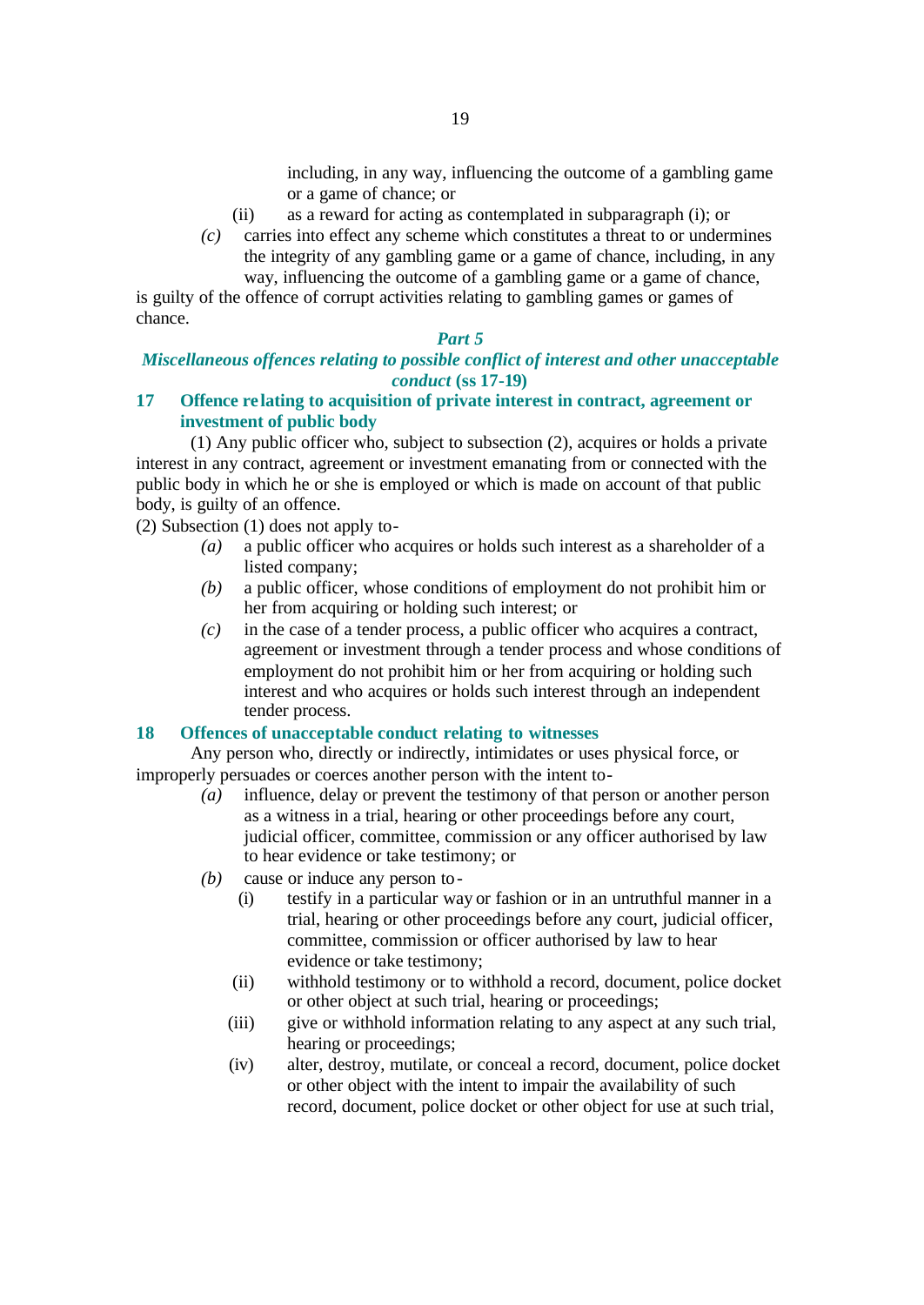hearing or proceedings;

- (v) give or withhold information relating to or contained in a police docket;
- (vi) evade legal process summoning that person to appear as a witness or to produce any record, document, police docket or other object at such trial, hearing or proceedings; or
- (vii) be absent from such trial, hearing or other proceedings,

is guilty of the offence of unacceptable conduct relating to a witness.

### **19 Intentional interference with, hindering or obstruction of investigation of offence**

Any person who, at any stage, with intent to defraud or to conceal an offence in terms of this Chapter or to interfere with, or to hinder or obstruct a law enforcement body in its investigation of any such offence-

- *(a)* destroys, alters, mutilates or falsifies any book, document, valuable security, account, computer system, disk, computer printout or other electronic device or any entry in such book, document, account or electronic device, or is privy to any such act;
- *(b)* makes or is privy to making any false entry in such book, document, account or electronic device; or
- *(c)* omits or is privy to omitting any information from any such book, document, account or electronic device,

is guilty of an offence.

### *Part 6*

### *Other offences relating to corrupt activities* **(ss 20-21)**

### **20 Accessory to or after offence**

Any person who, knowing that property or any part thereof forms part of any gratification which is the subject of an offence in terms of Part 1, 2, 3 or 4, or section 21 (in so far as it relates to the aforementioned offences) of this Chapter, directly or indirectly, whether on behalf of himself or herself or on behalf of any other person-

- *(a)* enters into or causes to be entered into any dealing in relation to such property or any part thereof; or
- *(b)* uses or causes to be used, or holds, receives or conceals such property or any part thereof,

is guilty of an offence.

### **21 Attempt, conspiracy and inducing another person to commit offence** Any person who-

- *(a)* attempts;
- *(b)* conspires with any other person; or
- *(c)* aids, abets, induces, incites, instigates, instructs, commands, counsels or procures another person,

to commit an offence in terms of this Act, is guilty of an offence.

### **CHAPTER 3**

## **INVESTIGATIONS REGARDING POSSESSION OF PROPERTY RELATING TO CORRUPT ACTIVITIES (ss 22-23)**

### **22 Investigation regarding property relating to corrupt activities**

(1) Whenever the National Director has reason to suspect that there may be in any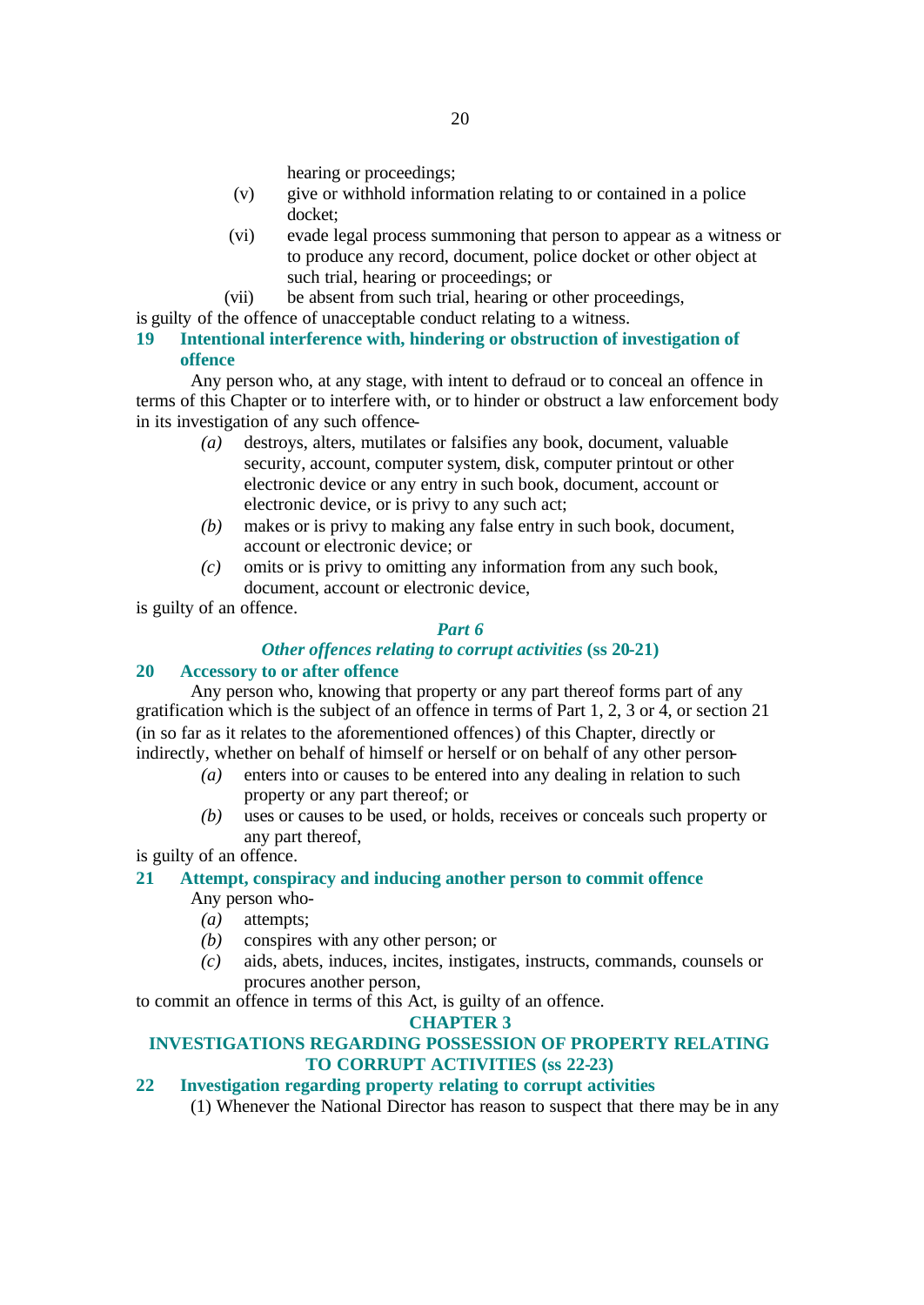building, receptacle or place, or in the possession, custody or control of any person any property which-

- *(a)* may have been used in the commission, or for the purpose of or in connection with the commission, of an offence under Chapter 2;
- *(b)* may have facilitated the commission of such an offence, or enabled any person or entity to commit such an offence, or provided financial or economic support to a person or entity in the commission of such an offence; or
- *(c)* may be the proceeds of such an offence,

he or she may, prior to the institution of any asset forfeiture or criminal proceedings, under written authority direct that a particular Director of Public Prosecutions or a Special Director of Public Prosecutions, shall have the power to institute an investigation in terms of the provisions of Chapter 5 of the National Prosecuting Authority Act, 1998 (Act 32 of 1998), relating to such property.

(2) For purposes of subsection (1), a reference in the said Chapter 5 to-

- *(a)* the 'head of the Directorate of Special Operations' or an 'Investigating Director' shall be construed as a reference to a Director of Public Prosecutions or a Special Director of Public Prosecutions, as the case may be: Provided that for purposes of section 28 (2) *(a)* of the said Act, a Director of Public Prosecutions or Special Director of Public Prosecutions, may only designate a Deputy Director of Public Prosecutions; and
- *(b)* a 'special investigator' shall be construed as to include a police official.

(3) If property seized under any power exercised under subsection (1) consists of cash or funds standing to the credit of a bank account, the Director of Public Prosecutions or a Special Director of Public Prosecutions who has instituted the investigation under that subsection shall cause the cash or funds to be paid into a banking account which shall be opened with any bank as defined in section 1 of the Banks Act, 1990 (Act 94 of 1990), and the Director of Public Prosecutions or a Special Director of Public Prosecutions shall forthwith report to the Financial Intelligence Centre the fact of the seizure of the cash or funds and the opening of the account.

### **23 Application for, and issuing of investigation direction in respect of possession of property disproportionate to a person's present or past known sources of income or assets**

(1) The National Director, or any person authorised in writing thereto by him or her (hereinafter referred to as the applicant), may apply to a judge in chambers for the issuing of an investigation direction in terms of subsection (3).

- (2) An application referred to in subsection (1) must be in writing and must-
	- *(a)* indicate the identity of the-
		- (i) applicant and, if known, the identity of the person who will conduct the investigation; and
		- (ii) person to be investigated (hereinafter referred to as the suspect);
	- *(b)* specify the grounds referred to in subsection (3) on which the application is made;
	- *(c)* contain full particulars of all the facts and circumstances alleged by the applicant in support of his or her application;
	- *(d)* include the basis for believing that evidence relating to the ground on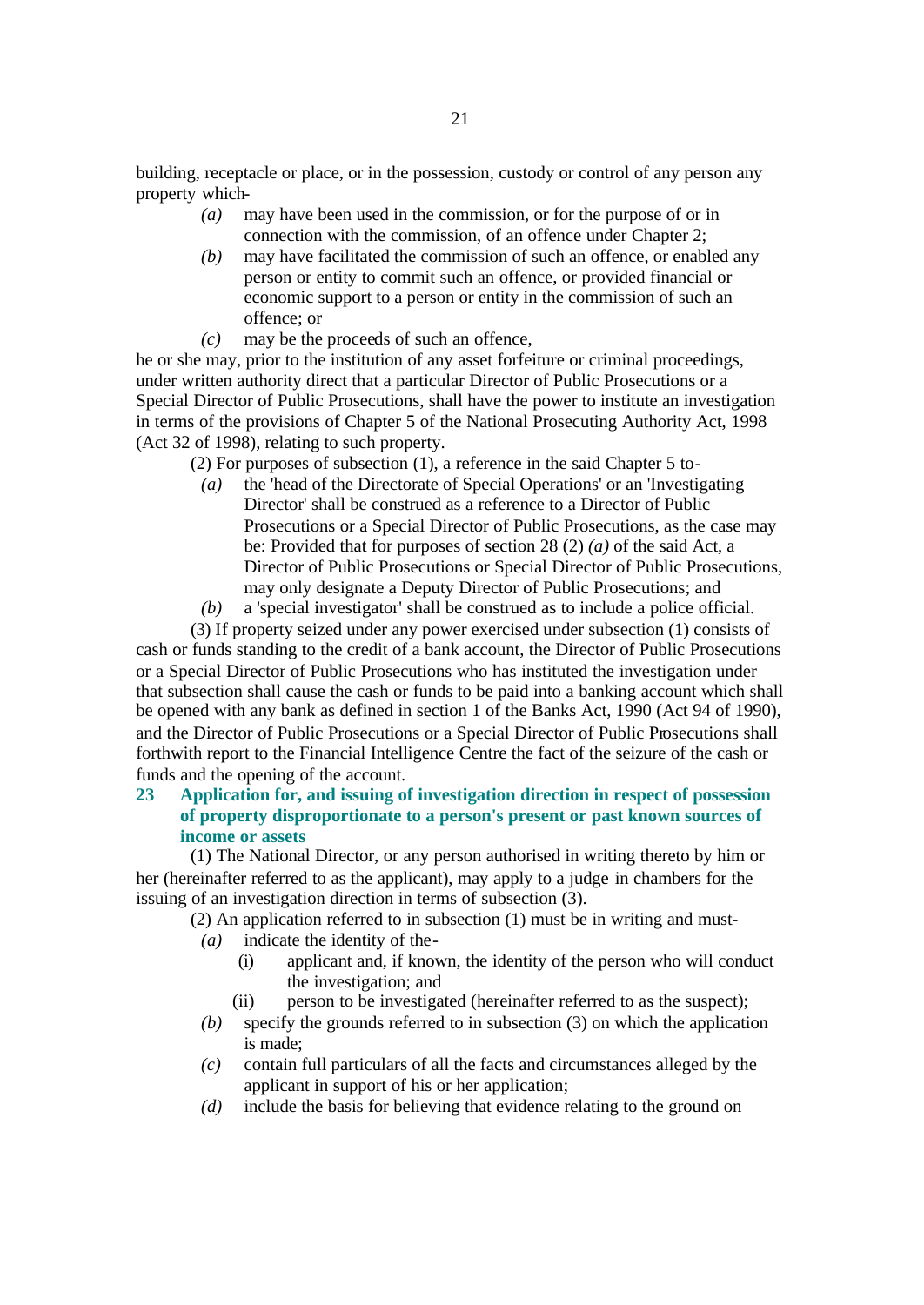which the application is made will be obtained through the investigation direction;

- *(e)* indicate whether any previous application has been made for the issuing of an investigation direction in respect of the same suspect in the application and, if such previous application exists, must indicate the current status of that application; and
- *(f)* indicate the period for which the investigation is required.

(3) *(a)* A judge in chambers may upon an *ex parte* application made to him or her in terms of subsection (1), issue an investigation direction.

*(b)* An investigation direction may only be issued if the judge concerned is satisfied that-

- (i) there has been compliance with the provisions of subsection (2); and
- (ii) on the facts alleged in the application concerned, there are reasonable grounds to believe that-
	- *(aa)* a person-
		- *(aaa)* maintains a standard of living above that which is commensurate with his or her present or past known sources of income or assets; or
		- *(bbb)* is in control or possession of pecuniary resources or property disproportiona te to his or her present or past known sources of income or assets; and
	- *(bb)* that person maintains such a standard of living through the commission of corrupt activities or the proceeds of unlawful activities or that such pecuniary resources or properties are instrumentalities of corrupt activities or the proceeds of unlawful activities; and
	- *(cc)* such investigation is likely to reveal information, documents or things which may afford proof that such a standard of living is maintained through the commission of corrupt activities or the proceeds of unlawful activities or that such pecuniary resources or properties are instrumentalities of corrupt activities or the proceeds of unlawful activities.
- *(c)* An investigation direction-
- (i) must be in writing;
- (ii) must indicate the identity of the suspect and, if known, the person who will conduct the investigation;
- (iii) must specify the period for which it has been issued;
- (iv) may specify conditions of restriction relating to the co nducting of the investigation; and
- (v) may be issued in respect of any place in the Republic.

*(d)* An application must be considered and an investigation direction issued without any notice to the suspect to whom the application applies and without hearing that suspect: Provided that where any previous investigation direction has been issued in respect of a suspect, the applicant may only apply for a further investigation direction in respect of that suspect on the same facts, after giving reasonable notice to the suspect concerned.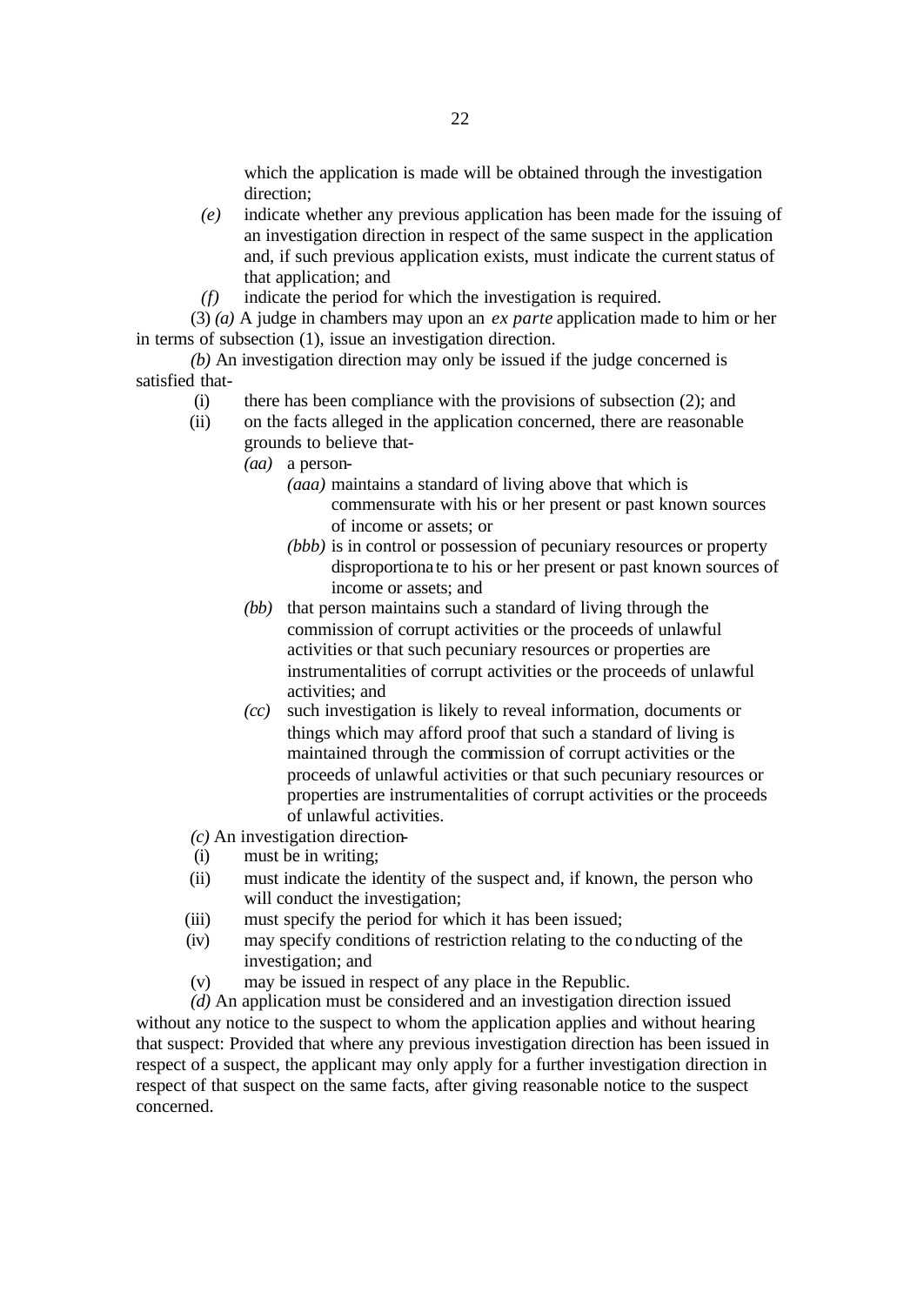*(e)* A judge considering an application may require the applicant to furnish such further information as he or she deems necessary.

(4) If an investigation direction has been issued under subsection (3), the National Director or the person authorised thereto in the investigation direction, may, for the purposes of an investigation direction-

- *(a)* summon the suspect or any other person, specified in the investigation direction, who is believed to be able to furnish any information on the subject of the investigation or to have in his or her possession or under his or her control any property, book, document or other object relating to that subject, to appear before the National Director or the person so authorised, at a time and place specified in the summons, to be questioned or to produce that property, book, document or other object;
- *(b)* question that suspect or other person, under oath or affirmation administered by the National Director or the person so authorised, and examine or retain for further examination or for safe custody such property, book, document or other object; or
- *(c)* at any reasonable time and without prior notice or with such notice as he or she may deem appropriate, enter any premises where the suspect is or is suspected to be or any premises on or in which anything connected with that investigation is or is suspected to be, and may-
	- (i) inspect and search those premises, and there make such enquiries as he or she may deem necessary;
	- (ii) examine any property found on or in the premises which has a bearing or might have a bearing on the investigation in question, and request from the suspect or the owner or person in charge of the premises or from any person in whose possession or charge that property is, information regarding that property;
	- (iii) make copies of or take extracts from any book or document found on or in the premises which has a bearing or might have a bearing on the investigation in question, and request from any person suspected of having the necessary information, an explanation of any entry therein; or
	- (iv) seize, against the issue of a receipt, anything on or in the premises which has a bearing or might have a bearing on the investigation in question, or if he or she wishes to retain it for further examination or for safe custody:

Provided that any person from whom a book or document has been taken under paragraph *(b)* or *(c)* (iv), may, as long as it is in the possession of the person conducting the investigation, at his or her request be allowed, at his or her own expense and under the supervision of the person conducting the investigation, to make copies thereof or to take extracts therefrom at any reasonable time.

(5) *(a)* The law regarding privilege as applicable to a witness summoned to give evidence in a criminal case in a magistrate's court shall apply in relation to the questioning of a suspect or any person referred to in subsection (4): Provided that such a person shall not be entitled to refuse to answer any question upon the ground that the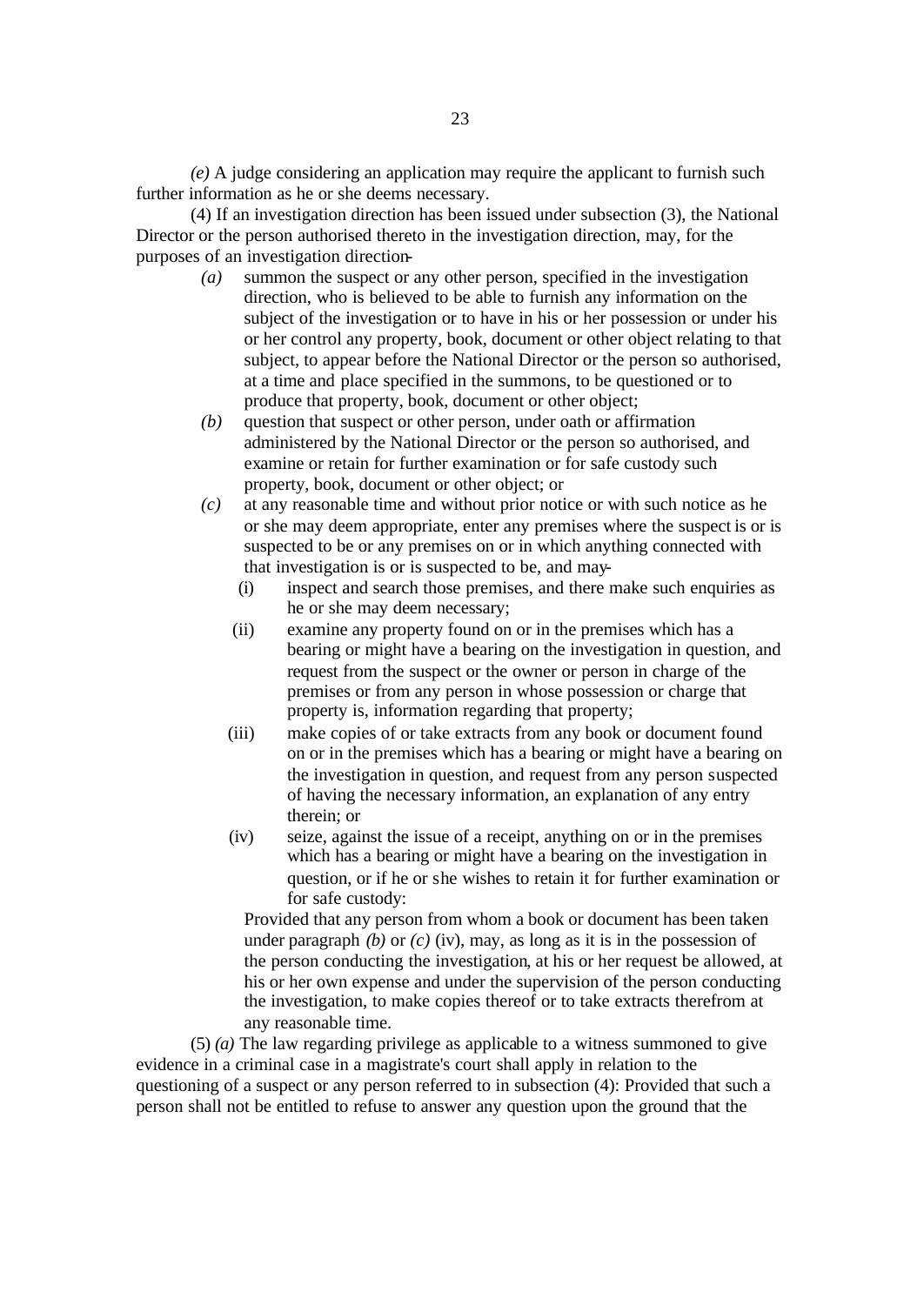answer would tend to expose him or her to a criminal charge.

*(b)* No evidence regarding any questions and answers contemplated in paragraph *(a)* shall be admissible in any criminal proceedings, except in criminal proceedings where the person concerned stands trial on a charge contemplated in subsection (7) *(b)*, or in section 319 (3) of the Criminal Procedure Act, 1955 (Act 56 of 1955).

(6) Subject to any directions, conditions or restrictions determined by the judge under subsection (3)  $(c)$  (iv), the provisions of sections 28 (1)  $(d)$ , (2) to (10) and 29 (2), (7) *(a)*, (9), (10) *(b)* and (11) of the National Prosecuting Authority Act, 1998 (Act 32 of 1998), relating to the conducting of an investigation and the execution of a warrant in terms of those provisions, apply, with the necessary changes, in respect of an investigation conducted in terms of subsection (4).

(7) Any person who-

- *(a)* obstructs or hinders the person conducting the investigation or any other person in the performance of his or her functions in terms of this section; or
- *(b)* when he or she is asked in terms of subsection (4) for information or an explanation relating to a matter within his or her knowledge, refuses or fails to give that information or explanation or gives information or an explanation which is false or misleading, knowing it to be false or misleading,

shall be guilty of an offence.

#### **CHAPTER 4**

#### **PRESUMPTIONS AND DEFENCES (ss 24-25)**

### **24 Presumptions**

(1) Whenever a person is charged with an offence under Part 1 or 2, or section 21 (in so far as it relates to the aforementioned offences) of Chapter 2, proof that that person, or someone else at the instance of that person-

- *(a)* accepted or agreed or offered to accept any gratification from; or
- *(b)* gave or agreed or offered to give any gratification to,

any other person-

- (i) who holds or seeks to obtain a contract, licence, permit, employment or anything whatsoever from a public body, private organisation, corporate body or other organisation or institution in which the person charged was serving as an official;
- (ii) who is concerned, or who is likely to be concerned, in any proceedings or business transacted, pending or likely to be transacted before or by the person charged or public body, private organisation, corporate body, political party or other organisation or institution in which the person charged was serving as an official; or

(iii) who acts on behalf of a person contemplated in subparagraph (i) or (ii), and, if the State can further show that despite having taken reasonable steps, it was not able with reasonable certainty to link the acceptance of or agreement or offer to accept or the giving or agreement to give or offer to give the gratification to any lawful authority or excuse on the part of the person charged, and in the absence of evidence to the contrary which raises reasonable doubt, is sufficient evidence that the person charged accepted or agreed or offered to accept such gratification from that person or gave or agreed or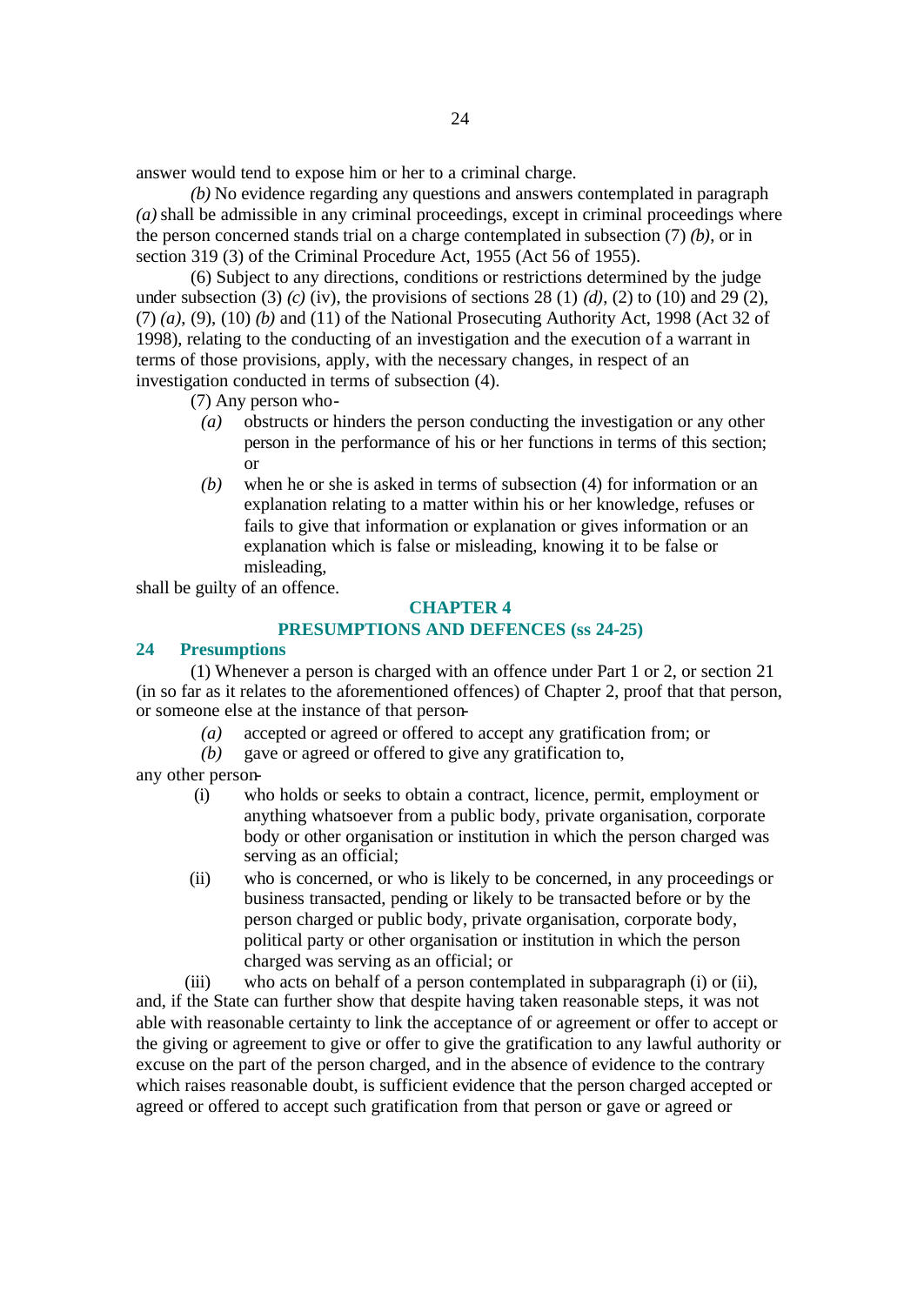offered to give such gratification to that person in order to act, in a manner-

- *(aa)* that amounts to the
	- *(aaa)* illegal, dishonest, unauthorised, incomplete, or biased; or
	- *(bbb)* misuse or selling of information or material acquired in the course of the,

exercise, carrying out or performance of any powers, duties or functions arising out of a constitutional, statutory, contractual or any other legal obligation;

*(bb)* that amounts to-

*(aaa)* the abuse of a position of authority;

*(bbb)* a breach of trust; or

*(ccc)* the violation of a legal duty or a set of rules;

- *(cc)* designed to achieve an unjustified result; or
- *(dd)* that amounts to any other unauthorised or improper inducement to do or not to do anything.

(2) Whenever a public officer whose duties include the detection, investigation, prosecution or punishment of offenders, is charged with an offence involving the acceptance of a gratification, arising from-

- *(a)* the arrest, detention, investigation or prosecution of any person for an alleged offence;
- *(b)* the omission to arrest, detain or prosecute any person for an alleged offence; or
- *(c)* the investigation of an alleged offence,

it is not necessary to prove that the accused person believed that an offence contemplated in paragraphs *(a)* to *(c)* or any other offence had been committed.

#### **25 Defences**

Whenever an accused person is charged with an offence under Part 1, 2, 3 or 4, or section 20 or 21 (in so far as it relates to the aforementioned offences) of Chapter 2, it is not a valid defence for that accused person to contend that he or she-

- *(a)* did not have the power, right or opportunity to perform or not to perform the act in relation to which the gratification was given, accepted or offered;
- *(b)* accepted or agreed or offered to accept, or gave or agreed or offered to give the gratification without intending to perform or not to perform the act in relation to which the gratification was given, accepted or offered; or
- *(c)* failed to perform or not to perform the act in relation to which the gratification was given, accepted or offered.

#### **CHAPTER 5**

### **PENALTIES AND RELATED MATTERS (ss 26-28)**

#### **26 Penalties**

(1) Any person who is convicted of an offence referred to in-

- *(a)* Part 1, 2, 3 or 4, or section 18 of Chapter 2, is liable-
	- (i) in the case of a sentence to be imposed by a High Court, to a fine or to imprisonment up to a period for imprisonment for life;
	- (ii) in the case of a sentence to be imposed by a regional court, to a fine or to imprisonment for a period not exceeding 18 years; or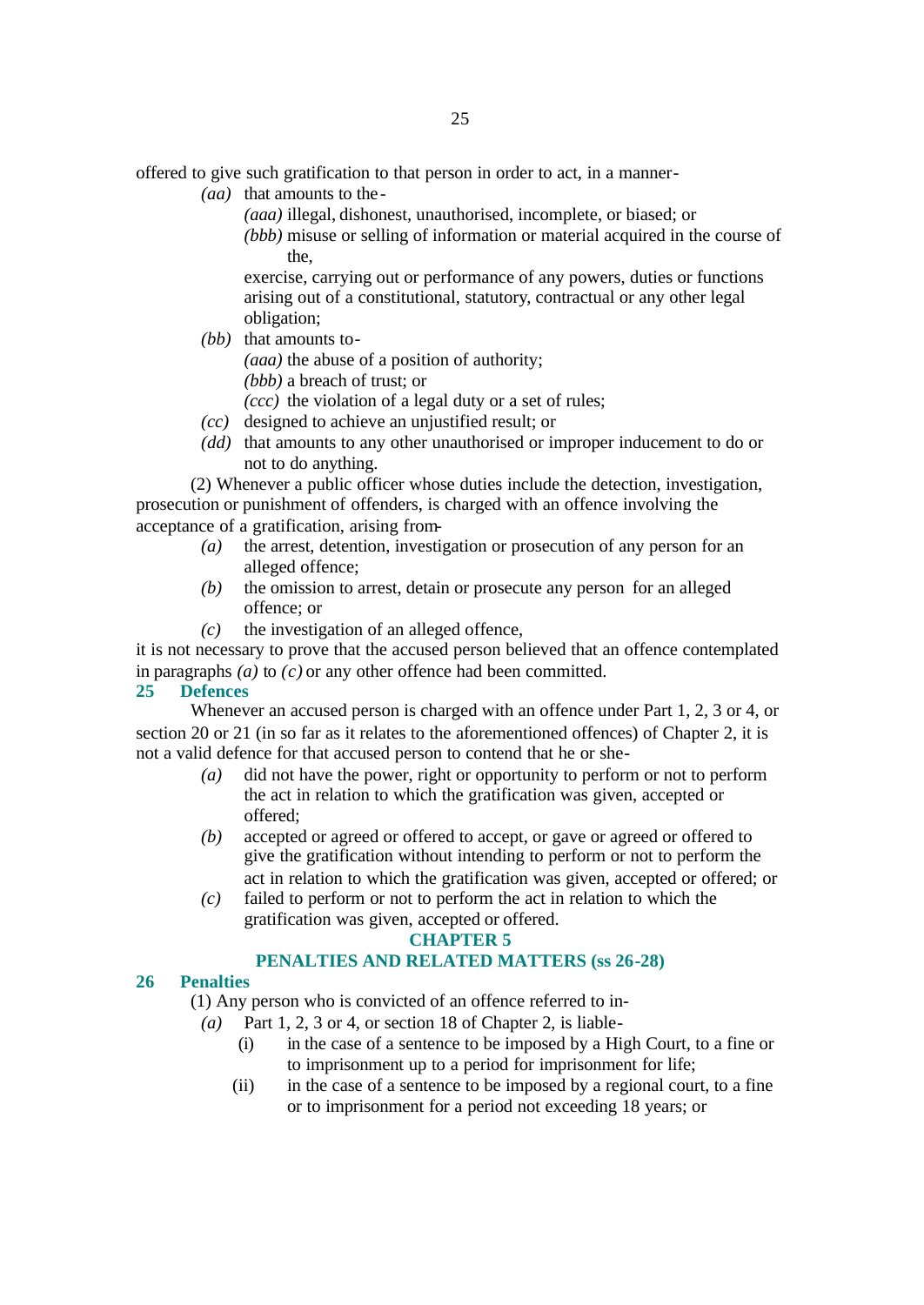- (iii) in the case of a sentence to be imposed by a magistrate's court, to a fine or to imprisonment for a period not exceeding five years;
- *(b)* section 17 (1), 19, 20, 23 (7) *(a)* or *(b)* or 34 (2), is liable-
	- (i) in the case of a sentence to be imposed by a High Court or a regional court, to a fine or to imprisonment for a period not exceeding 10 years; or
	- (ii) in the case of a sentence to be imposed by a magistrate's court, to a fine or to imprisonment for a period not exceeding three years; or
- *(c)* section 28 (6) *(b)*, is liable to a fine of R250 000 or to imprisonment for a period not exceeding three years.

(2) A person convicted of an offence referred to in section 21, is liable to the punishment laid down in subsection (1) for the offence which that person attempted or conspired to commit or aided, abetted, induced, instigated, instructed, commanded, counseled or procured another person to commit.

(3) In addition to any fine a court may impose in terms of subsection (1) or (2), the court may impose a fine equal to five times the value of the gratification involved in the offence.

### **27 Authorisation by National Director, Deputy National Director or Director to institute proceedings in respect of certain offences**

The institution of a prosecution for an offence referred to in section 17 (1), 23 (7) *(b)* or 34 (2), must be authorised in writing by the National Director, a Deputy National Director of Public Prosecutions or the Director of Public Prosecutions concerned and only after the person concerned has been afforded a reasonable opportunity by the investigating or prosecuting authority, as the case may be, to explain, whether personally or through a legal representative-

- *(a)* in the case of section 17 (1), how he or she acquired the private interest concerned;
- *(b)* in the case of section 23 (7) *(b)*, how he or she acquired the property or resources concerned; or
- *(c)* in the case of section 34 (2), why he or she failed to report in terms of section 34 (2).

### **28 Endorsement of Register**

(1) *(a)* A court convicting a person of an offence contemplated in section 12 or 13, may, in addition to imposing any sentence contemplated in section 26, issue an order that-

- (i) the particulars of the convicted person;
- (ii) the conviction and sentence; and
- (iii) any other order of the court consequent thereupon,

be endorsed on the Register.

*(b)* If the person so convicted is an enterprise, the court may also issue an order that-

- (i) the particulars of that enterprise;
- (ii) the particulars of any partner, manager, director or other person, who wholly or partly exercises or may exercise control over that enterprise and who was involved in the offence concerned or who knows or ought reasonably to have known or suspected that the enterprise committed the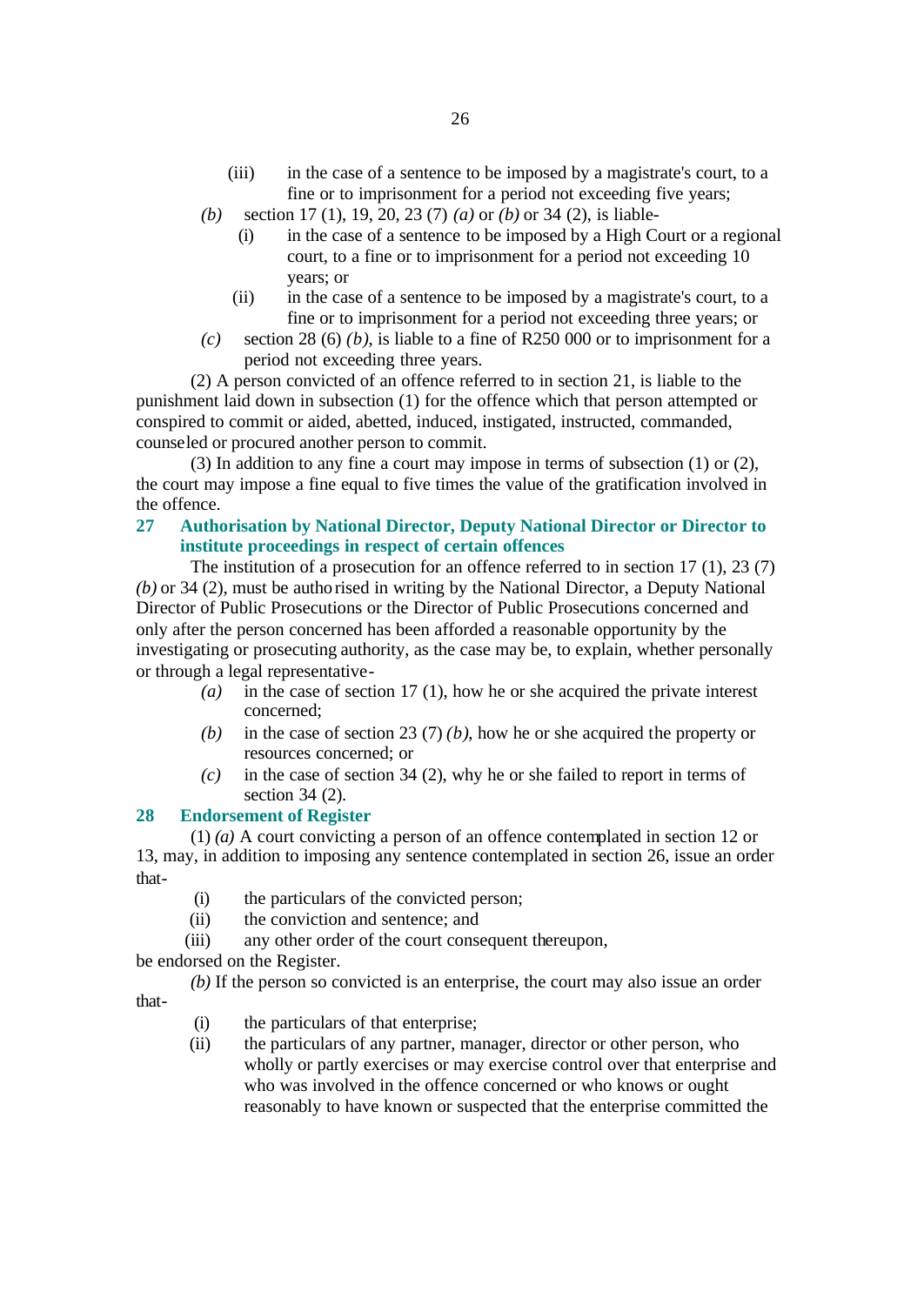offence concerned; and

(iii) the conviction, sentence and any other order of the court consequent thereupon,

be endorsed on the Register.

- *(c)* The court may also issue an order contemplated in paragraph *(a)* in respect of-
- (i) any other enterprise owned or controlled by the person so convicted; or
- (ii) the particulars of any partner, manager, director or other person, who wholly or partly exercises or may exercise control over such other enterprise,

and which-

- *(aa)* enterprise, partner, manager, director or other person was involved in the offence concerned; or
- *(bb)* partner, manager, director or other person knew or ought reasonably to have known or suspected that such other enterprise was involved in the offence concerned.

*(d)* Whenever the Register is endorsed as contemplated in paragraph *(a)*, *(b)* or *(c)*, the endorsement applies, unless the court directs otherwise, to every enterprise to be established in the future, and which enterprise will be wholly or partly controlled or owned by the person or enterprise so convicted or endorsed, and the Registrar must, in respect of every such enterprise, endorse the Register accordingly.

(2) Where a court has issued an order under subsection (1), the registrar or clerk of such court must forthwith forward the court order to the Registrar and the Registrar must forthwith endorse the Register accordingly.

(3) *(a)* Where the Register has been endorsed in terms of subsection (2), in addition to any other legal action, the following restrictions may or must, as the case may be, be imposed:

- (i) The National Treasury may terminate any agreement with the person or enterprise referred to in subsection (1) *(a)* or *(b)*: Provided that-
	- *(aa)* in considering the termination of an agreement, the National Treasury must take into account, among others, the following factors, namely-
		- *(aaa)* the extent and duration of the agreement concerned;
		- *(bbb)* whether it is likely to conclude a similar agreement with another person or enterprise within a specific time frame;
		- *(ccc)* the extent to which the agreement has been executed;
		- *(ddd)* the urgency of the services to be delivered or supplied in terms of the agreement;
		- *(eee)* whether extreme costs will follow such termination; and
		- *(fff)* any other factor which, in the opinion of the National Treasury, may impact on the termination of the agreement; and
	- *(bb)* if that agreement involves any purchasing authority or Government Department, such restriction may only be imposed after consultation with the purchasing authority or Government Department concerned;
- (ii) the National Treasury must determine the period (which period may not be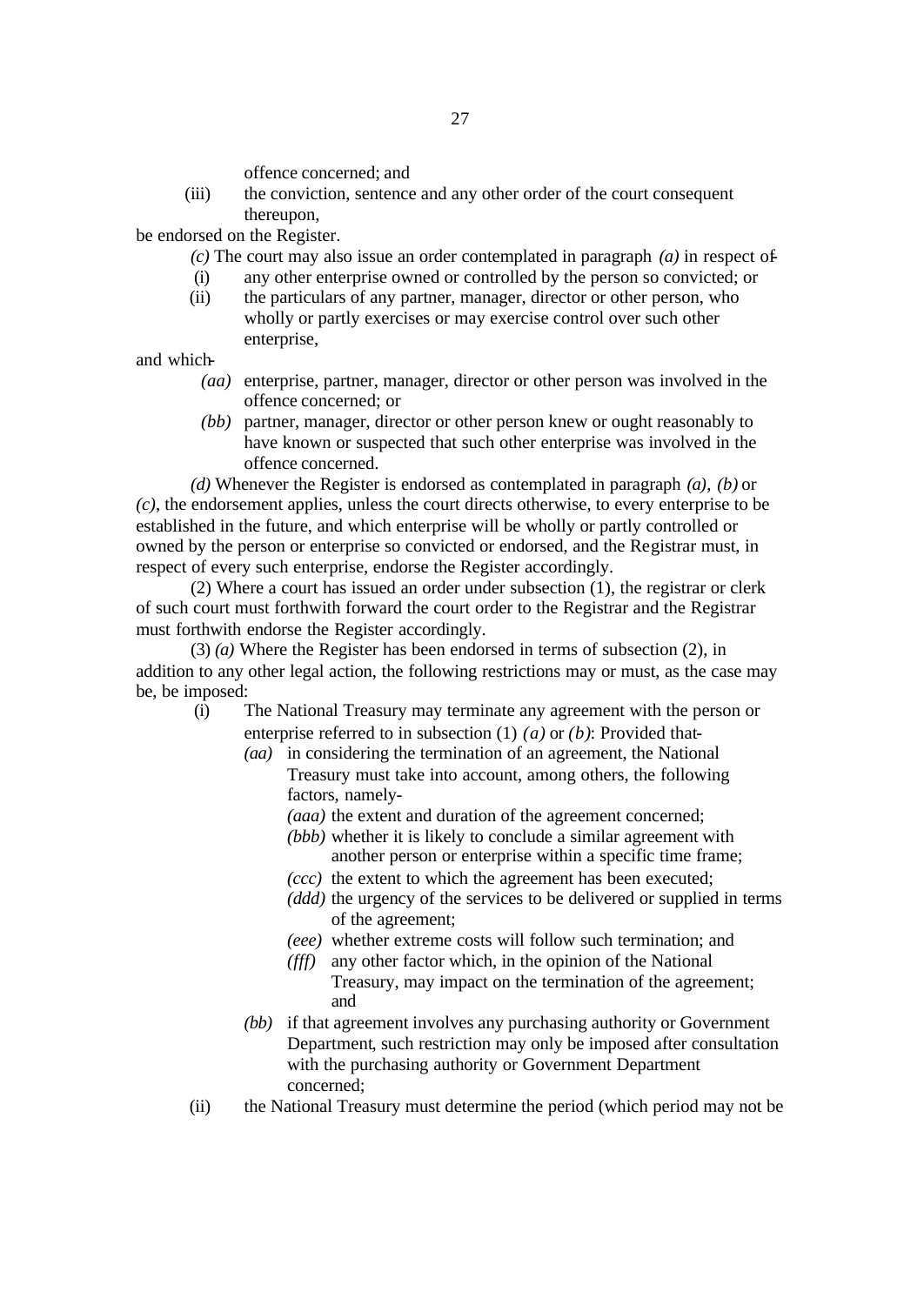less than five years or more than 10 years) for which the particulars of the convicted person or the enterprise referred to in subsection (1) *(a)*, *(b)*, *(c)* or *(d)* must remain in the Register and during such period no offer in respect of any agreement from a person or enterprise referred to in that subsection may be considered by the National Treasury; or

- (iii) during the period determined in subparagraph (ii), the National Treasury, the purchasing authority or any Government Department must- *(aa)* ignore any offer tendered by a person or enterprise re ferred to in
	- subsection (1) *(a)*, *(b)*, *(c)* or *(d)*; or
	- *(bb)* disqualify any person or enterprise referred to subsection (1) *(a)*, *(b)*, *(c)* or *(d)*, from making any offer or obtaining any agreement relating to the procurement of a specific supply or service.

*(b)* A restriction imposed under paragraph *(a)* only comes into effect after any appeal against the conviction or sentence or both has been finalised by the court: Provided that if the appeal court sets aside, varies or amends the order referred to in subsection (1), the National Treasury must, if necessary, amend the restrictions imposed under paragraph *(a)* accordingly.

*(c)* Where the National Treasury has terminated an agreement in terms of paragraph *(a)* (i), it may, in addition to any other legal remedy, recover from the person or enterprise any damages-

- (i) incurred or sustained by the State as a result of the tender process or the conclusion of the agreement; or
- (ii) which the State may suffer by having to make less favourable arrangements thereafter.
	- (4) The National Treasury-
		- *(a)* may at any time vary or rescind any restriction imposed under subsection (3) *(a)* (i) or (ii); and
		- *(b)* must, when the period determined in terms of subsection (3) *(a)* (ii) expires, remove the particulars of the person or enterprise concerned, from the Register.

(5) When the National Treasury imposes a restriction under subsection (3) *(a)* (i) or (ii), or amends or rescinds such a restriction, it must within 14 days in writing notify-

- *(a)* the person whose particulars have been so endorsed;
- *(b)* any purchasing authority on which it may decide; and
- *(c)* all Government departments,

of any resolution or decision relative to such restriction or the amendment or rescinding thereof, and request such authorities and departments to take similar steps.

(6) *(a)* Any person whose particulars, conviction and sentence have been endorsed on the Register as contemplated in this section and who has been notified as contemplated in subsection (5) *(a)*, must in any subsequent agreement or tender process involving the State, disclose such endorsement, conviction and sentence.

*(b)* Any person who fails to comply with paragraph *(a)*, is guilty of an offence.

- (7) For purposes of this section-
	- *(a)* 'agreement' includes an agreement to procure and supply services, to arrange the hiring or letting of anything or the acquisition or granting of any right for or on behalf of the State;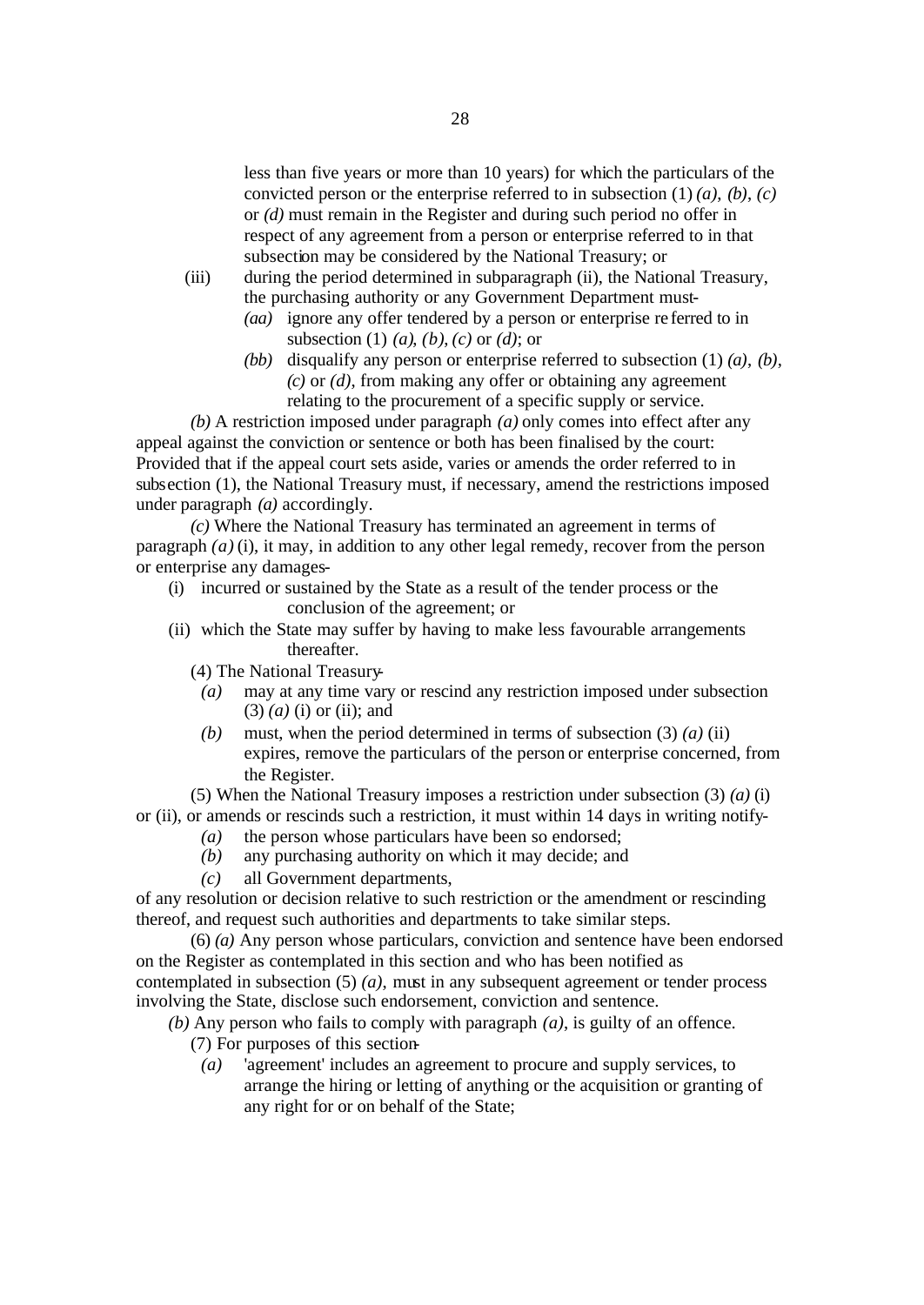- *(c)* 'Registrar' means the Registrar of the Register designated under section 30; and
- *(d)* 'Register' means the Register established under section 29.

# **CHAPTER 6**

# **REGISTER FOR TENDER DEFAULTERS (ss 29-33)**

## **29 Establishment of Register**

Within six months after the commencement of this Chapter, the Minister of Fina nce must establish a register, to be known as the Register for Tender Defaulters, within the Office of the National Treasury.

## **30 Designation of Registrar**

The Minister of Finance must designate a fit and proper person, with due regard to his or her experience, conscientiousness and integrity, as Registrar.

# **31 Powers, duties and functions of Registrar**

(1) The Registrar must, subject to the provisions of section 28 and this Chapter, exercise and perform his or her powers, duties and functions subject to the control and directions of the National Treasury.

(2) The Registrar must-

- *(a)* maintain the Register;
- *(b)* manage the Office of the Registrar; and
- *(c)* carry out the duties and perform the functions assigned to him or her by section 28, this Chapter or the National Treasury or any other law.

# **32 Access to Register**

The Register is open to the public as prescribed.

# **33 Regulations pertaining to Register**

(1) The Minister of Finance may, in consultation with the Minister responsible for the administration of justice, make regulations relating to-

- *(a)* the maintenance and management of the Register, the particulars to be entered in such Register, the manner in which such particulars must be recorded and the period for which the information in the Register must be retained;
- *(b)* access to information contained in the Register;
- *(c)* the safe-keeping and disposal of records; or
- *(d)* any other matter which the Minister may consider necessary to prescribe in order to achieve the objects of section 28 and this Chapter.

(2) Regulations made in terms of subsection (1) may, in respect of any

contravention thereof or failure to comply therewith, prescribe as a penalty a fine or imprisonment for a period not exceeding 12 months.

# **CHAPTER 7**

# **MISCELLANEOUS MATTERS (ss 34-37)**

# **34 Duty to report corrupt transactions**

(1) Any person who holds a position of authority and who knows or ought reasonably to have known or suspected that any other person has committed-

*(a)* an offence under Part 1, 2, 3 or 4, or section 20 or 21 (in so far as it relates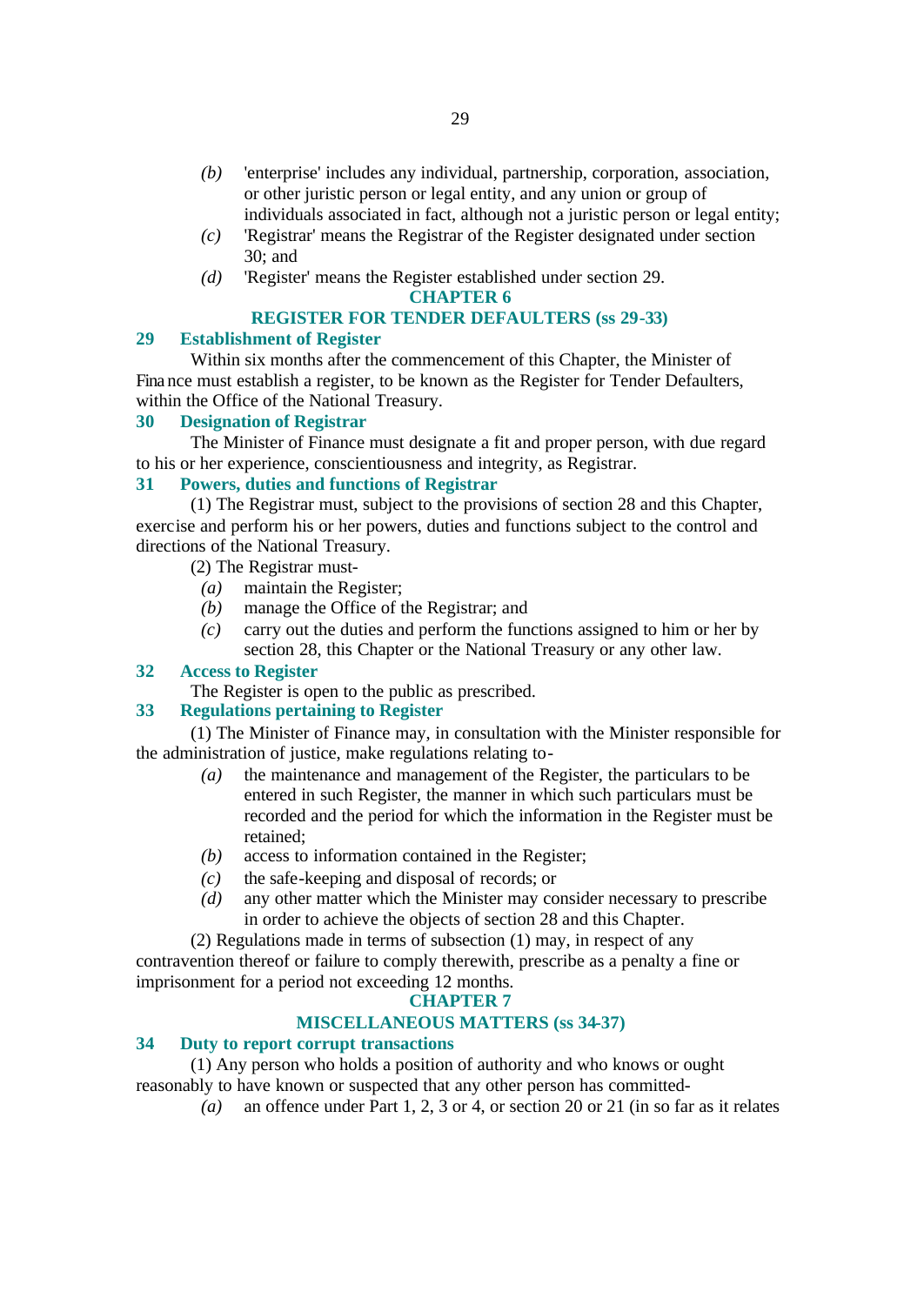to the aforementioned offences) of Chapter 2; or

*(b)* the offence of theft, fraud, extortion, forgery or uttering a forged document,

involving an amount of R100 000 or more, must report such knowledge or suspicion or cause such knowledge or suspicion to be reported to any police official.

(2) Subject to the provisions of section 37 (2), any person who fails to comply with subsection (1), is guilty of an offence.

[Date of commencement of sub-s. (2): 31 July 2004.]

 $(3)$  *(a)* Upon receipt of a report referred to in subsection  $(1)$ , the police official concerned must take down the report in the manner directed by the National Commissioner, and forthwith provide the person who made the report with an acknowledgment of receipt of such report.

*(b)* The National Commissioner must within three months of the commencement of this Act publish the directions contemplated in paragraph *(a)* in the *Gazette*.

*(c)* Any direction issued under paragraph *(b)*, must be tabled in Parliament before publication thereof in the *Gazette*.

(4) For purposes of subsection (1) the following persons hold a position of authority, namely-

- *(a)* the Director-General or head, or equivalent officer, of a national or provincial department;
- *(b)* in the case of a municipality, the munic ipal manager appointed in terms of section 82 of the Local Government: Municipal Structures Act, 1998 (Act 117 of 1998);
- *(c)* any public officer in the Senior Management Service of a public body;
- *(d)* any head, rector or principal of a tertiary institution;
- *(e)* the manager, secretary or a director of a company as defined in the Companies Act, 1973 (Act 61 of 1973), and includes a member of a close corporation as defined in the Close Corporations Act, 1984 (Act 69 of 1984);
- *(f)* the executive manager of any bank or other financial institution;
- *(g)* any partner in a partnership;
- *(h)* any person who has been appointed as chief executive officer or an equivalent officer of any agency, authority, board, commission, committee, corporation, council, department, entity, financial institution, foundation, fund, institute, service, or any other institution or organisation, whether established by legislation, contract or any other legal means;
- *(i)* any other person who is responsible for the overall management and control of the business of an employer; or
- *(j)* any person contemplated in paragraphs *(a)* to *(i)*, who has been appointed in an acting or temporary capacity.

### **35 Extraterritorial jurisdiction**

(1) Even if the act alleged to constitute an offence under this Act occurred outside the Republic, a court of the Republic shall, regardless of whether or not the act constitutes an offence at the place of its commission, have jurisdiction in respect of that offence if the person to be charged-

*(a)* is a citizen of the Republic;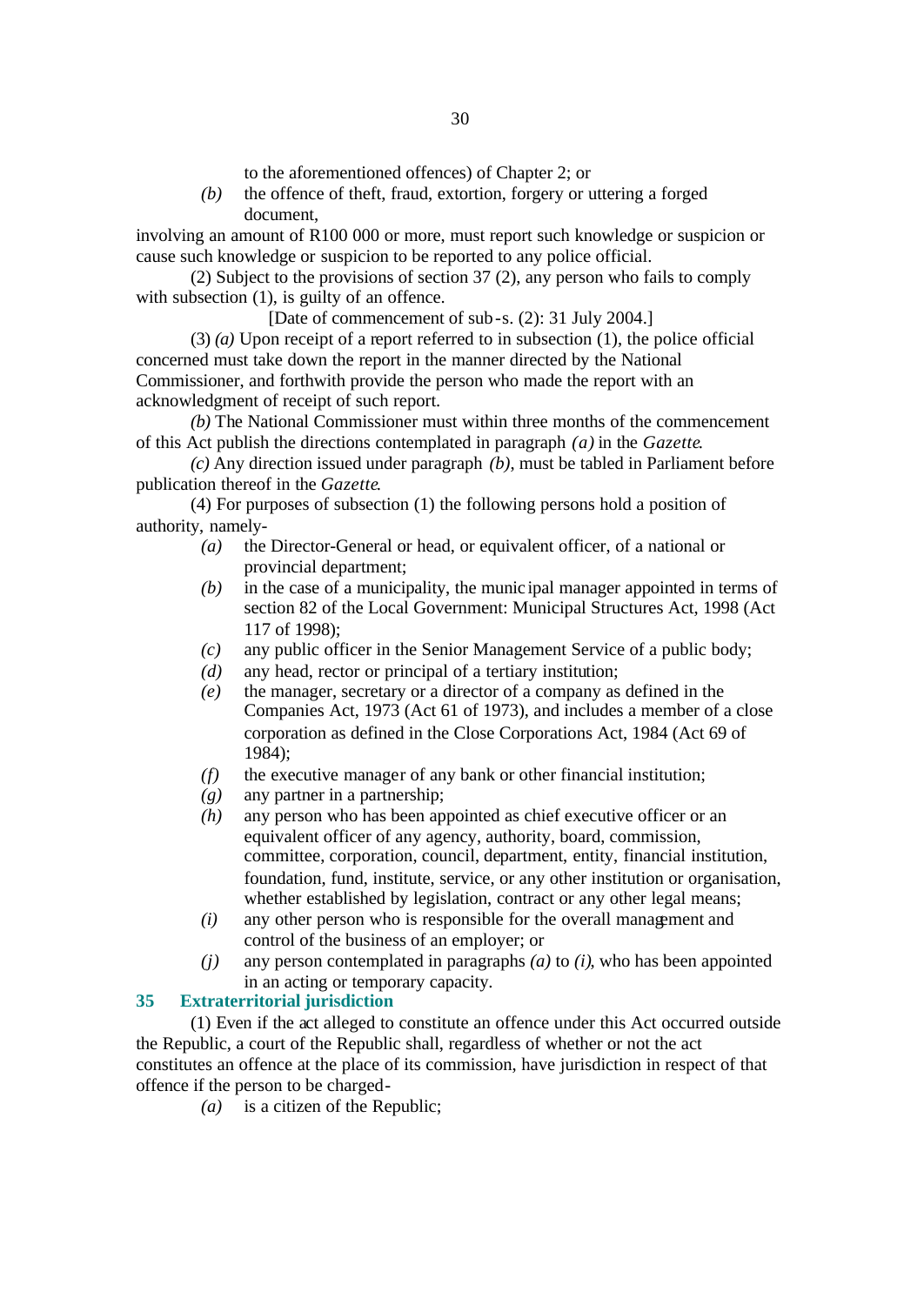- *(b)* is ordinarily resident in the Republic;
- *(c)* was arrested in the territory of the Republic, or in its territorial waters or on board a ship or aircraft registered or required to be registered in the Republic at the time the offence was committed;
- *(d)* is a company, incorporated or registered as such under any law, in the Republic; or
- *(e)* any body of persons, corporate or unincorporated, in the Republic.

(2) Any act alleged to constitute an offence under this Act and which is committed outside the Republic by a person, other than a person contemplated in subsection (1), shall, regardless of whether or not the act constitutes an offence or not at the place of its commission, be deemed to have been committed also in the Republic if that-

- *(a)* act affects or is intended to affect a public body, a business or any other person in the Republic;
- *(b)* person is found to be in South Africa; and
- *(c)* person is for one or other reason not extradited by South Africa or if there is no application to extradite that person.

(3) Any offence committed in a country outside the Republic as contemplated in subsection (1) or (2), is, for the purpose of determining the jurisdiction of a court to try the offence, deemed to have been committed-

- *(a)* at the place where the accused is ordinarily resident; or
- *(b)* at the accused person's principal place of business.

(4) Where a person is charged with conspiracy or incitement to commit an offence or as an accessory after the offence, the offence is deemed to have been committed not only at the place where the act was committed, but also at every place where the conspirator, inciter or accessory acted or, in case of an omission, should have acted. **36 Repeal and amendment of laws and transitional provisions**

# (1) The laws specified in the Schedule are repealed or amended to the extent

indicated in that Schedule.

(2) All criminal proceedings which immediately prior to the commencement of this Act were instituted in terms of the provisions of the Corruption Act, 1992 (Act 94 of 1992), and which proceedings have not been concluded before the commencement of this Act, shall be continued and concluded, in all respects, as if this Act had not been passed.

(3) An investigation or prosecution or other legal proceedings, in respect of conduct which would have constituted an offence under the Corruption Act, 1992, and which occurred after the commencement of that Act but before the commencement of this Act, may be concluded, instituted and continued as if this Act had not been passed.

(4) Notwithstanding the repeal or amendment of any provision of any law by this Act, such provision shall, for the purpose of the disposal of any investigation, prosecution or any criminal or legal proceedings contemplated in subsection (2) or (3), remain in force as if such provision had not been repealed or amended.

#### **37 Short title and commencement**

(1) This Act is called the Prevention and Combating of Corrupt Activities Act, 2004, and shall, subject to subsection (2), come into operation on 27 April 2004 or on such earlier date as the President may determine by proclamation in t he *Gazette*.

(2) Section 34 (2) shall come into operation on 31 July 2004.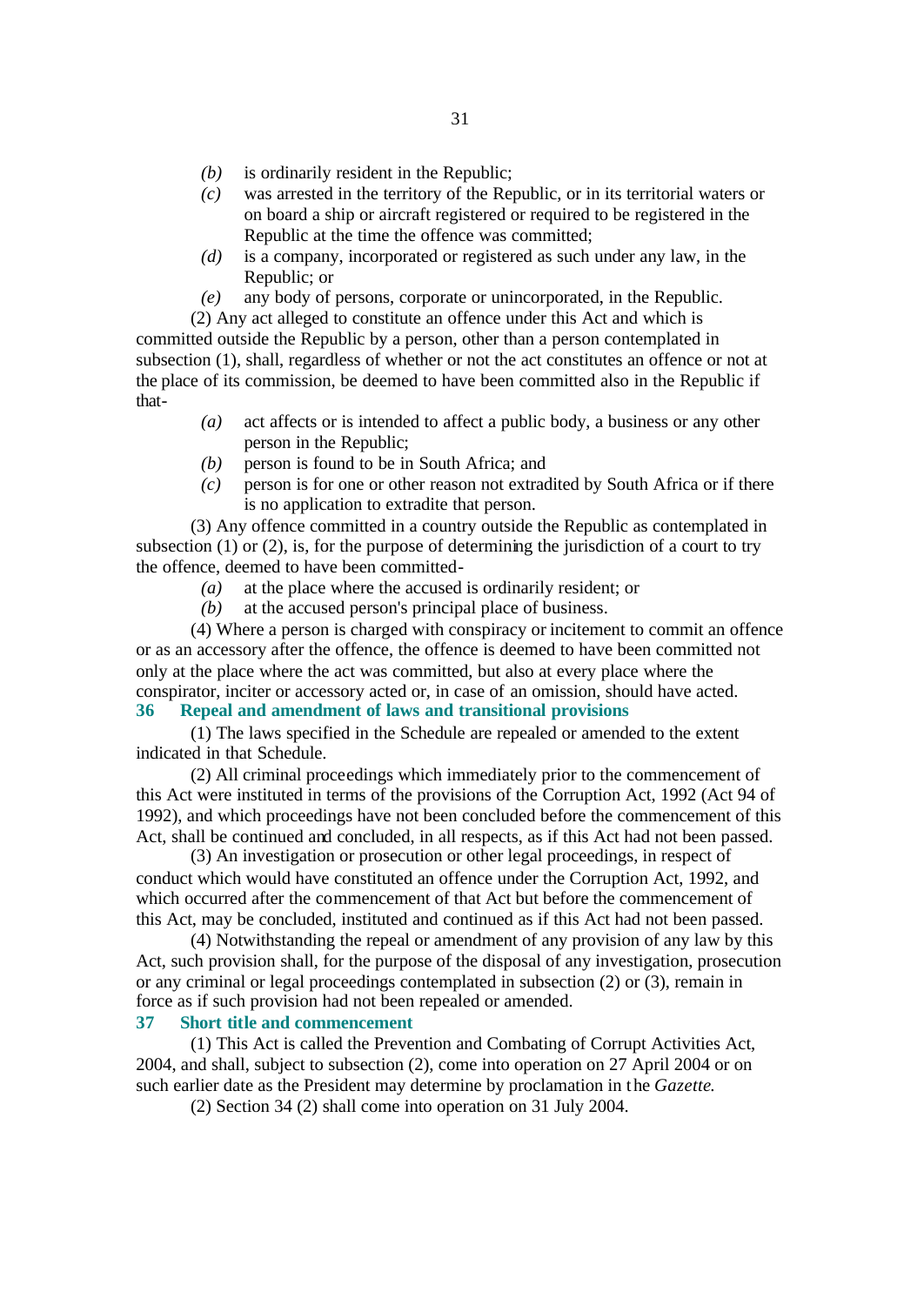**Schedule LAWS REPEALED OR AMENDED BY SECTION 36** 

| No and Year of Law | <b>Short title</b>              | <b>Extent of Repeal or Amendment</b>                                                                                                                                                                                                                                                                                                                                                                                                                                                                                                                                                                                                                                                                                                                                              |
|--------------------|---------------------------------|-----------------------------------------------------------------------------------------------------------------------------------------------------------------------------------------------------------------------------------------------------------------------------------------------------------------------------------------------------------------------------------------------------------------------------------------------------------------------------------------------------------------------------------------------------------------------------------------------------------------------------------------------------------------------------------------------------------------------------------------------------------------------------------|
| Act 38 of 1927     | <b>Black Administration Act</b> | The Third Schedule to the Act is hereby<br>amended by the substitution of the offence<br>'bribery' for the following offence:<br>'any offence referred to in Part 1 to 4, or<br>section 17, 20 or 21 (in so far as it relates to<br>the aforementioned offences) of Chapter 2 of<br>the Prevention and Combating of Corrupt                                                                                                                                                                                                                                                                                                                                                                                                                                                       |
| Act 59 of 1959     | Supreme Court Act               | Activities Act, 2004.'.<br>Section 24 is hereby amended by the<br>substitution for paragraph (b) of subsection<br>(1) of the following paragraph:<br>(b)interest in the cause, bias, malice or the<br>commission of an offence referred to in Part<br>1 to 4, or section 17, 20 or 21 (in so far as it<br>relates to the aforementioned offences) of<br>Chapter 2 of the Prevention and Combating<br>of Corrupt Activities Act, 2004, on the part of<br>the presiding judicial officer;'.                                                                                                                                                                                                                                                                                         |
| Act 58 of 1962     | <b>Income Tax Act</b>           | Section 37H is hereby amended by the<br>substitution for paragraph (a) of subsection<br>(23) of the following paragraph:<br>'(a) interest in the application, bias, malice or<br>the commission of an offence referred to in<br>Part 1 to 4, or section 17, 20 or 21 (in so far<br>as it relates to the aforementioned offences)<br>of Chapter 2 of the Prevention and<br>Combating of Corrupt Activities Act, 2004, on<br>the part of any member of the board;'.                                                                                                                                                                                                                                                                                                                 |
| Act 42 of 1965     | <b>Arbitration Act</b>          | Section 33 is hereby amended by the<br>substitution for subsection (2) of the following<br>subsection:<br>'(2) An application pursuant to this<br>section shall be made within six weeks after<br>the publication of the award to the parties:<br>Provided that when the setting aside of the<br>award is requested on the grounds of the<br>commission of an offence referred to in Part<br>1 to 4, or section 17, 20 or 21 (in so far as it<br>relates to the aforementioned offences) of<br>Chapter 2 of the Prevention and Combating<br>of Corrupt Activities Act, 2004, such<br>application shall be made within six weeks<br>after the discovery of the that offence and in<br>any case not later than three years after the<br>date on which the award was so published.'. |
| Act 61 of 1973     | Companies Act                   | Section 218 is hereby amended by the<br>substitution for subparagraph (iii) of<br>paragraph $(d)$ of subsection $(1)$ of the<br>following subparagraph:<br>'(iii) any person who has at any time been<br>convicted (whether in the Republic or<br>elsewhere) of theft, fraud, forgery or uttering<br>a forged document, perjury, an offence under<br>the Prevention of Corruption Act, 1958 (Act 6<br>of 1958), the Corruption Act, 1992 (Act 94 of<br>1992), Part 1 to 4, or section 17, 20 or 21 (in<br>so far as it relates to the aforementioned<br>offences) of Chapter 2 of the Prevention and                                                                                                                                                                              |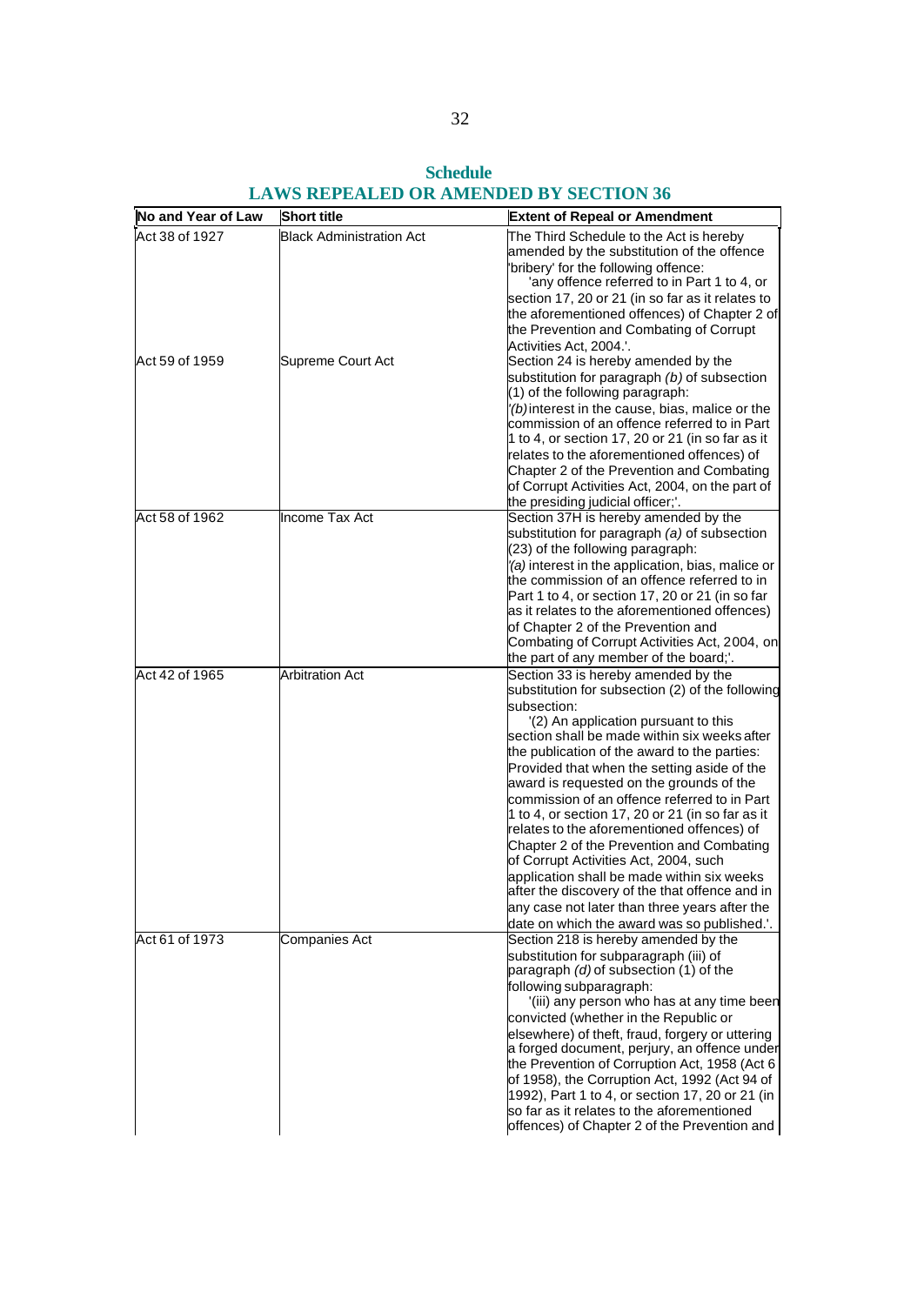|                |                                                          | Combating of Corrupt Activities Act, 2004, or<br>any offence involving dishonesty or in<br>connection with the promotion, formation or<br>management of a company, and has been<br>sentenced therefor to imprisonment without<br>the option of a fine or to a fine exceeding one<br>hundred rand.'.                                                                                                                                                                                                                                                                                                                                                                                                                                                                                                                                                                                         |
|----------------|----------------------------------------------------------|---------------------------------------------------------------------------------------------------------------------------------------------------------------------------------------------------------------------------------------------------------------------------------------------------------------------------------------------------------------------------------------------------------------------------------------------------------------------------------------------------------------------------------------------------------------------------------------------------------------------------------------------------------------------------------------------------------------------------------------------------------------------------------------------------------------------------------------------------------------------------------------------|
| Act 51 of 1977 | Criminal Procedure Act                                   | 1. Insert the following section after<br>section 269:<br>269A. If evidence on a charge of an offence<br>under Part 1 to 4, or section 17, 20 or 21 (in<br>so far as it relates to the aforementioned<br>offences) of Chapter 2 of the Prevention and<br>Combating of Corrupt Activities Act, 2004,<br>does not prove the offence so charged but<br>proves the offence of-<br>$(a)$ theft:                                                                                                                                                                                                                                                                                                                                                                                                                                                                                                   |
|                |                                                          | (b) fraud; or                                                                                                                                                                                                                                                                                                                                                                                                                                                                                                                                                                                                                                                                                                                                                                                                                                                                               |
|                |                                                          | (c) extortion,                                                                                                                                                                                                                                                                                                                                                                                                                                                                                                                                                                                                                                                                                                                                                                                                                                                                              |
|                |                                                          | the accused may be found guilty of the crime<br>or offence so proved.'.<br>2. Schedule 5 to the Act is hereby<br>amended by the substitution for the words in<br>the 20th line of the following words:<br>'Any offence relating to exchange control,<br>extortion, fraud, forgery, uttering, theft, or any<br>offence referred to in Part 1 to 4, or section<br>17, 20 or 21 (in so far as it relates to the<br>aforementioned offences) of Chapter 2 of the<br>Prevention and Combating of Corrupt<br>Activities Act, 2004-'.                                                                                                                                                                                                                                                                                                                                                              |
| Act 91 of 1981 | Co-operatives Act                                        | Section 108 is hereby amended by the<br>substitution for subparagraph (iii) of<br>paragraph (f) of subsection (1) of the<br>following subparagraph:<br>(iii)if he or she has at any time been<br>convicted (whether in the Republic or<br>elsewhere) of theft, fraud, forgery or uttering<br>a forged document, perjury, an offence under<br>the Prevention of Corruption Act, 1958 (Act 6<br>of 1958), the Corruption Act, 1992 (Act 94 of<br>1992), Part 1 to 4, or section 17, 20 or 21 (in<br>so far as it relates to the aforementioned<br>offences) of Chapter 2 of the Prevention and<br>Combating of Corrupt Activities Act, 2004,<br>any offence involving dishonesty or in<br>connection with the formation or<br>management of a co-operative or company<br>and sentenced therefor to imprisonment<br>without the option of a fine or to a fine<br>exceeding two hundred rand;'. |
| Act 19 of 1982 | Veterinary and Para-Veterinary<br><b>Professions Act</b> | Section 24 is hereby amended by the<br>substitution for paragraph (b) of subsection<br>(3) of the following paragraph:<br>(b) he or she has at any time been convicted<br>of extortion, bribery, any offence under the<br>Prevention of Corruption Act, 1958 (Act 6 of<br>1958), the Corruption Act, 1992 (Act 94 of<br>1992), Part 1 to 4, or section 17, 20 or 21 (in                                                                                                                                                                                                                                                                                                                                                                                                                                                                                                                     |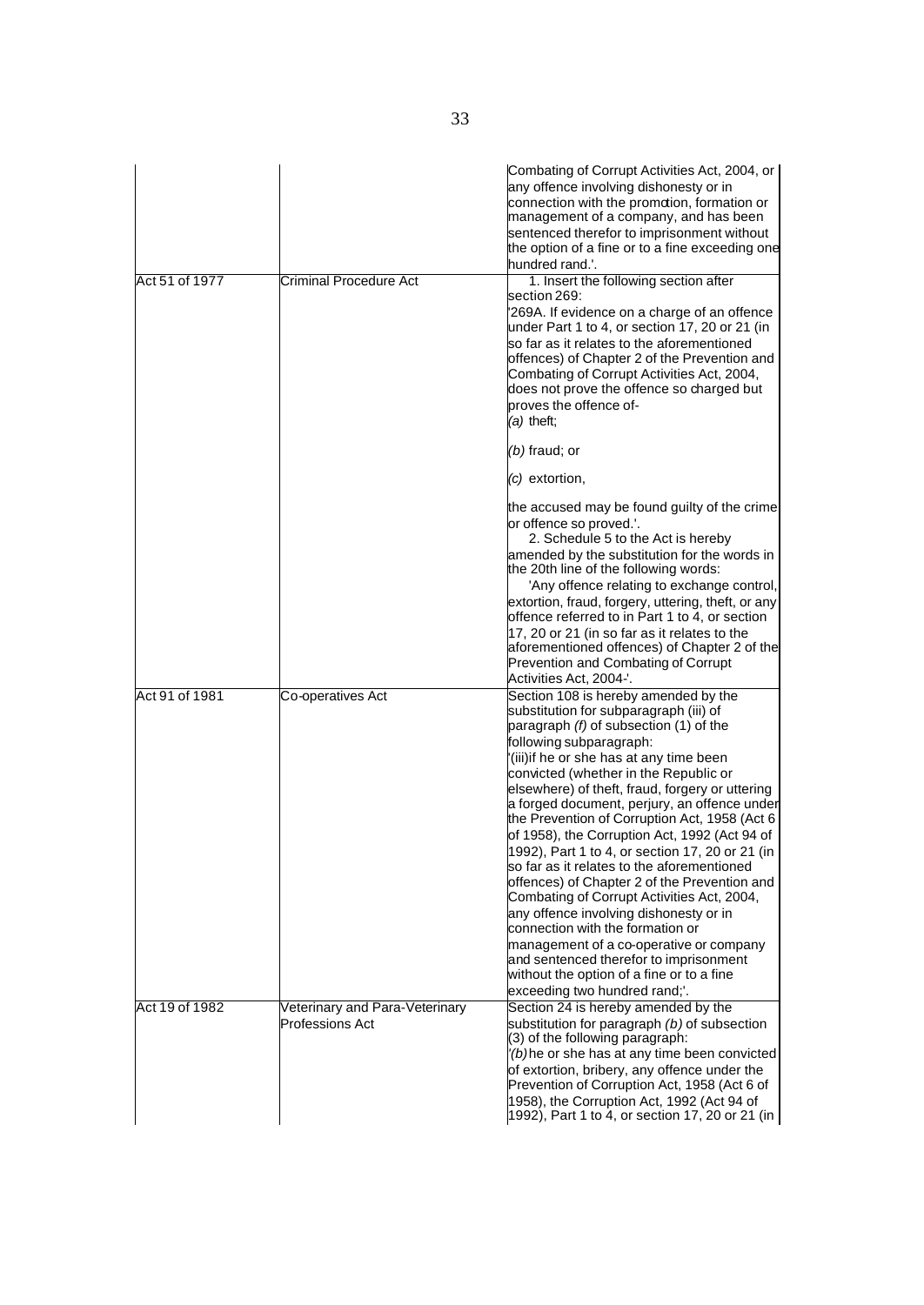|                |                                       | so far as it relates to the aforementioned<br>offences) of Chapter 2 of the Prevention and<br>Combating of Corrupt Activities Act, 2004,<br>theft, fraud, forgery or uttering of a forged<br>document or perjury, and was sentenced in<br>respect thereof to imprisonment without the<br>option of a fine;'.                                                                                                                                                                                                                                                                                                                                                                                                                                                                                                                      |
|----------------|---------------------------------------|-----------------------------------------------------------------------------------------------------------------------------------------------------------------------------------------------------------------------------------------------------------------------------------------------------------------------------------------------------------------------------------------------------------------------------------------------------------------------------------------------------------------------------------------------------------------------------------------------------------------------------------------------------------------------------------------------------------------------------------------------------------------------------------------------------------------------------------|
| Act 61 of 1984 | Small Claims Court Act                | Section 46 is hereby amended by the<br>substitution for paragraph (b) of the following<br>paragraph:<br>"(b)<br>interest in the cause, bias, malice, or<br>the commission of an offence referred to in<br>Part 1 to 4, or section 17, 20 or 21 (in so far<br>as it relates to the aforementioned offences)<br>of Chapter 2 of the Prevention and<br>Combating of Corrupt Activities Act, 2004, on<br>the part of the commissioner; and'.                                                                                                                                                                                                                                                                                                                                                                                          |
| Act 69 of 1984 | <b>Close Corporations Act</b>         | Section 47 is hereby amended by the<br>substitution for subparagraph (iii) of<br>paragraph (b) of the following subparagraph:<br>(iii) any person who has at any time been<br>convicted of theft, fraud, forgery or uttering a<br>forged document, perjury, any offence under<br>the Prevention of Corruption Act, 1958 (Act 6<br>of 1958), the Corruption Act, 1992 (Act 94 of<br>1992), Part 1 to 4, or section 17, 20 or 21 (in<br>so far as it relates to the aforementioned<br>offences) of Chapter 2 of the Prevention and<br>Combating of Corrupt Activities Act, 2004, or<br>any offence involving dishonesty or in<br>connection with the formation or<br>management of a company or a corporation,<br>and has been sentenced therefor to<br>imprisonment for at least six months without<br>the option of a fine; and'. |
| Act 97 of 1990 | Financial Services Board Act          | Section 5 is hereby amended by the<br>substitution for paragraph (d) of the following<br>paragraph:<br>(d) if he or she has at any time been<br>convicted (whether in the Republic or<br>elsewhere) of theft, fraud, forgery or uttering<br>a forged document, perjury, any offence<br>under the Prevention of Corruption Act, 1958<br>(Act 6 of 1958), the Corruption Act, 1992 (Act<br>94 of 1992), Part 1 to 4, or section 17, 20 or<br>21 (in so far as it relates to the<br>aforementioned offences) of Chapter 2 of the<br>Prevention and Combating of Corrupt<br>Activities Act, 2004, or any offence involving<br>dishonesty, and has been sentenced therefor<br>to imprisonment without the option of a fine<br>or to a fine exceeding R100; or'.                                                                        |
| Act 80 of 1991 | Public Accountants' and Auditors' Act | 1. Section 4 is hereby amended by the<br>substitution for paragraph (b) of subsection<br>(2) of the following paragraph:'<br>(b) if he or she has at any time been<br>convicted (whether in the Republic or<br>elsewhere) of theft, fraud, forgery or uttering<br>a forged document, perjury, any offence<br>under the Prevention of Corruption Act, 1958<br>(Act 6 of 1958), the Corruption Act, 1992 (Act<br>94 of 1992), Part 1 to 4, or section 17, 20 or                                                                                                                                                                                                                                                                                                                                                                     |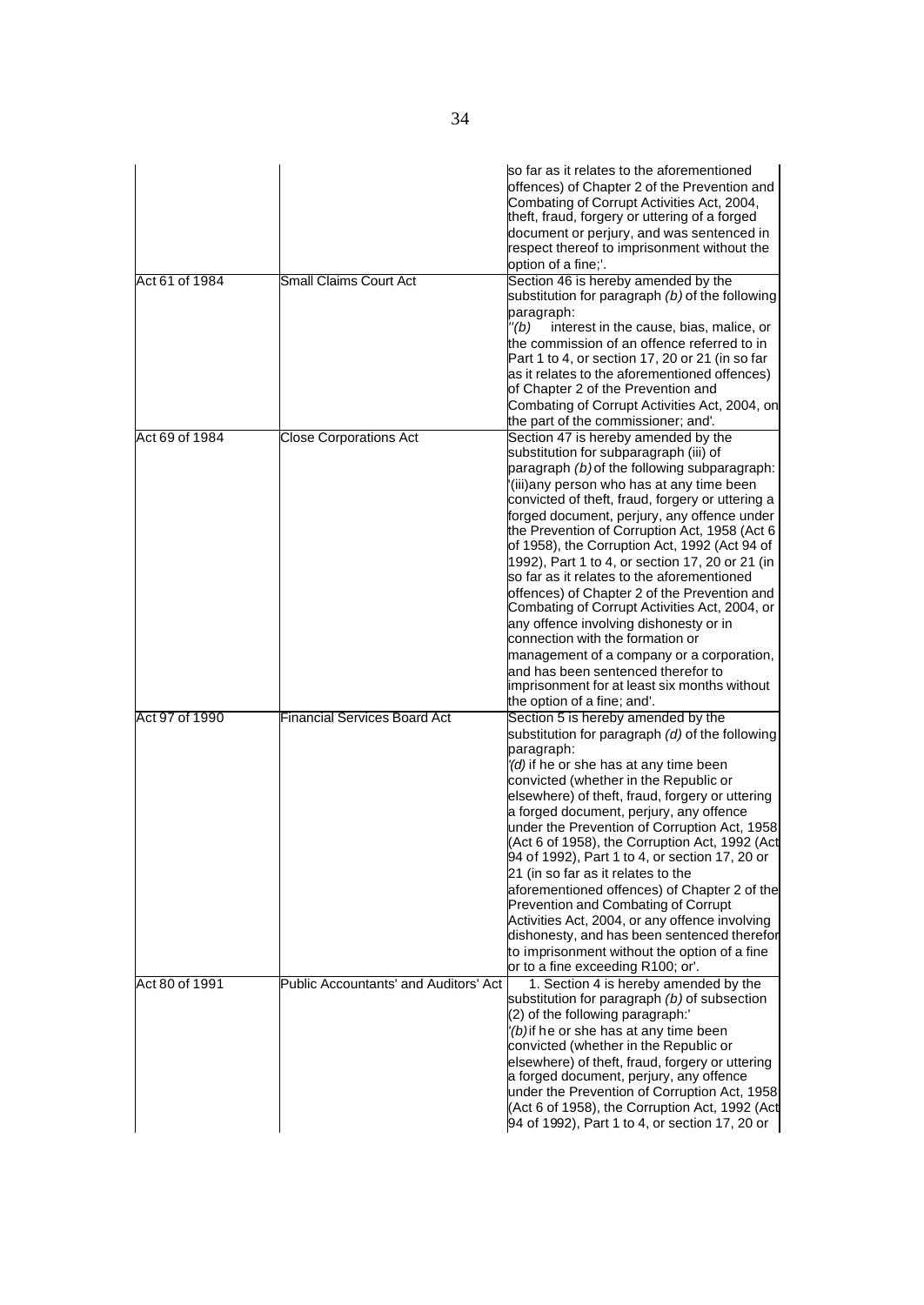|                 |                                                                         | 21 (in so far as it relates to the<br>aforementioned offences) of Chapter 2 of the<br>Prevention and Combating of Corrupt<br>Activities Act, 2004, or any offence involving<br>dishonesty, and has been sentenced therefor<br>to imprisonment without the option of a fine<br>or to a fine exceeding R300;'.<br>2. Section 15 is hereby amended by the<br>substitution for paragraph (b) of subsection<br>(4) of the following paragraph:<br>('b) if he or she has at any time been<br>convicted (whether in the Republic or<br>elsewhere) of theft, fraud, forgery or uttering<br>a forged document, perjury, any offence<br>under the Prevention of Corruption Act, 1958<br>(Act 6 of 1958), the Corruption Act, 1992 (Act<br>94 of 1992), Part 1 to 4, or section 17, 20 or<br>21 (in so far as it relates to the<br>aforementioned offences) of Chapter 2 of the<br>Prevention and Combating of Corrupt<br>Activities Act, 2004, or any offence involving<br>dishonesty, and has been sentenced therefor<br>to imprisonment without the option of a fine |
|-----------------|-------------------------------------------------------------------------|--------------------------------------------------------------------------------------------------------------------------------------------------------------------------------------------------------------------------------------------------------------------------------------------------------------------------------------------------------------------------------------------------------------------------------------------------------------------------------------------------------------------------------------------------------------------------------------------------------------------------------------------------------------------------------------------------------------------------------------------------------------------------------------------------------------------------------------------------------------------------------------------------------------------------------------------------------------------------------------------------------------------------------------------------------------|
| Act 103 of 1991 | <b>Short Process Courts and Mediation</b><br>in Certain Civil Cases Act | or to a fine exceeding R300; or'.<br>Section 12 is hereby amended by the<br>substitution for paragraph (b) of subsection<br>(1) of the following paragraph:<br>(b)interest in the cause, bias, malice or the<br>commission of an offence referred to in Part<br>1 to 4, or section 17, 20 or 21 (in so far as it<br>relates to the aforementioned offences) of<br>Chapter 2 of the Prevention and Combating<br>of Corrupt Activities Act, 2004, on the part of                                                                                                                                                                                                                                                                                                                                                                                                                                                                                                                                                                                               |
|                 |                                                                         | the mediator or the presiding adjudicator, as<br>the case may be; and'.                                                                                                                                                                                                                                                                                                                                                                                                                                                                                                                                                                                                                                                                                                                                                                                                                                                                                                                                                                                      |
| Act 94 of 1992  | Corruption Act                                                          | The whole                                                                                                                                                                                                                                                                                                                                                                                                                                                                                                                                                                                                                                                                                                                                                                                                                                                                                                                                                                                                                                                    |
| Act 106 of 1993 | Natural Scientific Professions Act                                      | Section 11 is hereby amended by the<br>substitution for paragraph (b) of subsection<br>(9) of the following paragraph:<br>(b) has at any time been convicted of<br>extortion, bribery, any offence under the<br>Prevention of Corruption Act, 1958 (Act 6 of<br>1958), the Corruption Act, 1992 (Act 94 of<br>1992), Part 1 to 4, or sections 17, 20 or 21<br>(in so far as it relates to the aforementioned<br>offences) of Chapter 2 of the Prevention and<br>Combating of Corrupt Activities Act, 2004,<br>theft, fraud, forgery or uttering a forged<br>document knowing it to be false or perjury<br>and has in respect thereof been sentenced to<br>imprisonment without the option of a fine or<br>to a fine exceeding R1 000;'.                                                                                                                                                                                                                                                                                                                      |
| Act 148 of 1993 | <b>Independent Media Commission Act</b>                                 | Section 6 is hereby amended by the<br>substitution for subparagraph (i) of paragraph<br>$(j)$ of subsection (1) of the following<br>subparagraph:<br>(i) in the Republic, of theft, fraud, forgery<br>and uttering a forged document, perjury or an<br>offence in terms of the Prevention of<br>Corruption Act, 1958 (Act 6 of 1958), the<br>Corruption Act, 1992 (Act 94 of 1992), Part 1<br>to 4, or section 17, 20 or 21 (in so far as it                                                                                                                                                                                                                                                                                                                                                                                                                                                                                                                                                                                                                 |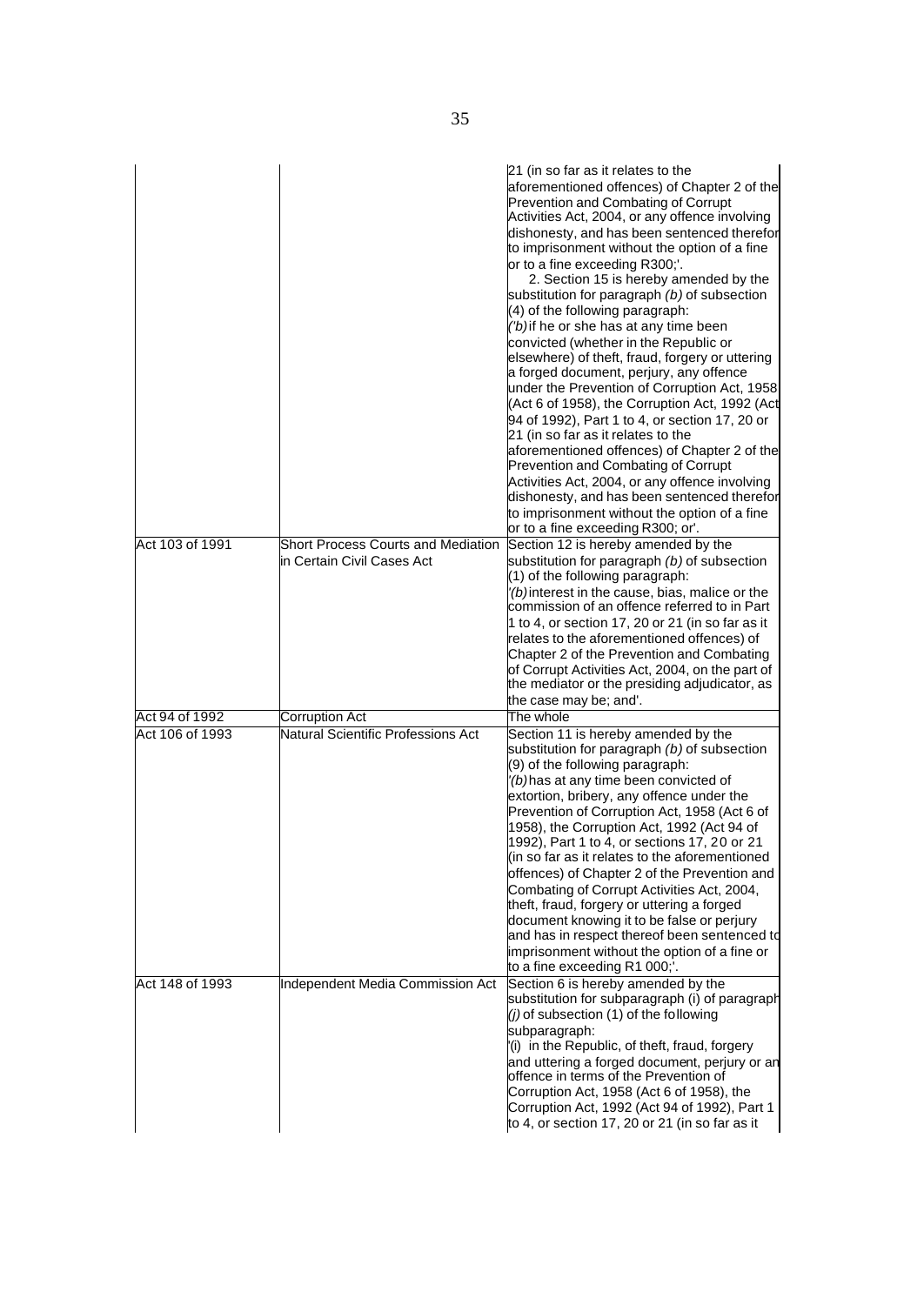| Act 209 of 1993<br>ocal Government Transition Act,<br>1. Section 10G is hereby amended by the<br>1993<br>substitution for paragraph $(g)$ of subsection<br>(2) of the following paragraph:<br>(g) Any loss suffered by a municipality and<br>which the chief executive officer, or if the<br>chief executive officer is responsible, the<br>council, suspects to be due to any fraudulent<br>act or an offence referred to in Part 1 to 4, or<br>the aforementioned offences) of Chapter 2 of<br>the Prevention and Combating of Corrupt<br>Activities Act, 2004, committed by any<br>person, shall forthwith be reported by the<br>chief executive officer or the council, as the<br>case may be, to the South African Police<br>Service.'.<br>2. Section 10H is hereby amended by the<br>substitution for the words following<br>paragraph (b) of subsection (4) of the<br>following words:<br>'is <i>prima facie</i> of the opinion that a<br>council member, a chief executive officer or<br>an employee has acted unlawfully or is<br>responsible for any act or omission which<br>has resulted or may result in fraud, an<br>offence referred to in Part 1 to 4, or section<br>17, 20 or 21 (in so far as it relates to the<br>aforementioned offences) of Chapter 2 of the<br>Prevention and Combating of Corrupt<br>Activities Act, 2004, or maladministration, or<br>is of the opinion that the allegation is of such<br>a nature that it justifies further action, he or<br>she shall, subject to subsection (5), appoint a<br>commission of inquiry in terms of the<br>respective provincial laws to inquire into the<br>matter: Provided that in the absence of a<br>provincial law relating to a commission of<br>inquiry, the provisions of sections 2, 3, 4, 5<br>and 6 of the Commissions Act, 1947 (Act 8 of<br>1947), and the regulations made thereunder,<br>shall with the necessary changes apply to<br>the municipality concerned in so far as they<br>are applicable to the functions of the<br>municipality.'.<br>3. Section 10H is hereby amended by the<br>substitution for subsection (6) of the following<br>subsection:<br>'(6) If the MEC, after considering a<br>report referred to in subsection (4) or a report |  | relates to the aforementioned offences) of<br>Chapter 2 of the Prevention and Combating |
|--------------------------------------------------------------------------------------------------------------------------------------------------------------------------------------------------------------------------------------------------------------------------------------------------------------------------------------------------------------------------------------------------------------------------------------------------------------------------------------------------------------------------------------------------------------------------------------------------------------------------------------------------------------------------------------------------------------------------------------------------------------------------------------------------------------------------------------------------------------------------------------------------------------------------------------------------------------------------------------------------------------------------------------------------------------------------------------------------------------------------------------------------------------------------------------------------------------------------------------------------------------------------------------------------------------------------------------------------------------------------------------------------------------------------------------------------------------------------------------------------------------------------------------------------------------------------------------------------------------------------------------------------------------------------------------------------------------------------------------------------------------------------------------------------------------------------------------------------------------------------------------------------------------------------------------------------------------------------------------------------------------------------------------------------------------------------------------------------------------------------------------------------------------------------------------------------------------------------------------------------|--|-----------------------------------------------------------------------------------------|
|                                                                                                                                                                                                                                                                                                                                                                                                                                                                                                                                                                                                                                                                                                                                                                                                                                                                                                                                                                                                                                                                                                                                                                                                                                                                                                                                                                                                                                                                                                                                                                                                                                                                                                                                                                                                                                                                                                                                                                                                                                                                                                                                                                                                                                                  |  | of Corrupt Activities Act, 2004, or'.                                                   |
|                                                                                                                                                                                                                                                                                                                                                                                                                                                                                                                                                                                                                                                                                                                                                                                                                                                                                                                                                                                                                                                                                                                                                                                                                                                                                                                                                                                                                                                                                                                                                                                                                                                                                                                                                                                                                                                                                                                                                                                                                                                                                                                                                                                                                                                  |  |                                                                                         |
|                                                                                                                                                                                                                                                                                                                                                                                                                                                                                                                                                                                                                                                                                                                                                                                                                                                                                                                                                                                                                                                                                                                                                                                                                                                                                                                                                                                                                                                                                                                                                                                                                                                                                                                                                                                                                                                                                                                                                                                                                                                                                                                                                                                                                                                  |  |                                                                                         |
|                                                                                                                                                                                                                                                                                                                                                                                                                                                                                                                                                                                                                                                                                                                                                                                                                                                                                                                                                                                                                                                                                                                                                                                                                                                                                                                                                                                                                                                                                                                                                                                                                                                                                                                                                                                                                                                                                                                                                                                                                                                                                                                                                                                                                                                  |  |                                                                                         |
|                                                                                                                                                                                                                                                                                                                                                                                                                                                                                                                                                                                                                                                                                                                                                                                                                                                                                                                                                                                                                                                                                                                                                                                                                                                                                                                                                                                                                                                                                                                                                                                                                                                                                                                                                                                                                                                                                                                                                                                                                                                                                                                                                                                                                                                  |  |                                                                                         |
|                                                                                                                                                                                                                                                                                                                                                                                                                                                                                                                                                                                                                                                                                                                                                                                                                                                                                                                                                                                                                                                                                                                                                                                                                                                                                                                                                                                                                                                                                                                                                                                                                                                                                                                                                                                                                                                                                                                                                                                                                                                                                                                                                                                                                                                  |  |                                                                                         |
|                                                                                                                                                                                                                                                                                                                                                                                                                                                                                                                                                                                                                                                                                                                                                                                                                                                                                                                                                                                                                                                                                                                                                                                                                                                                                                                                                                                                                                                                                                                                                                                                                                                                                                                                                                                                                                                                                                                                                                                                                                                                                                                                                                                                                                                  |  |                                                                                         |
|                                                                                                                                                                                                                                                                                                                                                                                                                                                                                                                                                                                                                                                                                                                                                                                                                                                                                                                                                                                                                                                                                                                                                                                                                                                                                                                                                                                                                                                                                                                                                                                                                                                                                                                                                                                                                                                                                                                                                                                                                                                                                                                                                                                                                                                  |  |                                                                                         |
|                                                                                                                                                                                                                                                                                                                                                                                                                                                                                                                                                                                                                                                                                                                                                                                                                                                                                                                                                                                                                                                                                                                                                                                                                                                                                                                                                                                                                                                                                                                                                                                                                                                                                                                                                                                                                                                                                                                                                                                                                                                                                                                                                                                                                                                  |  |                                                                                         |
|                                                                                                                                                                                                                                                                                                                                                                                                                                                                                                                                                                                                                                                                                                                                                                                                                                                                                                                                                                                                                                                                                                                                                                                                                                                                                                                                                                                                                                                                                                                                                                                                                                                                                                                                                                                                                                                                                                                                                                                                                                                                                                                                                                                                                                                  |  | section 17, 20 or 21 (in so far as it relates to                                        |
|                                                                                                                                                                                                                                                                                                                                                                                                                                                                                                                                                                                                                                                                                                                                                                                                                                                                                                                                                                                                                                                                                                                                                                                                                                                                                                                                                                                                                                                                                                                                                                                                                                                                                                                                                                                                                                                                                                                                                                                                                                                                                                                                                                                                                                                  |  |                                                                                         |
|                                                                                                                                                                                                                                                                                                                                                                                                                                                                                                                                                                                                                                                                                                                                                                                                                                                                                                                                                                                                                                                                                                                                                                                                                                                                                                                                                                                                                                                                                                                                                                                                                                                                                                                                                                                                                                                                                                                                                                                                                                                                                                                                                                                                                                                  |  |                                                                                         |
|                                                                                                                                                                                                                                                                                                                                                                                                                                                                                                                                                                                                                                                                                                                                                                                                                                                                                                                                                                                                                                                                                                                                                                                                                                                                                                                                                                                                                                                                                                                                                                                                                                                                                                                                                                                                                                                                                                                                                                                                                                                                                                                                                                                                                                                  |  |                                                                                         |
|                                                                                                                                                                                                                                                                                                                                                                                                                                                                                                                                                                                                                                                                                                                                                                                                                                                                                                                                                                                                                                                                                                                                                                                                                                                                                                                                                                                                                                                                                                                                                                                                                                                                                                                                                                                                                                                                                                                                                                                                                                                                                                                                                                                                                                                  |  |                                                                                         |
|                                                                                                                                                                                                                                                                                                                                                                                                                                                                                                                                                                                                                                                                                                                                                                                                                                                                                                                                                                                                                                                                                                                                                                                                                                                                                                                                                                                                                                                                                                                                                                                                                                                                                                                                                                                                                                                                                                                                                                                                                                                                                                                                                                                                                                                  |  |                                                                                         |
|                                                                                                                                                                                                                                                                                                                                                                                                                                                                                                                                                                                                                                                                                                                                                                                                                                                                                                                                                                                                                                                                                                                                                                                                                                                                                                                                                                                                                                                                                                                                                                                                                                                                                                                                                                                                                                                                                                                                                                                                                                                                                                                                                                                                                                                  |  |                                                                                         |
|                                                                                                                                                                                                                                                                                                                                                                                                                                                                                                                                                                                                                                                                                                                                                                                                                                                                                                                                                                                                                                                                                                                                                                                                                                                                                                                                                                                                                                                                                                                                                                                                                                                                                                                                                                                                                                                                                                                                                                                                                                                                                                                                                                                                                                                  |  |                                                                                         |
|                                                                                                                                                                                                                                                                                                                                                                                                                                                                                                                                                                                                                                                                                                                                                                                                                                                                                                                                                                                                                                                                                                                                                                                                                                                                                                                                                                                                                                                                                                                                                                                                                                                                                                                                                                                                                                                                                                                                                                                                                                                                                                                                                                                                                                                  |  |                                                                                         |
|                                                                                                                                                                                                                                                                                                                                                                                                                                                                                                                                                                                                                                                                                                                                                                                                                                                                                                                                                                                                                                                                                                                                                                                                                                                                                                                                                                                                                                                                                                                                                                                                                                                                                                                                                                                                                                                                                                                                                                                                                                                                                                                                                                                                                                                  |  |                                                                                         |
|                                                                                                                                                                                                                                                                                                                                                                                                                                                                                                                                                                                                                                                                                                                                                                                                                                                                                                                                                                                                                                                                                                                                                                                                                                                                                                                                                                                                                                                                                                                                                                                                                                                                                                                                                                                                                                                                                                                                                                                                                                                                                                                                                                                                                                                  |  |                                                                                         |
|                                                                                                                                                                                                                                                                                                                                                                                                                                                                                                                                                                                                                                                                                                                                                                                                                                                                                                                                                                                                                                                                                                                                                                                                                                                                                                                                                                                                                                                                                                                                                                                                                                                                                                                                                                                                                                                                                                                                                                                                                                                                                                                                                                                                                                                  |  |                                                                                         |
|                                                                                                                                                                                                                                                                                                                                                                                                                                                                                                                                                                                                                                                                                                                                                                                                                                                                                                                                                                                                                                                                                                                                                                                                                                                                                                                                                                                                                                                                                                                                                                                                                                                                                                                                                                                                                                                                                                                                                                                                                                                                                                                                                                                                                                                  |  |                                                                                         |
|                                                                                                                                                                                                                                                                                                                                                                                                                                                                                                                                                                                                                                                                                                                                                                                                                                                                                                                                                                                                                                                                                                                                                                                                                                                                                                                                                                                                                                                                                                                                                                                                                                                                                                                                                                                                                                                                                                                                                                                                                                                                                                                                                                                                                                                  |  |                                                                                         |
|                                                                                                                                                                                                                                                                                                                                                                                                                                                                                                                                                                                                                                                                                                                                                                                                                                                                                                                                                                                                                                                                                                                                                                                                                                                                                                                                                                                                                                                                                                                                                                                                                                                                                                                                                                                                                                                                                                                                                                                                                                                                                                                                                                                                                                                  |  |                                                                                         |
|                                                                                                                                                                                                                                                                                                                                                                                                                                                                                                                                                                                                                                                                                                                                                                                                                                                                                                                                                                                                                                                                                                                                                                                                                                                                                                                                                                                                                                                                                                                                                                                                                                                                                                                                                                                                                                                                                                                                                                                                                                                                                                                                                                                                                                                  |  |                                                                                         |
|                                                                                                                                                                                                                                                                                                                                                                                                                                                                                                                                                                                                                                                                                                                                                                                                                                                                                                                                                                                                                                                                                                                                                                                                                                                                                                                                                                                                                                                                                                                                                                                                                                                                                                                                                                                                                                                                                                                                                                                                                                                                                                                                                                                                                                                  |  |                                                                                         |
|                                                                                                                                                                                                                                                                                                                                                                                                                                                                                                                                                                                                                                                                                                                                                                                                                                                                                                                                                                                                                                                                                                                                                                                                                                                                                                                                                                                                                                                                                                                                                                                                                                                                                                                                                                                                                                                                                                                                                                                                                                                                                                                                                                                                                                                  |  |                                                                                         |
|                                                                                                                                                                                                                                                                                                                                                                                                                                                                                                                                                                                                                                                                                                                                                                                                                                                                                                                                                                                                                                                                                                                                                                                                                                                                                                                                                                                                                                                                                                                                                                                                                                                                                                                                                                                                                                                                                                                                                                                                                                                                                                                                                                                                                                                  |  |                                                                                         |
|                                                                                                                                                                                                                                                                                                                                                                                                                                                                                                                                                                                                                                                                                                                                                                                                                                                                                                                                                                                                                                                                                                                                                                                                                                                                                                                                                                                                                                                                                                                                                                                                                                                                                                                                                                                                                                                                                                                                                                                                                                                                                                                                                                                                                                                  |  |                                                                                         |
|                                                                                                                                                                                                                                                                                                                                                                                                                                                                                                                                                                                                                                                                                                                                                                                                                                                                                                                                                                                                                                                                                                                                                                                                                                                                                                                                                                                                                                                                                                                                                                                                                                                                                                                                                                                                                                                                                                                                                                                                                                                                                                                                                                                                                                                  |  |                                                                                         |
|                                                                                                                                                                                                                                                                                                                                                                                                                                                                                                                                                                                                                                                                                                                                                                                                                                                                                                                                                                                                                                                                                                                                                                                                                                                                                                                                                                                                                                                                                                                                                                                                                                                                                                                                                                                                                                                                                                                                                                                                                                                                                                                                                                                                                                                  |  |                                                                                         |
|                                                                                                                                                                                                                                                                                                                                                                                                                                                                                                                                                                                                                                                                                                                                                                                                                                                                                                                                                                                                                                                                                                                                                                                                                                                                                                                                                                                                                                                                                                                                                                                                                                                                                                                                                                                                                                                                                                                                                                                                                                                                                                                                                                                                                                                  |  |                                                                                         |
|                                                                                                                                                                                                                                                                                                                                                                                                                                                                                                                                                                                                                                                                                                                                                                                                                                                                                                                                                                                                                                                                                                                                                                                                                                                                                                                                                                                                                                                                                                                                                                                                                                                                                                                                                                                                                                                                                                                                                                                                                                                                                                                                                                                                                                                  |  |                                                                                         |
|                                                                                                                                                                                                                                                                                                                                                                                                                                                                                                                                                                                                                                                                                                                                                                                                                                                                                                                                                                                                                                                                                                                                                                                                                                                                                                                                                                                                                                                                                                                                                                                                                                                                                                                                                                                                                                                                                                                                                                                                                                                                                                                                                                                                                                                  |  |                                                                                         |
|                                                                                                                                                                                                                                                                                                                                                                                                                                                                                                                                                                                                                                                                                                                                                                                                                                                                                                                                                                                                                                                                                                                                                                                                                                                                                                                                                                                                                                                                                                                                                                                                                                                                                                                                                                                                                                                                                                                                                                                                                                                                                                                                                                                                                                                  |  |                                                                                         |
|                                                                                                                                                                                                                                                                                                                                                                                                                                                                                                                                                                                                                                                                                                                                                                                                                                                                                                                                                                                                                                                                                                                                                                                                                                                                                                                                                                                                                                                                                                                                                                                                                                                                                                                                                                                                                                                                                                                                                                                                                                                                                                                                                                                                                                                  |  |                                                                                         |
|                                                                                                                                                                                                                                                                                                                                                                                                                                                                                                                                                                                                                                                                                                                                                                                                                                                                                                                                                                                                                                                                                                                                                                                                                                                                                                                                                                                                                                                                                                                                                                                                                                                                                                                                                                                                                                                                                                                                                                                                                                                                                                                                                                                                                                                  |  |                                                                                         |
|                                                                                                                                                                                                                                                                                                                                                                                                                                                                                                                                                                                                                                                                                                                                                                                                                                                                                                                                                                                                                                                                                                                                                                                                                                                                                                                                                                                                                                                                                                                                                                                                                                                                                                                                                                                                                                                                                                                                                                                                                                                                                                                                                                                                                                                  |  |                                                                                         |
|                                                                                                                                                                                                                                                                                                                                                                                                                                                                                                                                                                                                                                                                                                                                                                                                                                                                                                                                                                                                                                                                                                                                                                                                                                                                                                                                                                                                                                                                                                                                                                                                                                                                                                                                                                                                                                                                                                                                                                                                                                                                                                                                                                                                                                                  |  |                                                                                         |
|                                                                                                                                                                                                                                                                                                                                                                                                                                                                                                                                                                                                                                                                                                                                                                                                                                                                                                                                                                                                                                                                                                                                                                                                                                                                                                                                                                                                                                                                                                                                                                                                                                                                                                                                                                                                                                                                                                                                                                                                                                                                                                                                                                                                                                                  |  |                                                                                         |
|                                                                                                                                                                                                                                                                                                                                                                                                                                                                                                                                                                                                                                                                                                                                                                                                                                                                                                                                                                                                                                                                                                                                                                                                                                                                                                                                                                                                                                                                                                                                                                                                                                                                                                                                                                                                                                                                                                                                                                                                                                                                                                                                                                                                                                                  |  |                                                                                         |
|                                                                                                                                                                                                                                                                                                                                                                                                                                                                                                                                                                                                                                                                                                                                                                                                                                                                                                                                                                                                                                                                                                                                                                                                                                                                                                                                                                                                                                                                                                                                                                                                                                                                                                                                                                                                                                                                                                                                                                                                                                                                                                                                                                                                                                                  |  |                                                                                         |
|                                                                                                                                                                                                                                                                                                                                                                                                                                                                                                                                                                                                                                                                                                                                                                                                                                                                                                                                                                                                                                                                                                                                                                                                                                                                                                                                                                                                                                                                                                                                                                                                                                                                                                                                                                                                                                                                                                                                                                                                                                                                                                                                                                                                                                                  |  |                                                                                         |
|                                                                                                                                                                                                                                                                                                                                                                                                                                                                                                                                                                                                                                                                                                                                                                                                                                                                                                                                                                                                                                                                                                                                                                                                                                                                                                                                                                                                                                                                                                                                                                                                                                                                                                                                                                                                                                                                                                                                                                                                                                                                                                                                                                                                                                                  |  |                                                                                         |
|                                                                                                                                                                                                                                                                                                                                                                                                                                                                                                                                                                                                                                                                                                                                                                                                                                                                                                                                                                                                                                                                                                                                                                                                                                                                                                                                                                                                                                                                                                                                                                                                                                                                                                                                                                                                                                                                                                                                                                                                                                                                                                                                                                                                                                                  |  |                                                                                         |
|                                                                                                                                                                                                                                                                                                                                                                                                                                                                                                                                                                                                                                                                                                                                                                                                                                                                                                                                                                                                                                                                                                                                                                                                                                                                                                                                                                                                                                                                                                                                                                                                                                                                                                                                                                                                                                                                                                                                                                                                                                                                                                                                                                                                                                                  |  |                                                                                         |
|                                                                                                                                                                                                                                                                                                                                                                                                                                                                                                                                                                                                                                                                                                                                                                                                                                                                                                                                                                                                                                                                                                                                                                                                                                                                                                                                                                                                                                                                                                                                                                                                                                                                                                                                                                                                                                                                                                                                                                                                                                                                                                                                                                                                                                                  |  |                                                                                         |
|                                                                                                                                                                                                                                                                                                                                                                                                                                                                                                                                                                                                                                                                                                                                                                                                                                                                                                                                                                                                                                                                                                                                                                                                                                                                                                                                                                                                                                                                                                                                                                                                                                                                                                                                                                                                                                                                                                                                                                                                                                                                                                                                                                                                                                                  |  |                                                                                         |
|                                                                                                                                                                                                                                                                                                                                                                                                                                                                                                                                                                                                                                                                                                                                                                                                                                                                                                                                                                                                                                                                                                                                                                                                                                                                                                                                                                                                                                                                                                                                                                                                                                                                                                                                                                                                                                                                                                                                                                                                                                                                                                                                                                                                                                                  |  |                                                                                         |
|                                                                                                                                                                                                                                                                                                                                                                                                                                                                                                                                                                                                                                                                                                                                                                                                                                                                                                                                                                                                                                                                                                                                                                                                                                                                                                                                                                                                                                                                                                                                                                                                                                                                                                                                                                                                                                                                                                                                                                                                                                                                                                                                                                                                                                                  |  | of a commission contemplated in subsection                                              |
|                                                                                                                                                                                                                                                                                                                                                                                                                                                                                                                                                                                                                                                                                                                                                                                                                                                                                                                                                                                                                                                                                                                                                                                                                                                                                                                                                                                                                                                                                                                                                                                                                                                                                                                                                                                                                                                                                                                                                                                                                                                                                                                                                                                                                                                  |  | (5), is of the opinion that a council, a member                                         |
| or a chief executive officer or employee                                                                                                                                                                                                                                                                                                                                                                                                                                                                                                                                                                                                                                                                                                                                                                                                                                                                                                                                                                                                                                                                                                                                                                                                                                                                                                                                                                                                                                                                                                                                                                                                                                                                                                                                                                                                                                                                                                                                                                                                                                                                                                                                                                                                         |  |                                                                                         |
| either intentionally acted unlawfully or is                                                                                                                                                                                                                                                                                                                                                                                                                                                                                                                                                                                                                                                                                                                                                                                                                                                                                                                                                                                                                                                                                                                                                                                                                                                                                                                                                                                                                                                                                                                                                                                                                                                                                                                                                                                                                                                                                                                                                                                                                                                                                                                                                                                                      |  |                                                                                         |
| responsible for any act or omission which                                                                                                                                                                                                                                                                                                                                                                                                                                                                                                                                                                                                                                                                                                                                                                                                                                                                                                                                                                                                                                                                                                                                                                                                                                                                                                                                                                                                                                                                                                                                                                                                                                                                                                                                                                                                                                                                                                                                                                                                                                                                                                                                                                                                        |  |                                                                                         |
| has resulted or may result in fraud, an                                                                                                                                                                                                                                                                                                                                                                                                                                                                                                                                                                                                                                                                                                                                                                                                                                                                                                                                                                                                                                                                                                                                                                                                                                                                                                                                                                                                                                                                                                                                                                                                                                                                                                                                                                                                                                                                                                                                                                                                                                                                                                                                                                                                          |  |                                                                                         |
| offence referred to in Part 1 to 4, or section                                                                                                                                                                                                                                                                                                                                                                                                                                                                                                                                                                                                                                                                                                                                                                                                                                                                                                                                                                                                                                                                                                                                                                                                                                                                                                                                                                                                                                                                                                                                                                                                                                                                                                                                                                                                                                                                                                                                                                                                                                                                                                                                                                                                   |  |                                                                                         |
| 17, 20 or 21 (in so far as it relates to the                                                                                                                                                                                                                                                                                                                                                                                                                                                                                                                                                                                                                                                                                                                                                                                                                                                                                                                                                                                                                                                                                                                                                                                                                                                                                                                                                                                                                                                                                                                                                                                                                                                                                                                                                                                                                                                                                                                                                                                                                                                                                                                                                                                                     |  |                                                                                         |
|                                                                                                                                                                                                                                                                                                                                                                                                                                                                                                                                                                                                                                                                                                                                                                                                                                                                                                                                                                                                                                                                                                                                                                                                                                                                                                                                                                                                                                                                                                                                                                                                                                                                                                                                                                                                                                                                                                                                                                                                                                                                                                                                                                                                                                                  |  | aforementioned offences) of Chapter 2 of the                                            |
| Prevention and Combating of Corrupt                                                                                                                                                                                                                                                                                                                                                                                                                                                                                                                                                                                                                                                                                                                                                                                                                                                                                                                                                                                                                                                                                                                                                                                                                                                                                                                                                                                                                                                                                                                                                                                                                                                                                                                                                                                                                                                                                                                                                                                                                                                                                                                                                                                                              |  |                                                                                         |
|                                                                                                                                                                                                                                                                                                                                                                                                                                                                                                                                                                                                                                                                                                                                                                                                                                                                                                                                                                                                                                                                                                                                                                                                                                                                                                                                                                                                                                                                                                                                                                                                                                                                                                                                                                                                                                                                                                                                                                                                                                                                                                                                                                                                                                                  |  |                                                                                         |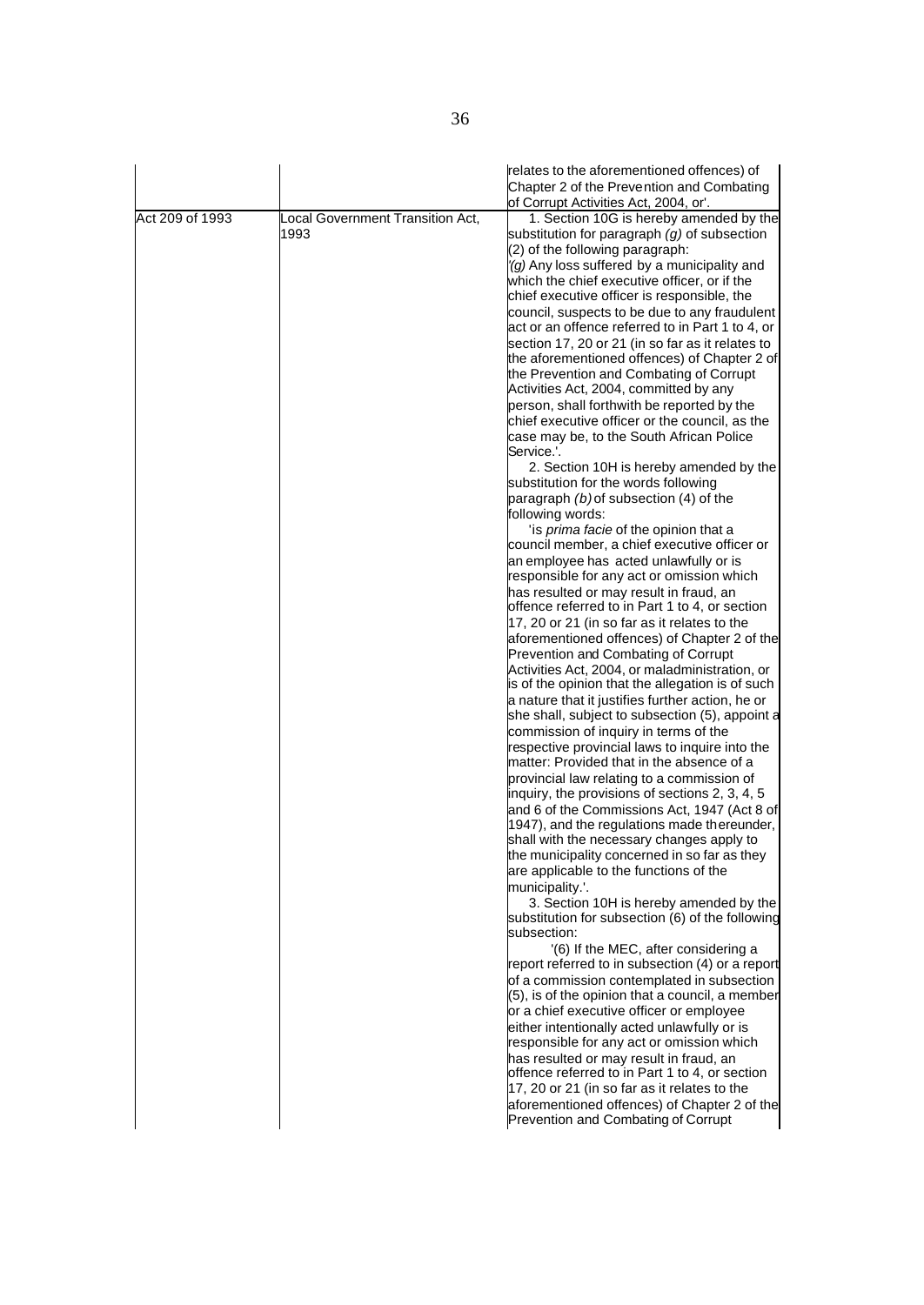|                |                                   | Activities Act, 2004, or maladministration, he<br>or she may take such steps as he or she<br>may deem necessary so as to deal with the<br>matter.'.                                                                                                                                                                                                                                                                                                                                                                                                                                                                                                                                                            |
|----------------|-----------------------------------|----------------------------------------------------------------------------------------------------------------------------------------------------------------------------------------------------------------------------------------------------------------------------------------------------------------------------------------------------------------------------------------------------------------------------------------------------------------------------------------------------------------------------------------------------------------------------------------------------------------------------------------------------------------------------------------------------------------|
| Act 23 of 1994 | <b>Public Protector Act</b>       | Section 6 is hereby amended by the<br>substitution for subparagraph (iii) of<br>paragraph (a) of subsection (4) of the<br>following subparagraph:<br>(iii) Improper or dishonest act, or omission or<br>offences referred to in Part 1 to 4, or section<br>17, 20 or 21 (in so far as it relates to the<br>aforementioned offences) of Chapter 2 of the<br>Prevention and Combating of Corrupt<br>Activities Act, 2004, with respect to public<br>money;'.                                                                                                                                                                                                                                                     |
| Act 40 of 1994 | Intelligence Services Control Act | Section 7 is hereby amended by the<br>substitution for paragraph (cA) of subsection<br>(7) of the following paragraph:<br>'(cA) to receive and investigate complaints<br>from members of the public and m embers of<br>the Services on alleged maladministration,<br>abuse of power, transgressions of the<br>Constitution, laws and policies referred to in<br>paragraph (a), the commission of an<br>offences referred to in Part 1 to 4, or section<br>17, 20 or 21 (in so far as it relates to the<br>aforementioned offences) of Chapter 2 of the<br>Prevention and Combating of Corrupt<br>Activities Act, 2004, and improper<br>enrichment of any person through an act or<br>omission of any member;'. |
| Act 66 of 1995 | <b>abour Relations Act</b>        | Section 145 is hereby amended by the<br>substitution for paragraphs (a) and (b) of<br>subsection (1) of the following paragraphs:<br>'(a) within six weeks of the date that the<br>award was served on the applicant, unless<br>the alleged defect involves the commission<br>of an offence referred to in Part 1 to 4, or<br>section 17, 20 or 21 (in so far as it relates to<br>the aforementioned offences) of Chapter 2 of<br>the Prevention and Combating of Corrupt<br>Activities Act, 2004; or<br>(b) if the alleged defect involves an offence<br>referred to in paragraph (a), within six<br>weeks of the date that the applicant<br>discovers such offence.'.                                        |
| Act 67 of 1995 | Development Facilitation Act      | 1. Section 8 is hereby amended by the<br>substitution for paragraph (d) of subsection<br>(2) of the following paragraph:<br>(d) he or she is convicted of an offence<br>involving dishonesty or an offence referred to<br>in Part 1 to 4, or section 17, 20 or 21 (in so<br>far as it relates to the aforementioned<br>offences) of Chapter 2 of the Prevention and<br>Combating of Corrupt Activities Act, 2004, or<br>sentenced to imprisonment without the<br>option of a fine; or'.<br>2. Section 15 is hereby amended by the<br>substitution for subparagraph (iv) of<br>paragraph (b) of subsection (6) of the<br>following subparagraph:                                                                |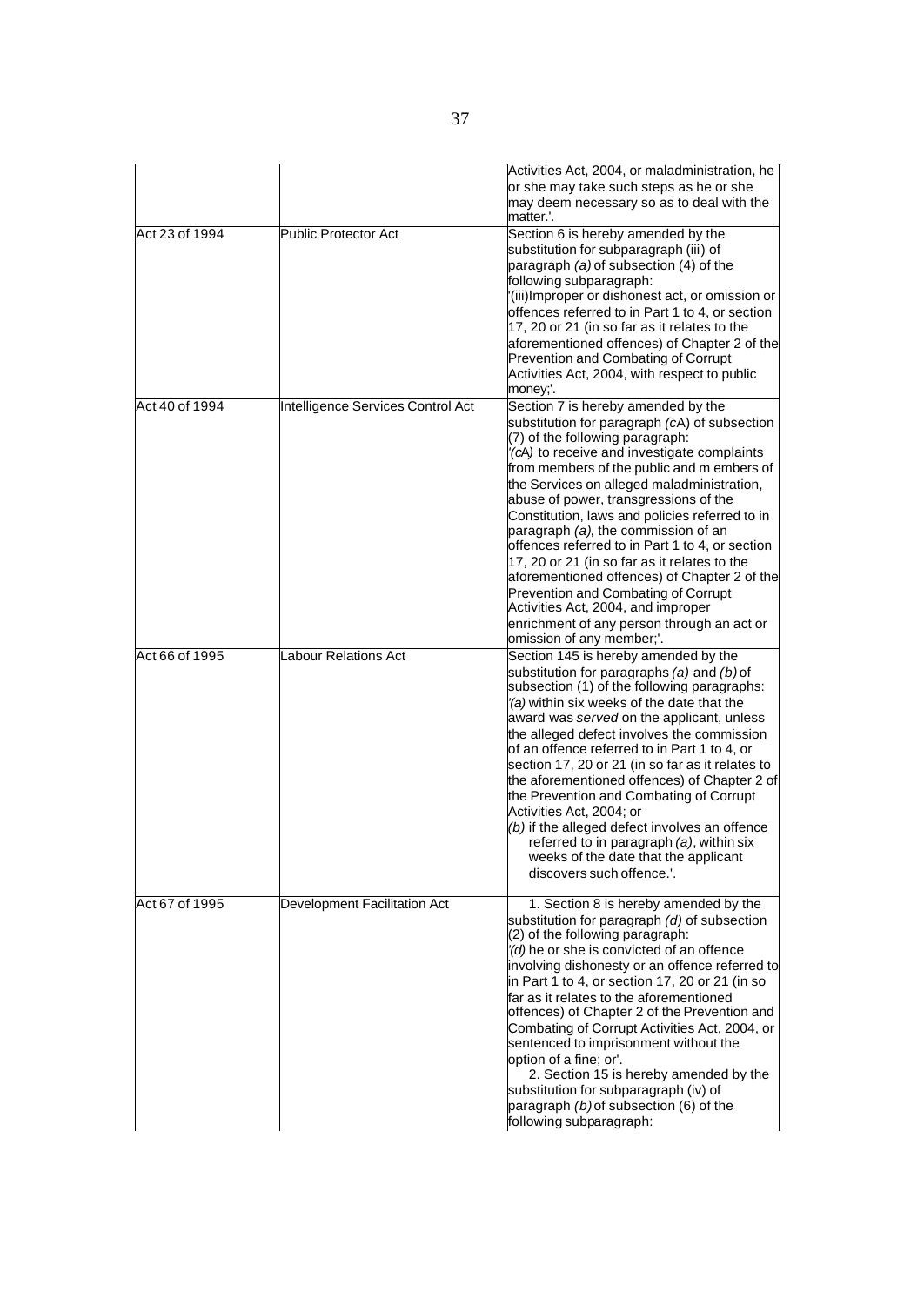|                |                                                                 | he or she is convicted of an offence<br>'(iv)<br>involving dishonesty, or an offence referred<br>to in Part 1 to 4, or section 17, 20 or 21 (in so<br>far as it relates to the aforementioned<br>offences) of Chapter 2 of the Prevention and<br>Combating of Corrupt Activities Act, 2004, or<br>sentenced to imprisonment without the<br>option of a fine; or'.                                                                                                                                                                                                                                                                                                                                                                |
|----------------|-----------------------------------------------------------------|----------------------------------------------------------------------------------------------------------------------------------------------------------------------------------------------------------------------------------------------------------------------------------------------------------------------------------------------------------------------------------------------------------------------------------------------------------------------------------------------------------------------------------------------------------------------------------------------------------------------------------------------------------------------------------------------------------------------------------|
| Act 33 of 1996 | National Gambling Act                                           | Section 3 is hereby amended by the<br>substitution for item (dd) of subparagraph (iii)<br>of paragraph $(a)$ of subsection $(7)$ of the<br>following item:<br>"(dd) has at any time been or is convicted,<br>whether in the Republic or elsewhere, of<br>theft, fraud, forgery or uttering a forged<br>document, perjury, any offence under the<br>Prevention of Corruption Act, 1958 (Act 6 of<br>1958), the Corruption Act, 1992 (Act 94 of<br>1992), Part 1 to 4, or section 17, 20 or 21 (in<br>so far as it relates to the aforementioned<br>offences) of Chapter 2 of the Prevention and<br>Combating of Corrupt Activities Act, 2004, or<br>any offence involving dishonesty.'.                                           |
| Act 65 of 1996 | <b>Films and Publications Act</b>                               | Section 7 is hereby amended by the<br>substitution for subparagraph (i) of paragraph<br>$(h)$ of subsection (1) of the following<br>subparagraph:<br>(i) in the Republic, of theft, fraud, forgery<br>and uttering a forged document, perjury, or<br>any offence under the Prevention of<br>Corruption Act, 1958 (Act 6 of 1958), the<br>Corruption Act, 1992 (Act 94 of 1992), or<br>Part 1 to 4, or section 17, 20 or 21 (in so far<br>as it relates to the aforementioned offences)<br>of Chapter 2 of the Prevention and<br>Combating of Corrupt Activities Act, 2004;'.                                                                                                                                                     |
| Act 74 of 1996 | Special Investigating Units and<br><b>Special Tribunals Act</b> | Section 2 is hereby amended by the<br>substitution for paragraph (f) of subsection<br>(2) of the following paragraph:<br>(f) offence referred to in Part 1 to 4, or<br>section 17, 20 or 21 (in so far as it relates to<br>the aforementioned offences) of Chapter 2 of<br>the Prevention and Combating of Corrupt<br>Activities Act, 2004, and which offences was<br>committed in connection with the affairs of<br>any State institution; or'.                                                                                                                                                                                                                                                                                 |
| Act 57 of 1997 | Lotteries Act                                                   | 1. Section 3 is hereby amended by-<br>(a) the substitution for paragraph $(b)$ of<br>subsection (5) of the following paragraph:<br>'(b)shall suspend the membership of any<br>member of the board in the event of the<br>State instituting criminal proceedings in a<br>court of law on a charge of theft, fraud,<br>forgery or uttering a forged document,<br>perjury, an offence in terms of the Corruption<br>Act, 1992 (Act 94 of 1992), Part 1 to 4, or<br>section 17, 20 or 21 (in so far as it relates to<br>the aforementioned offences) of Chapter 2 of<br>the Prevention and Combating of Corrupt<br>Activities Act, 2004, or any offence involving<br>dishonesty;';<br>$(b)$ the substitution for subparagraph (i) of |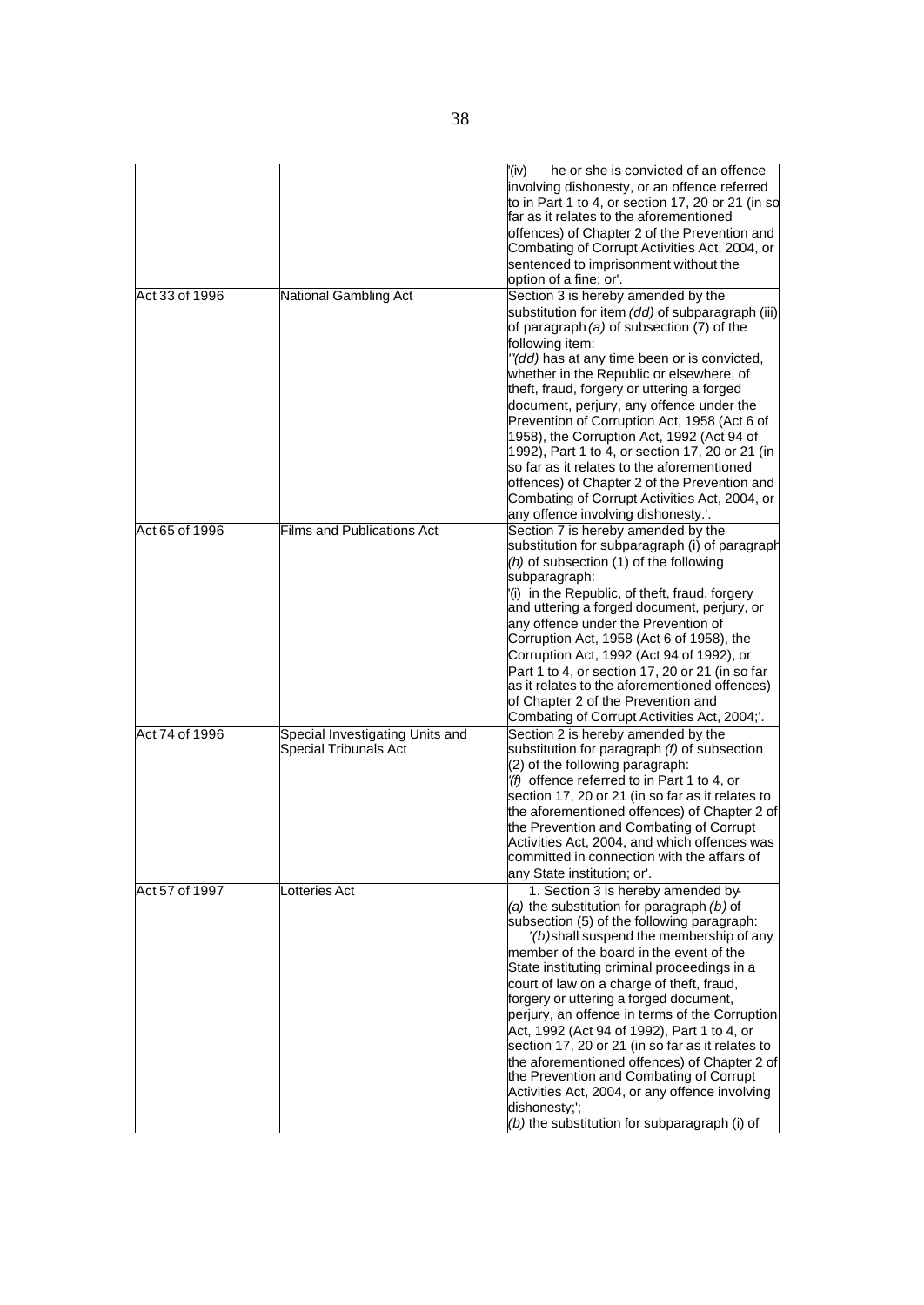|                 |                                        | paragraph $(c)$ of subsection $(5)$ of the                                                      |
|-----------------|----------------------------------------|-------------------------------------------------------------------------------------------------|
|                 |                                        | following subparagraph:<br>'(i) being found guilty in a court of law of                         |
|                 |                                        | contravening this Act or of theft, fraud,<br>forgery or uttering a forged document,             |
|                 |                                        | perjury, an offence in terms of the Prevention                                                  |
|                 |                                        | of Corruption Act, 1958 (Act 6 of 1958), the<br>Corruption Act, 1992, Part 1 to 4, or section   |
|                 |                                        | 17, 20 or 21 (in so far as it relates to the                                                    |
|                 |                                        | aforementioned offences) of Chapter 2 of the                                                    |
|                 |                                        | Prevention and Combating of Corrupt<br>Activities Act, 2004, or any offence involving           |
|                 |                                        | dishonesty; or;';                                                                               |
|                 |                                        | (c) the substitution for item (dd) of                                                           |
|                 |                                        | subparagraph (iii) of paragraph (a) of                                                          |
|                 |                                        | subsection (7) of the following item:<br>'(dd) has at any time been, or is,                     |
|                 |                                        | convicted, whether in the Republic or                                                           |
|                 |                                        | elsewhere, of theft, fraud, forgery or uttering                                                 |
|                 |                                        | a forged document, perjury, an offence in<br>terms the Prevention of Corruption Act, 1958       |
|                 |                                        | (Act 6 of 1958), the Corruption Act, 1992, Part                                                 |
|                 |                                        | 1 to 4, or section 17, 20 or 21 (in so far as it                                                |
|                 |                                        | relates to the aforementioned offences) of<br>Chapter 2 of the Prevention and Combating         |
|                 |                                        | of Corrupt Activities Act, 2004, or any offence                                                 |
|                 |                                        | involving dishonesty.'.                                                                         |
|                 |                                        | 2. Section 51 is hereby amended by the<br>substitution for paragraph (e) of subsection          |
|                 |                                        | (1) of the following paragraph:                                                                 |
|                 |                                        | '(e) if the certificate holder is convicted on a                                                |
|                 |                                        | charge of theft, fraud, forgery or uttering a<br>forged document, perjury, an offence in        |
|                 |                                        | terms of the Prevention of Corruption Act,                                                      |
|                 |                                        | 1958 (Act 6 of 1958), the Corruption Act,<br>1992, Part 1 to 4, or section 17, 20 or 21 (in     |
|                 |                                        | so far as it relates to the aforementioned                                                      |
|                 |                                        | offences) of Chapter 2 of the Prevention and                                                    |
|                 |                                        | Combating of Corrupt Activities Act, 2004, or                                                   |
| Act 105 of 1997 | Criminal Law Amendment Act             | any offence involving dishonesty.'.<br>1. Section 51 is hereby amended by the                   |
|                 |                                        | addition of the following subsection:                                                           |
|                 |                                        | '(9) The amounts mentioned in                                                                   |
|                 |                                        | respect of the offences referred to in PART II<br>of Schedule 2 to the Act, may be adjusted by  |
|                 |                                        | the Minister from time to time by notice in the                                                 |
|                 |                                        | Gazette.'.                                                                                      |
|                 |                                        | 2. PART II of Schedule 2 is hereby<br>amended by the substitution of the words                  |
|                 |                                        | preceding paragraph (a) in the last offence of                                                  |
|                 |                                        | PART II, of the following words:                                                                |
|                 |                                        | 'Any offence relating to exchange control,<br>extortion, fraud, forgery, uttering, theft, or an |
|                 |                                        | offence in Part 1 to 4, or section 17, 20 or 21                                                 |
|                 |                                        | (in so far as it relates to the aforementioned                                                  |
|                 |                                        | offences) of Chapter 2 of the Prevention and<br>Combating of Corrupt Activities Act, 2004-'.    |
| Act 40 of 1998  | South African Civil Aviation Authority | Section 9 is hereby amended by the                                                              |
|                 | Act                                    | substitution for subparagraph (ii) of<br>paragraph (a) of subsection (3) of the                 |
|                 |                                        | following subparagraph:                                                                         |
|                 |                                        | (ii) of any offence in terms of the Prevention                                                  |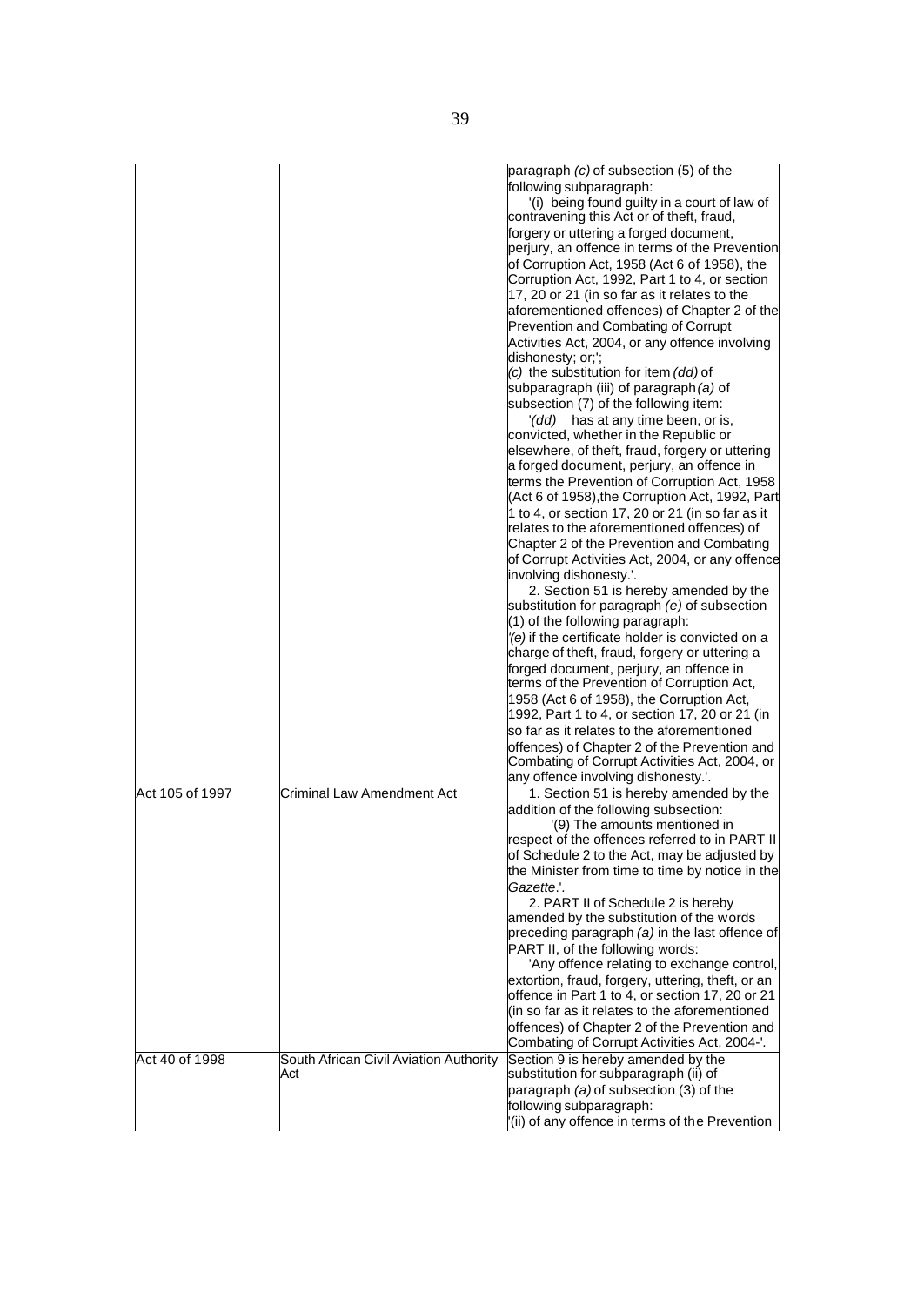|                 |                                   | of Corruption Act, 1958 (Act 6 of 1958), the<br>Corruption Act, 1992 (Act 94 of 1992), Part 1<br>to 4, or section 17, 20 or 21 (in so far as it<br>relates to the aforementioned offences) of<br>Chapter 2 of the Prevention and Combating<br>of Corrupt Activities Act, 2004, the<br>Companies Act, 1973, or of contravening this<br>Act:'.                                                                                                                                                                                                                                                                                                                                                                                                 |
|-----------------|-----------------------------------|----------------------------------------------------------------------------------------------------------------------------------------------------------------------------------------------------------------------------------------------------------------------------------------------------------------------------------------------------------------------------------------------------------------------------------------------------------------------------------------------------------------------------------------------------------------------------------------------------------------------------------------------------------------------------------------------------------------------------------------------|
| Act 105 of 1998 | National Empowerment Fund Act     | Section 7 is hereby amended by the<br>substitution for paragraph (e) of subsection<br>(1) of the following paragraph:<br>'(e) has at any time been convicted, whether<br>in the Republic or elsewhere, of theft, fraud,<br>forgery and uttering, perjury, an offence in<br>terms of the Prevention of Corruption Act,<br>1958 (Act 6 of 1958), the Corruption Act,<br>1992 (Act 94 of 1992), Part 1 to 4, or section<br>17, 20 or 21 (in so far as it relates to the<br>aforementioned offences) of Chapter 2 of the<br>Prevention and Combating of Corrupt<br>Activities Act, 2004, or any other offence<br>involving dishonesty; or'.                                                                                                      |
| Act 112 of 1998 | <b>Witness Protection Act</b>     | The Schedule to the Act is hereby amended<br>by the substitution for the words proceeding<br>paragraph (a) in item 14 of the following<br>words:<br>'Any offence relating to exchange<br>control, extortion, fraud, forgery, uttering,<br>theft, or an offence referred to in Part 1 to 4,<br>or section 17, 20 or 21 (in so far as it relates<br>to the aforementioned offences) of Chapter 2                                                                                                                                                                                                                                                                                                                                               |
| Act 121 of 1998 | Prevention of Organised Crime Act | of the Prevention and Combating of Corrupt<br>Activities Act, 2004.'.<br>Schedule 1 to the Act is hereby amended by<br>the substitution for item 12 of the following<br>litem:                                                                                                                                                                                                                                                                                                                                                                                                                                                                                                                                                               |
|                 |                                   | '12. any offence contemplated in Part 1 to<br>4, or section 17, 18, 20 or 21 (in so far as it<br>relates to the aforementioned offences) of<br>Chapter 2 of the Prevention and Combating<br>of Corrupt Activities Act, 2004;'.                                                                                                                                                                                                                                                                                                                                                                                                                                                                                                               |
| Act 131 of 1998 | <b>Medical Schemes Act</b>        | Section 5 is hereby amended by the<br>substitution for paragraph (d) of subsection<br>(1) of the following paragraph:<br>(d) has at any time been convicted (whether<br>in the Republic of South Africa or elsewhere)<br>of theft, fraud, forgery or uttering a forged<br>document, perjury, an offence under the<br>Prevention of Corruption Act, 1958 (Act 6 of<br>1958), the Corruption Act, 1992 (Act 94 of<br>1992), Part 1 to 4, or section 17, 20 or 21 (in<br>so far as it relates to the aforementioned<br>offences) of Chapter 2 of the Prevention and<br>Combating of Corrupt Activities Act, 2004, or<br>any offence involving dishonesty, and has<br>been sentenced therefor to imprisonment<br>without the option of a fine.'. |
| Act 132 of 1998 | Devices Regulatory Authority Act  | South African Medicines and Medical Section 8 is hereby amended by the<br>substitution for subparagraph (i) of paragraph<br>$(j)$ of subsection (1) of the following<br>subparagraph:<br>(i) theft, fraud, forgery or uttering a forged                                                                                                                                                                                                                                                                                                                                                                                                                                                                                                      |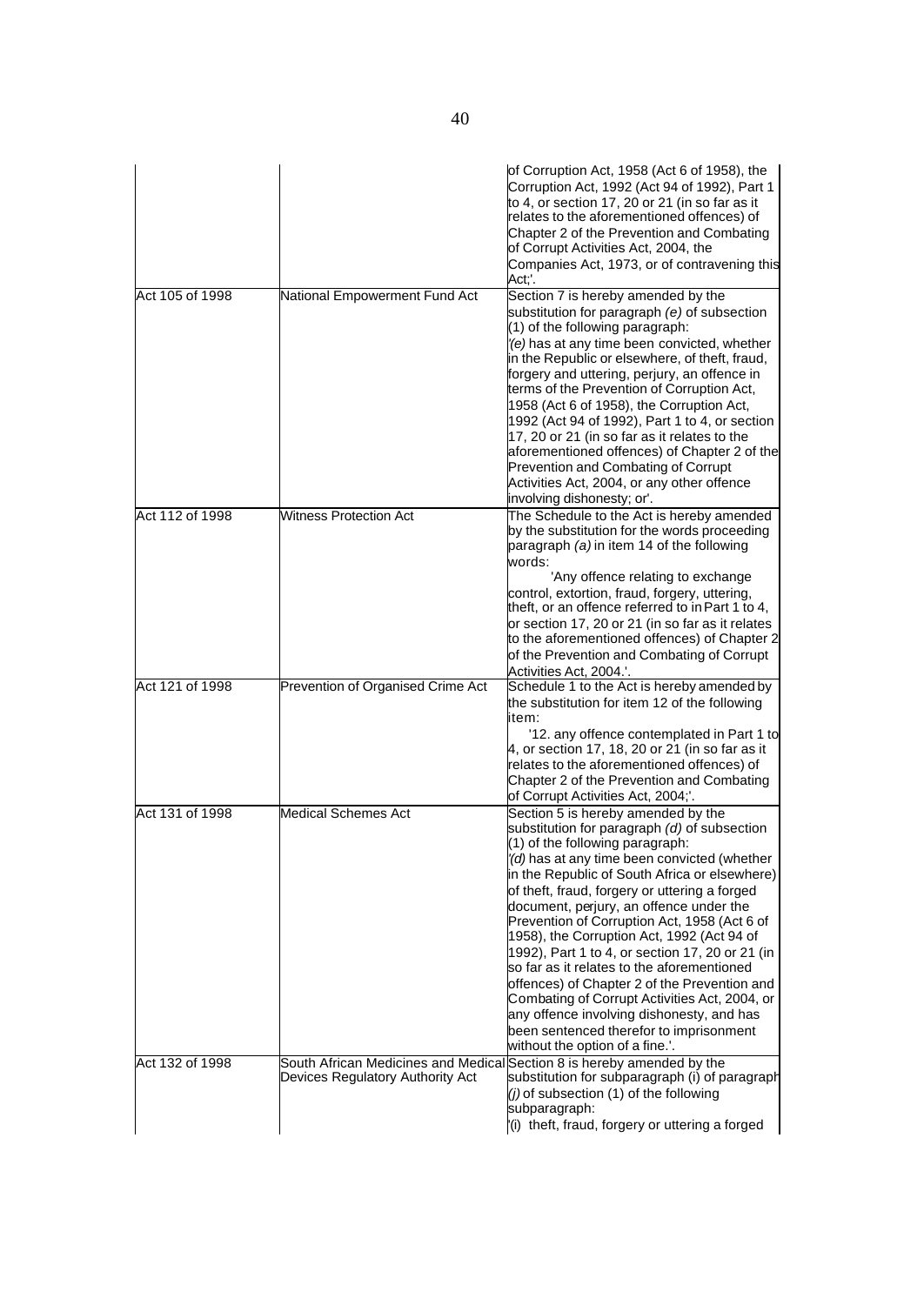|                |                                                                    | document, perjury, an offence in terms of the<br>Prevention of Corruption Act, 1958 (Act 6 of<br>1958) the Corruption Act, 1992 (Act 94 of<br>1992), Part 1 to 4, or section 17, 20 or 21 (in<br>so far as it relates to the aforementioned<br>offences) of Chapter 2 of the Prevention and<br>Combating of Corrupt Activities Act, 2004, or<br>any other offence involving dishonesty;'.                                                                                                                                                                                                                                                                                                                 |
|----------------|--------------------------------------------------------------------|-----------------------------------------------------------------------------------------------------------------------------------------------------------------------------------------------------------------------------------------------------------------------------------------------------------------------------------------------------------------------------------------------------------------------------------------------------------------------------------------------------------------------------------------------------------------------------------------------------------------------------------------------------------------------------------------------------------|
| Act 4 of 1999  | <b>Broadcasting Act</b>                                            | Section 16 is hereby amended by the<br>substitution for subparagraph (i) of paragraph<br>(d) of subsection (1) of the following<br>subparagraph:<br>(i) in the Republic, of theft, fraud, forgery<br>and uttering a forged document, perjury, or<br>an offence in terms of the Prevention of<br>Corruption Act, 1958 (Act 6 of 1958) the<br>Corruption Act, 1992 (Act 94 of 1992), Part 1<br>to 4, or section 17, 20 or 21 (in so far as it<br>relates to the aforementioned offences) of<br>Chapter 2 of the Prevention and Combating<br>of Corrupt Activities Act, 2004;'.                                                                                                                              |
| Act 20 of 1999 | Road Traffic Management<br><b>Corporation Act</b>                  | Section 10 is hereby amended by the<br>substitution for subparagraph (ii) of<br>paragraph (a) of subsection (1) of the<br>following subparagraph:<br>(ii) of any offence in terms of the Prevention<br>of Corruption Act, 1958 (Act 6 of 1958), the<br>Corruption Act, 1992 (Act 94 of 1992), Part 1<br>to 4, or section 17, 20 or 21 (in so far as it<br>relates to the aforementioned offences) of<br>Chapter 2 of the Prevention and Combating<br>of Corrupt Activities Act, 2004, the<br>Companies Act, 1973 (Act 61 of 1973), or<br>this Act;'.                                                                                                                                                      |
| Act 13 of 2000 | <b>Independent Communications</b><br>Authority of South Africa Act | Section 6 is hereby amended by the<br>substitution for subparagraph (i) of paragraph<br>$(i)$ of subsection (1) of the following<br>subparagraph:<br>(i) theft, fraud, forgery or uttering a forged<br>document, perjury, an offence in terms of the<br>Prevention of Corruption Act, 1958 (Act 6 of<br>1958), the Corruption Act, 1992 (Act 94 of<br>1992), Part 1 to 4, or section 17, 20 or 21 (in<br>so far as it relates to the aforementioned<br>offences) of Chapter 2 of the Prevention and<br>Combating of Corrupt Activities Act, 2004, or<br>any other offence involving dishonesty; or'.                                                                                                      |
| Act 38 of 2000 | <b>Construction Industry Development</b><br><b>Board Act</b>       | Section 7 is hereby amended by the<br>substitution for paragraph (a) of subsection<br>(4) of the following paragraph:<br>'(a) is convicted, whether in the Republic or<br>elsewhere, of theft, fraud, forgery or uttering<br>a forged document, perjury, or any offence<br>involving dishonesty or of any offence in<br>terms of the Prevention of Corruption Act,<br>1958 (Act 6 of 1958), the Corruption Act,<br>1992 (Act 94 of 1992), Part 1 to 4, or section<br>17, 20 or 21 (in so far as it relates to the<br>aforementioned offences) of Chapter 2 of the<br>Prevention and Combating of Corrupt<br>Activities Act, 2004, or the Companies Act,<br>1973 (Act 61 of 1973), or of contravening this |